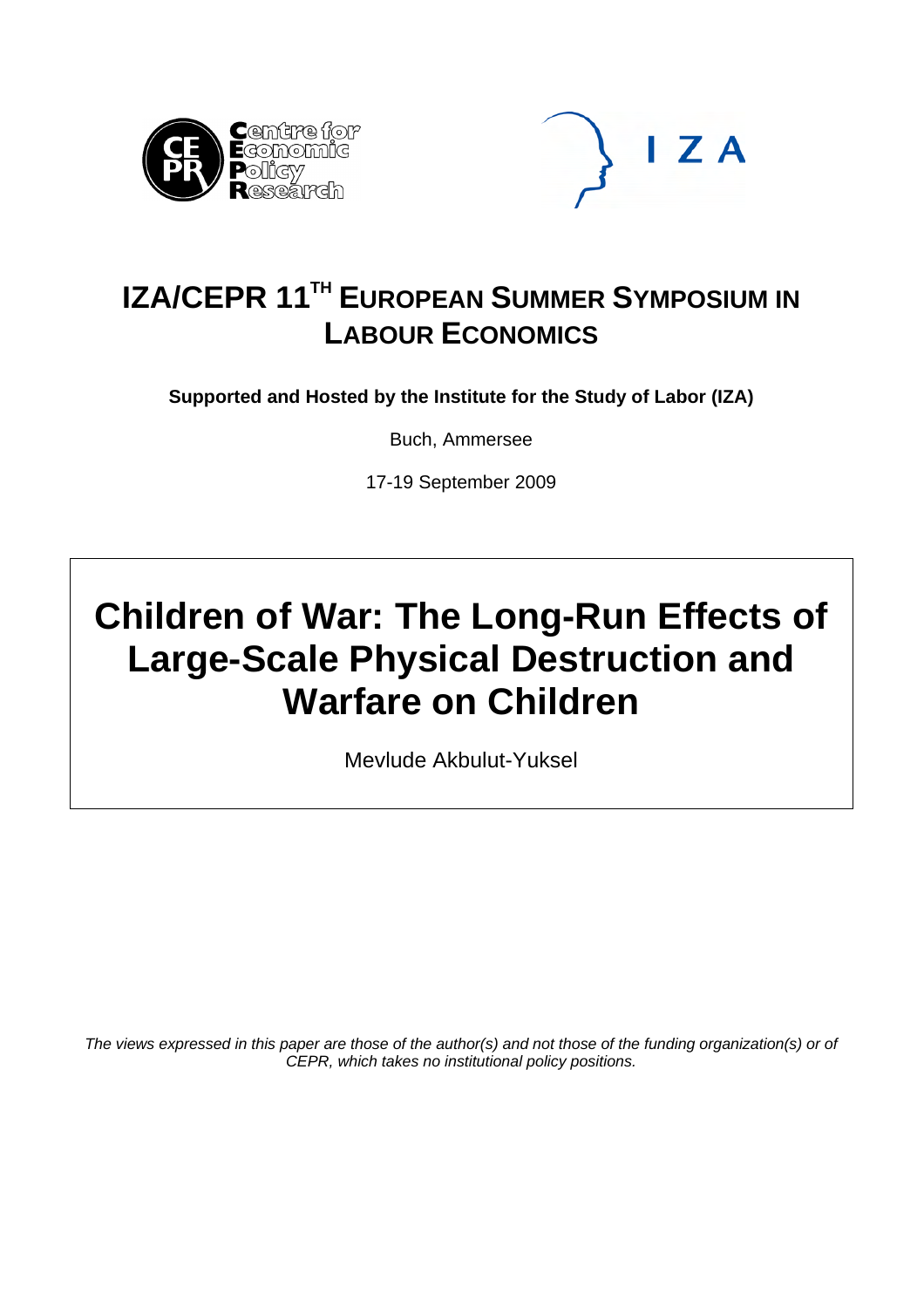## **Children of War: The Long-Run Effects of Large-Scale Physical Destruction and Warfare on Children**

Mevlude Akbulut-Yuksel $<sup>1</sup>$ </sup> University of Houston, IZA and HICN

#### July 2009

#### **Abstract**

During World War II, over one-half million tons of bombs were dropped in area raids on German cities, destroying about one-third of the total housing stock nationwide. This paper provides causal evidence on the long-run consequences of large-scale physical destruction on the educational attainment, health status and labor market outcomes of German children. I combine a unique dataset on city-level destruction in Germany caused by Allied Air Forces bombing during WWII with individual survey data from the German Socio-Economic Panel (GSOEP). My identification strategy exploits the plausibly exogenous city-by-cohort variation in the intensity of WWII destruction as a unique quasi-experiment. My findings suggest significant, long-lasting detrimental effects on the human capital formation and labor market outcomes of Germans who were school-age during WWII. First, these children had 0.4 fewer years of schooling on average in adulthood, with those in the most hard-hit cities completing 1.2 fewer years. Second, these children were about half inches (one centimeter) shorter and had lower self-reported health satisfaction in adulthood. Third, their future labor market earnings decreased by 6 percent on average due to exposure to wartime physical destruction. These results survive using alternative samples and specifications, including controlling for migration. Moreover, a control experiment using older cohorts who were not school-aged during WWII reveals no significant city-specific cohort trends in schooling. An important channel for the effect of destruction on educational attainment appears to be the destruction of schools and the absence of teachers, whereas malnutrition and destruction of hospitals during WWII seems to be important for the estimated impacts on health.

JEL Codes: I21, I12, J24, N34 Key words: Physical Destruction, Human Capital Formation, Children, Wars

<sup>1</sup> Department of Economics, University of Houston, 204 McElhinney Hall, Houston, TX 77204. I am especially grateful to my advisors, Aimee Chin, Adriana Kugler and Chinhui Juhn, for very useful comments and discussions. I also thank Randall Akee, Joshua Angrist, Barry Chiswick, Deborah Cobb-Clark, Damien de Walque, David Jaeger, Daniel Hamermesh, Scott Imberman, Melanie Khamis, Ben Kriechel, David Papell, Belgi Turan, Gerard van den Berg and Mutlu Yuksel as well as seminar participants at 2009 SOLE; HICN's 4<sup>th</sup> Annual Workshop; 2008 NEUDC; 2008 IZA/World Bank Conference; 2008 IZA European Summer School in Labor Economics; IZA Internal Seminar and University of Houston Workshop for their helpful comments and suggestions. I am also grateful to Stephen Redding and Daniel Sturm for kindly providing me with their refugee data. Parts of this paper were prepared during my visit to Institute for the Study of Labor (IZA) in 2008. I thank IZA for providing financial support and a stimulating research environment, and Margard Ody and Georgios Tassoukis for their help with the data and historical records. I am responsible for any errors that may remain. Email for correspondence: makbulut@mail.uh.edu.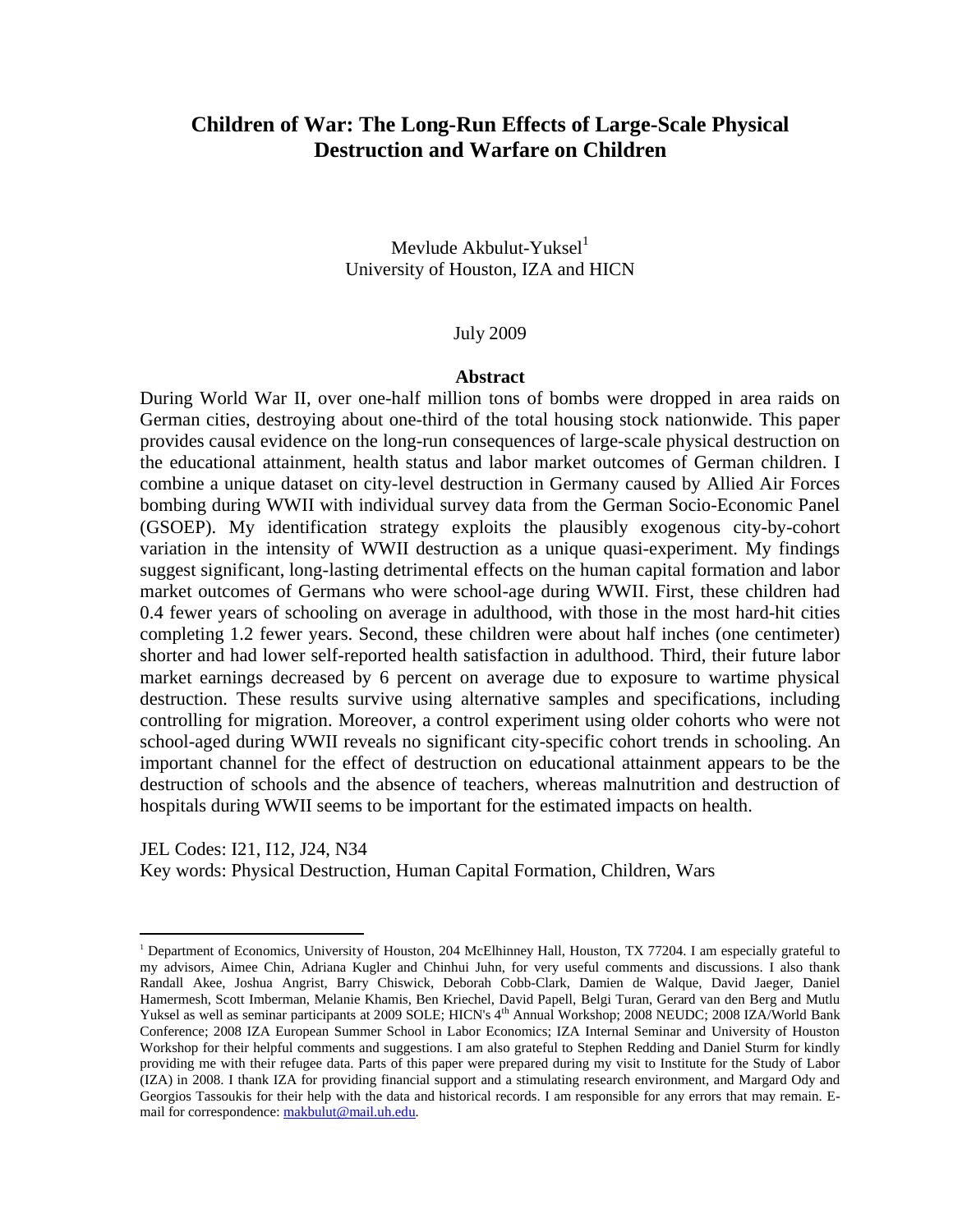#### **1. Introduction**

 $\overline{a}$ 

Large and aggregate shocks caused by natural disasters and wars have devastating consequences for a country, including loss of lives, displacement of people, destruction of physical capital and public infrastructure, and reduction in economic growth. Evidence from macro-level studies suggests rapid recovery such that within 20-25 years, physical capital and other macroeconomic outcomes return to their steady state.<sup>2</sup> However, the direct and indirect legacies of these events along human dimensions could be longer lasting and as serious as physical impacts. On the one hand, natural disasters and wars can have direct consequences on households through loss of loved ones, change in the family structure and deprivation of resources. On the other hand, large-scale physical destruction arising from these unfortunate events can inflict indirect long-term burdens on survivors.

Among survivors, children may be especially adversely affected by the destruction of physical capital and deterioration of economic means given the age-specific aspect of many human capital investments. For example, wars and associated physical destruction can interrupt the education of children through demolition of schools, absence of teachers; change in the family structure and household income. Also, wars can worsen children's health through famines, malnutrition, outbreaks of infectious diseases, post-war trauma and destruction of health facilities. Given the well documented empirical evidence on the relationship between human capital and earnings, destruction of physical capital can even have longer-run effects on children via their future labor market outcomes.

This paper provides causal evidence on the long-run consequences of large-scale physical destruction on the educational attainment, health status and future labor market

 $^{2}$  See, Miguel and Roland, 2005; Brakman, Garretsen and Schramm, 2004; Davis and Weinstein, 2002; Ben-David and Papell, 1995.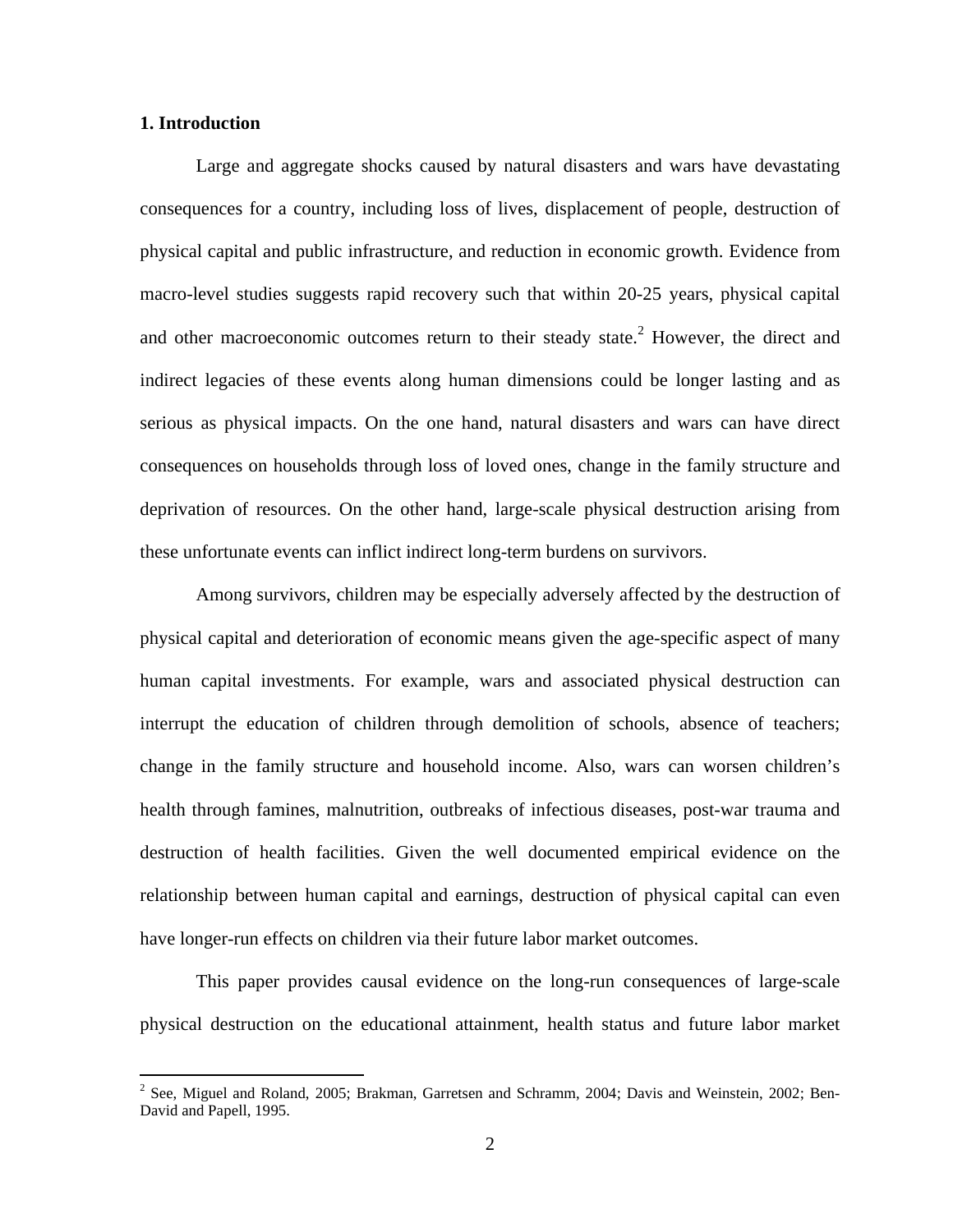outcomes of children. Specifically, I use city-by-cohort variation in destruction in Germany arising from Allied Air Forces (hereafter, "AAF") bombing during World War II as a unique quasi-experiment to estimate the effects of warfare and physical destruction on the human capital and earnings of individuals who were school-age during WWII. This should be of interest for several reasons. First, WWII was a major, transformative event in modern history and it is important to understand its long-term effects. Moreover, it informs on the general question of how war and destruction of physical capital impact human capital formation and earnings in the future. Armed conflicts seem to have gotten more common and more physically destructive in recent years (Collier, Hoeffler and Rocher, 2008), making it policyrelevant to understand the long-run effects of armed conflicts and mechanisms through which they impact children; to the extent that armed conflicts have long-run detrimental effects on children's human capital and labor market outcomes, policymakers can devise policies and programs to stem these effects.

My analysis combines a unique data set on the extent of WWII destruction for each German Regional Policy Region (Raumordnungsregionen, hereafter, "ROR", "region" or "city")<sup>3</sup> with individual-level data from a nationally-representative survey, the German Socio-Economic Panel (GSOEP). WWII destruction in Germany was caused primarily by the extensive bombing campaigns of the Allied Air Forces. The AAF area raids destroyed or heavily damaged approximately 30 percent of the total housing stock nationwide and 45 percent of the housing stock in large cities (USSBS, 1945; Diefendorf, 1993).

On the one hand, some cities experienced greater destruction than others. I discuss the determinants of destruction in detail Section 3; the essential point is that the intensity of

<sup>&</sup>lt;sup>3</sup> The analysis is restricted to former West Germany. West Germany is comprised of 75 RORs. RORs are analogous to metropolitan statistical areas (MSAs) in the U.S., though, in contrast to MSAs, RORs encompass rural areas too. That is, all of Germany, regardless of urbanicity, belongs to an ROR.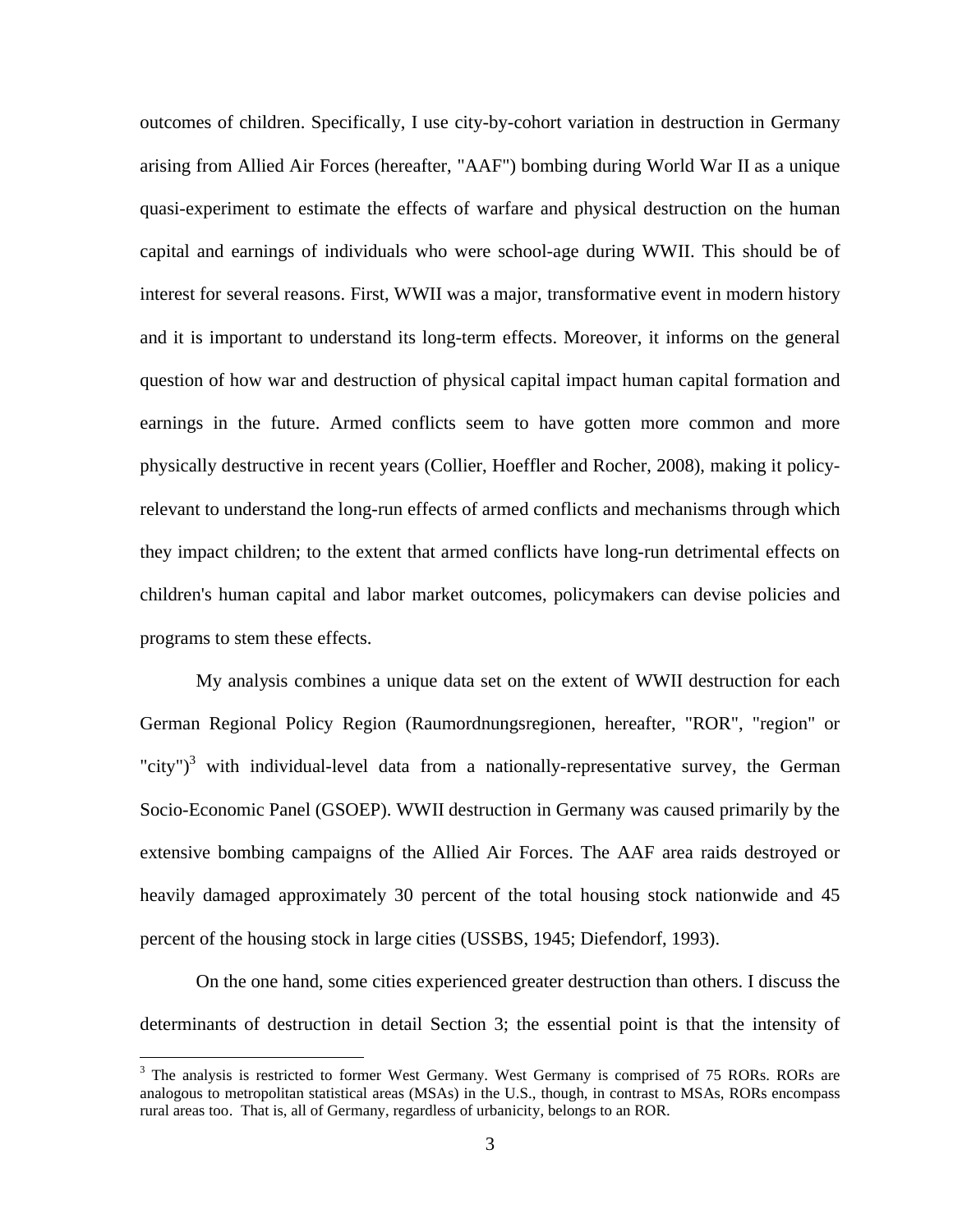WWII destruction depended on fixed city characteristics (e.g., larger cities or cities with more visible landmarks were more likely to be targets of air raids) and chance (due to the technology and weather, only part of the time the intended exact target was hit and the maximal damage caused). On the other hand, only individuals who were school-going age during WWII (hereafter, "the affected cohorts") would have had their human capital investment affected by WWII destruction; the human capital of cohorts born after WWII would not be affected by this destruction.<sup>4</sup> This leads me to use a difference-in-differencestype strategy where the "treatment" variable is an interaction between city-level intensity of WWII destruction and dummy for being school-aged during WWII, and where I always control for city fixed effects and cohort fixed effects. *The identifying assumption is that had the WWII destruction not occurred, the difference in schooling, health and labor market outcomes between the affected cohorts and the cohorts born after WWII would have been the same across cities of varying intensity of destruction.*

This paper makes several contributions. First, there are very few micro-level papers that rigorously quantify the long-term effects of physical destruction on children's human capital and labor market outcomes and this paper adds to this small but growing literature. To the best of my knowledge, none of these studies use as detailed data on war damage and look at the longer-run outcomes as this paper. I have collected rubble per capita and bombing intensity data from historical and military archives for each of Germany's 75 regions which enable me to quantify the *realized* wartime physical destruction. In contrast, the other studies<sup>5</sup> use a measure of exposure to war that has limited spatial variation (only across

 $4$  As explained in section 4, I will use individuals born between 1951 and 1960 as the control group. Individuals born 1940-1950 are dropped since their exposure to WWII destruction is not clear; though they would have started the school after WWII ended, of course reconstruction did not occur overnight.

 $<sup>5</sup>$  See, Ichino and Winter-Ebmer, 2004; Akresh and de Walque, 2008 and Shemyakina, 2006.</sup>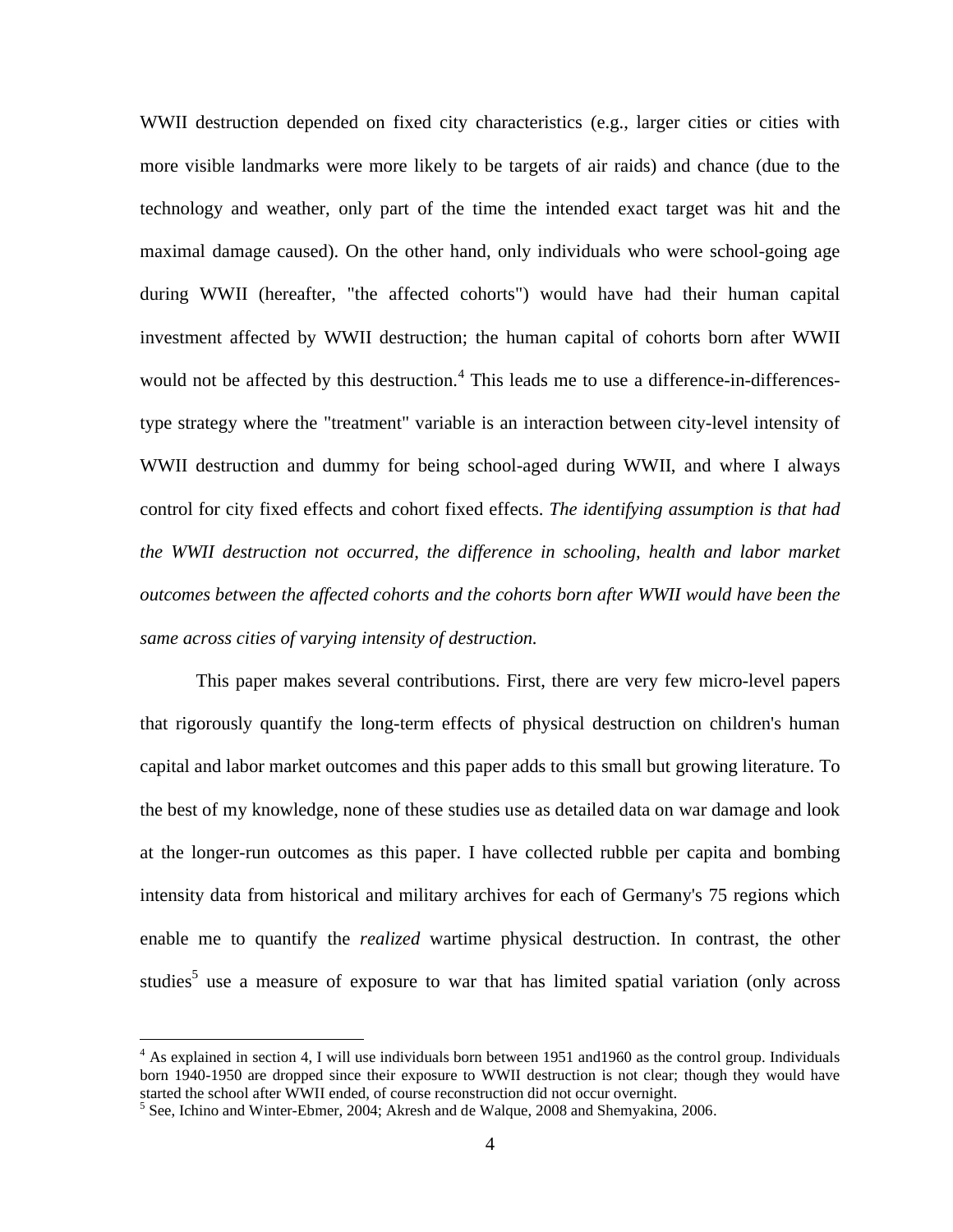countries, or across a few regions within a country) and they have no or limited information on the intensity of war exposure. Having measures of exposure to war at a lower level of aggregation enables me to match the treatment to each individual more accurately and form more plausible control groups.<sup>6</sup> Second, I look at longer-run outcomes including adult mortality, health satisfaction and earnings than some of these other papers; the conflicts studied in other papers are more recent, so very long-run outcomes are yet to be realized. Third, in contrast to recent micro-level studies, availability of pre-war and post-war city-level data and wide range of war-related questions in GSOEP enable me to rigorously investigate the potential mechanisms through which war destruction affected the human capital and labor market outcomes of school-age children during WWII.

To preview my results, I find that that large-scale physical destruction had detrimental effects on education, health and labor market outcomes even 40 years after. First, children who were school-aged during WWII had 0.4 fewer years of schooling on average in adulthood, with those in the most hard-hit cities completing 1.2 fewer years. Second, these children were about half inches (one centimeter) shorter and had lower self-reported health satisfaction in adulthood. Third, exposure to war deteriorates these children's future labor market earnings by 6 percent on average. An important channel for the effect of destruction on educational attainment appears to be the destruction of schools and the absence of teachers, whereas malnutrition and destruction of hospitals during WWII seems to be important for the estimated impacts on health. Finally, I find that wartime destruction has impacted children's both educational attainment and health status in the long-run which are

 $<sup>6</sup>$  It is worth noting that Miguel and Roland (2006) measure bombing intensity in Vietnam at the district level,</sup> which is even, lower a level of aggregation than I use here. However, their analysis is not at the individual level (it is at the district level) and they do not examine children's education and health outcomes (their only humancapital-related variable is fraction of the population that is literate).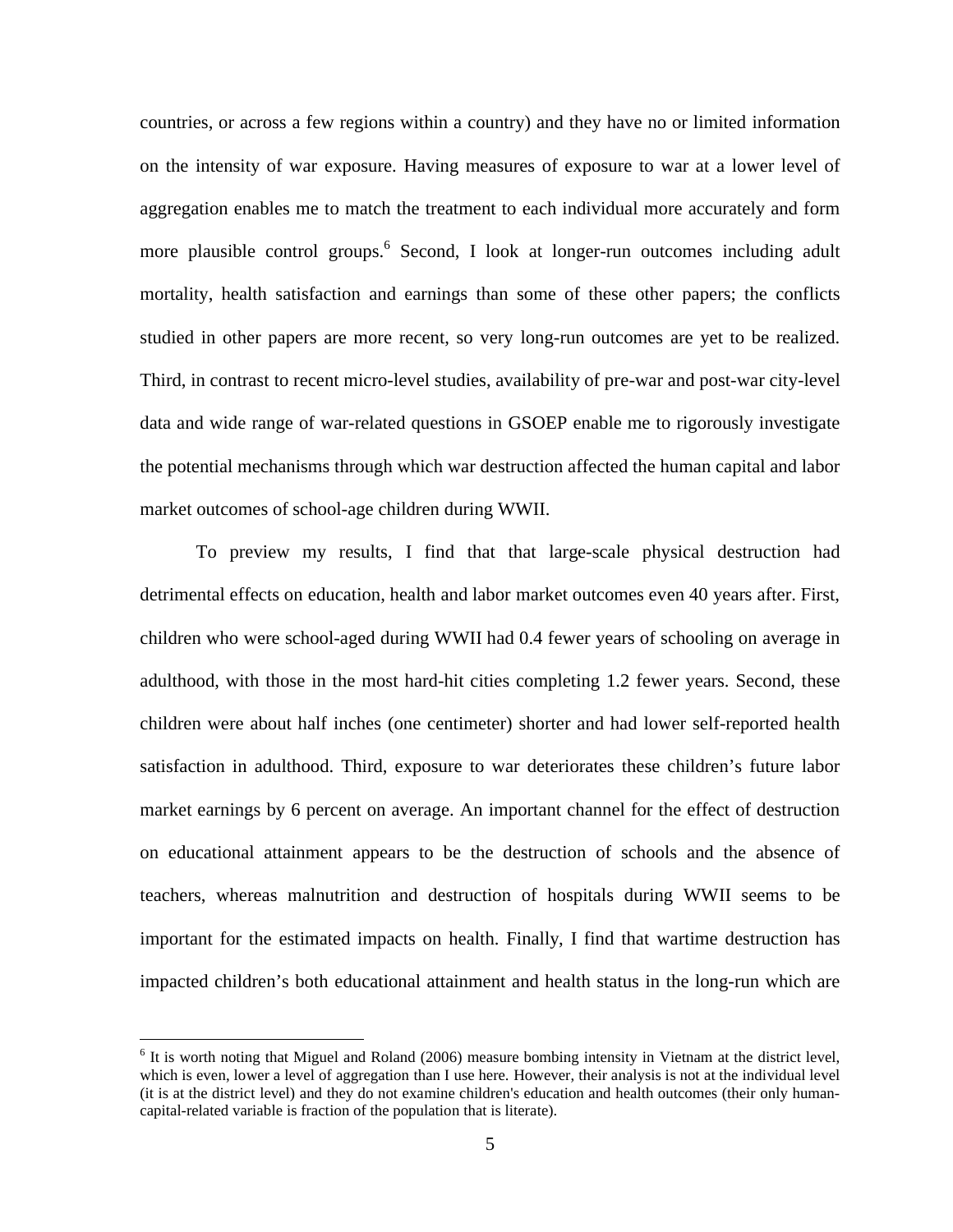likely to have separate direct effects on the future labor market earnings.<sup>7</sup> Some papers use exposure to war, other childhood shocks, natural disasters, and macroeconomic crises, quarter of birth or distance to school to generate an instrumental variable of education to estimate the causal effect of education on earnings. However, my analysis shows that these instruments might also have a direct impact on other forms of human capital such as health. Thus, this raises the question of whether these instrumental-variables satisfy the exclusion restrictions.

The remainder of the paper is organized as follows. Section 2 reviews the related literature. Section 3 provides a brief background of AAF bombing in Germany. Section 4 discusses the identification strategy. Section 5 describes the city-level destruction data and individual-level survey data used in the analysis. Section 6 presents the main results, extensions and robustness checks. Section 7 concludes.

#### **2. Literature Review**

 $\overline{a}$ 

An extensive literature looks at association between armed conflicts and country's socioeconomic performance from a macro perspective. One set of studies has focused on the impact of United States bombing on post-war macroeconomic outcomes at the city or regional level. Studies that examine the long-run effects of U.S. bombing during WWIIincluding in Japan (Davis and Weinstein, 2002) and in Germany (Brakman, Garretsen and Schramm, 2004) -find no evidence for the persistent impacts of the bombing on local

<sup>&</sup>lt;sup>7</sup> This paper provides evidence on the consequences of WWII in the intensive margin, where I exploit city-bycohort variation in war damage within Germany. To get better understanding on the nation-wide effects of WWII in Germany, I only exploit cohort variation in WWII exposure. This analysis reveals that the affected cohorts experience deterioration not only in their educational attainment and earnings, but also in the several measures of health including adult height and health satisfaction (the results are available upon request from author). This finding suggests that such large and aggregate shocks can impact the affected cohorts' future earnings through reduction in education as well as deterioration of adult health.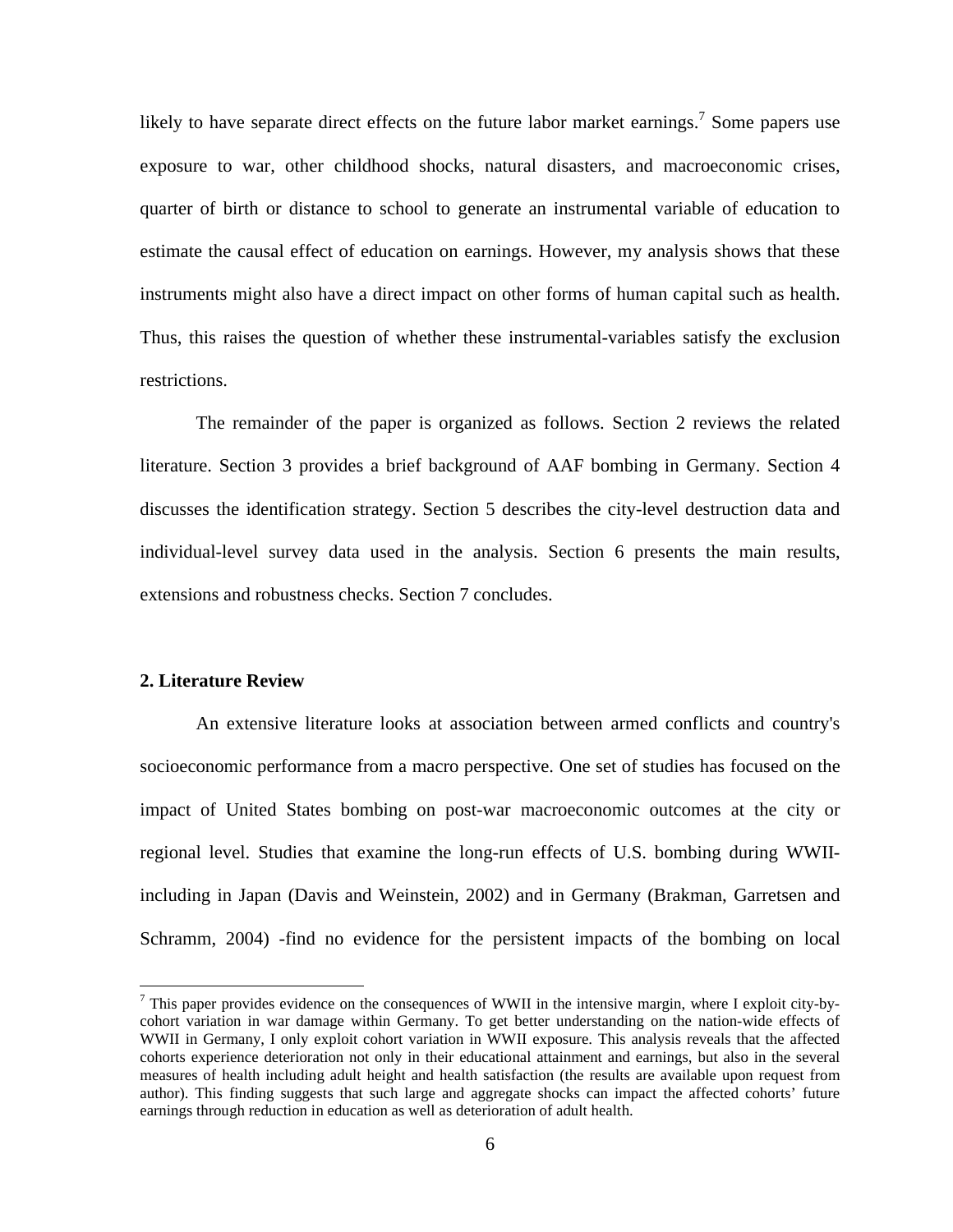population or economic performance. Using the extensive U.S. bombing campaigns in Vietnam during the Vietnam War as a quasi experiment, Miguel and Roland (2005) revisit the same question. They provide similar evidence suggesting that U.S. bombing did not have any long lasting impacts neither on physical infrastructure and local population, nor on literacy and poverty levels, 25 years after the Vietnam War. Thus, this strand of the literature mainly finds that war impacts are limited to the temporary destruction of physical capital, in line with the predictions of the neoclassical economic growth models which suggest rapid recovery to pre-war equilibrium levels.

Due to data constraints however, only very small handful of studies have attempted to provide micro-level evidence on the cost of armed conflicts on civilian's outcomes, in particular that of children.<sup>8</sup> Using two cross-sectional household surveys collected before and after the genocide in Rwanda, contemporaneous work by Akresh and de Walque (2008) find that school-age children exposed to the genocide in 1994 attain 0.5 fewer years of schooling and are less likely to complete third or fourth grade. Shemyakina (2006) examines the effects of civil conflict in Tajikistan and finds that girls residing in conflict areas are less likely to complete secondary school education; however, the civil conflict had little, or no, effect on educational attainment of boys. Using WWII as an instrument for educational attainment, Ichino and Winter-Ebmer (2004) estimate the earnings loss associated with being 10 years old during or immediately after WWII. They find that these individuals acquire less education compared to other cohorts within Germany and Austria as well as to individuals of

<sup>&</sup>lt;sup>8</sup> However, an extensive prior literature has focused on the impact of military service on the human capital accumulation and later labor market outcomes of combatants in US, Europe and Africa (Angrist, 1990, 1998; Angrist and Krueger, 1994; Imbens and van der Klaauw, 1995; Blattman and Annan, 2007). However, veterans are likely to be impacted by the war in different dimensions than the rest of the population who are not involved in the war; therefore studies on veterans provide limited information on the impact of wars on the civilian population and children.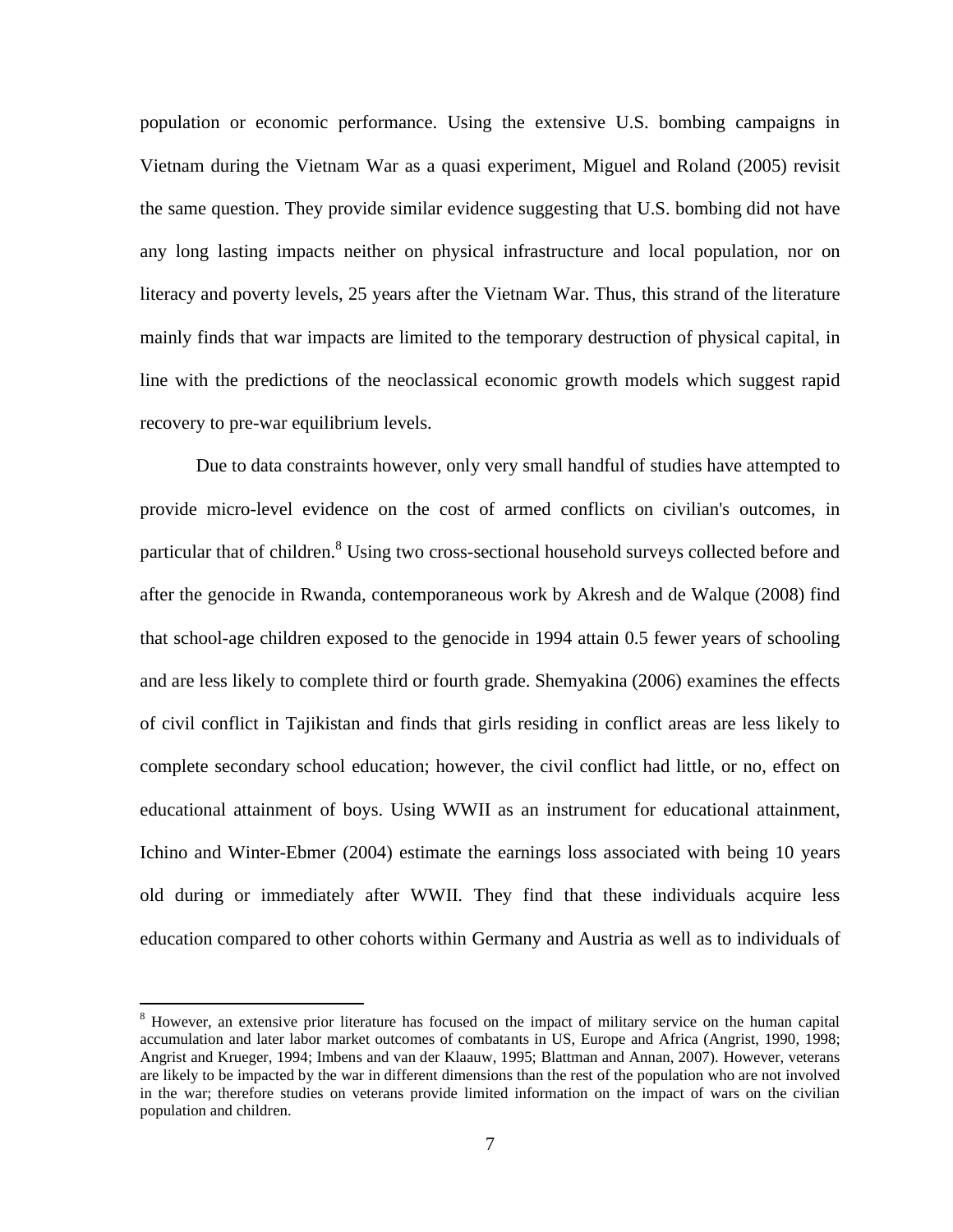the same cohort born in non-war countries (namely, Switzerland and Sweden). Using WWII as an instrumental variable to estimate the causal effect of education on earnings, they also show that the same cohorts had significantly lower earnings in adulthood due to the deterioration in their educational attainment.

This study also closely relates to literature looking at the causal association between early childhood shocks, i.e., exposure to war, crop failure, famine, diseases, macroeconomic crises, and children's health status. The existing literature on Africa finds that malnutrition caused by civil conflicts and crop failures in Africa hinders the physical development of children.<sup>9</sup> The empirical evidence from developed and other developing countries further documents the importance of childhood environment on later life outcomes. In accordance with the fetal origins hypothesis (Baker, 1992), these studies find that malnutrition and poor living conditions in-utero and early childhood deteriorate the adulthood outcomes including health status and height (Banerjee, Duflo, Postel-Vinay and Watts, 2009), educational level and labor market earnings (Almond, 2006; Case and Paxson, 2006; Qian and Meng, 2006) and life expectancy (Van den Berg, Lindeboom and Portrait, 2006).

To summarize, there have been very few papers on the effects of wartime physical destruction on children's educational, health and labor market outcomes. This paper adds new evidence to this small and growing literature. First, I use a source of variation to armed conflict that others have not used before-the variation in physical destruction caused by bombing during WWII across cities within Germany. Second, I am able to measure exposure to armed conflict at a lower level of aggregation than the other micro-level studies have done. Additionally, I look at longer-run outcomes than some of these other papers including labor

<sup>&</sup>lt;sup>9</sup> See, Alderman, Hoddinott and Kinsey, 2004; Akresh, Verwimp and Bundervoet, 2007; Bundervoet, Verwimp and Akresh, 2007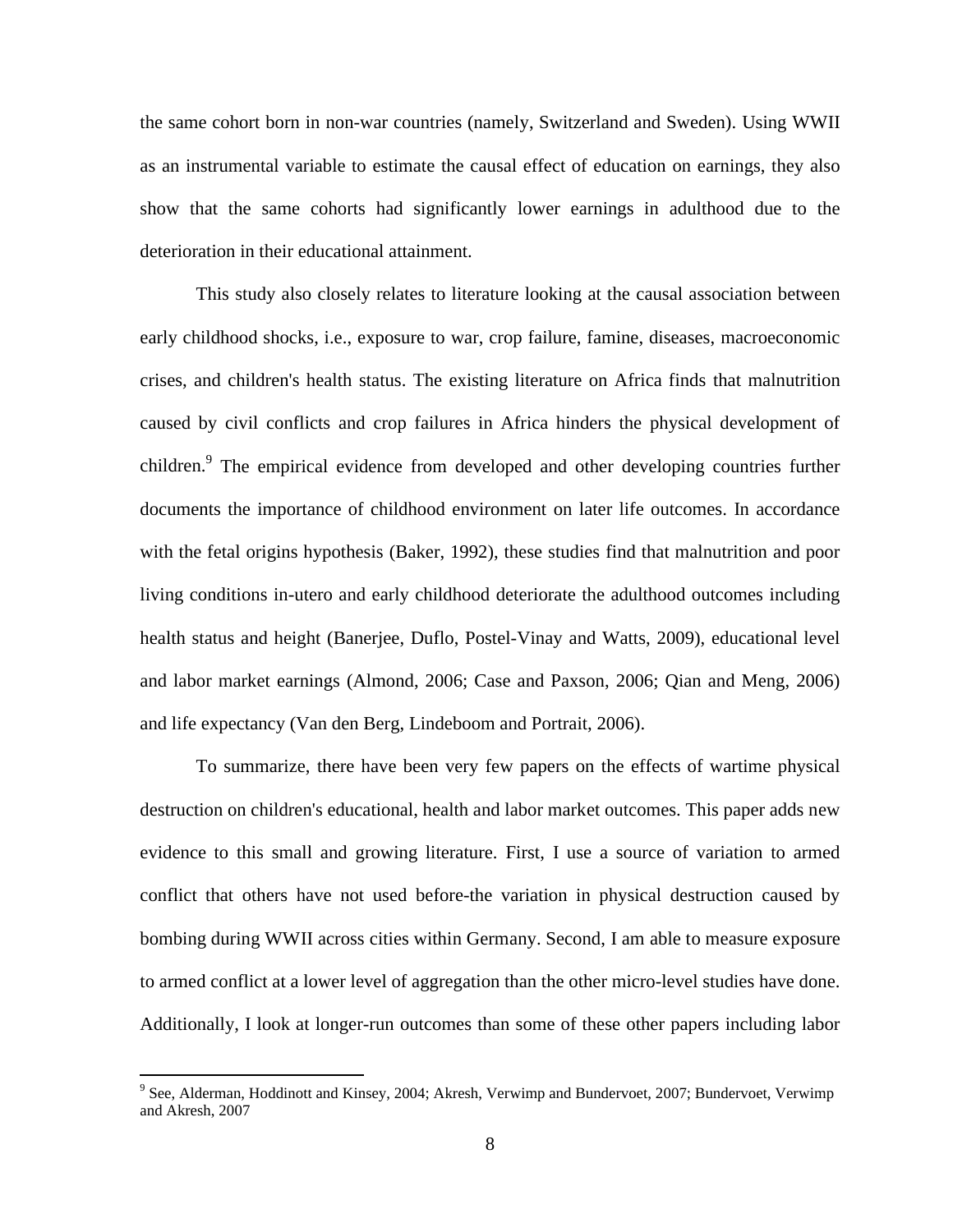market earnings, adult mortality and self-rated health satisfaction; the conflicts in Africa and former Soviet Union are more recent, so very long-run outcomes are yet to be realized.

## **3. Background on Allied Bombing of German Cities during WWII10**

During World War II, German cities experienced the widespread bombardment of the Allied Air Forces. Bomber Command's area offensive represented "true air warfare" and bombing campaign was the only offensive action in Germany between June 1940 and June 1944 (Werrell, 1986). As a result of AAF's aerial attacks, 30 percent of the total housing stock nationwide and approximately 45 percent of the housing stock in the large cities were destroyed or heavily damaged. Though most of the destroyed buildings were apartment houses, in every city, schools, hospitals and other kinds of public buildings were also destroyed.

An overwhelming majority of the AAF's aerial attacks consisted of "area bombing" at night rather than "precision bombing". Sir Arthur Harris, the Commander Chief of RAF, regarded area bombing as the most promising method of aerial attacks. The aim of area bombing was to start a fire in the center of the each town, which-it was hoped-would consume the whole town. At the same time, Sir Harris and his staff had a strong faith in the morale effects of bombing and thought that Germany's will to fight could be destroyed by the destruction of German cities (USSBS, 1945).

During area aerial attacks, AAF went on to bomb almost every major and minor German city, though the amount of bombs dropped and destruction intensity varied

 $10$  Information presented in this section is mainly gathered from the following historical sources: (i) the United States Strategic Bombing Survey (USSBS) (1945); (ii) Diefendorf (1993) "In the Wake of War: The Reconstruction of German Cities after World War II; and (iii) Grayling (2006) "Among the Dead Cities: Was the Allied Bombing of Civilians in WWII a Necessity or a Crime?"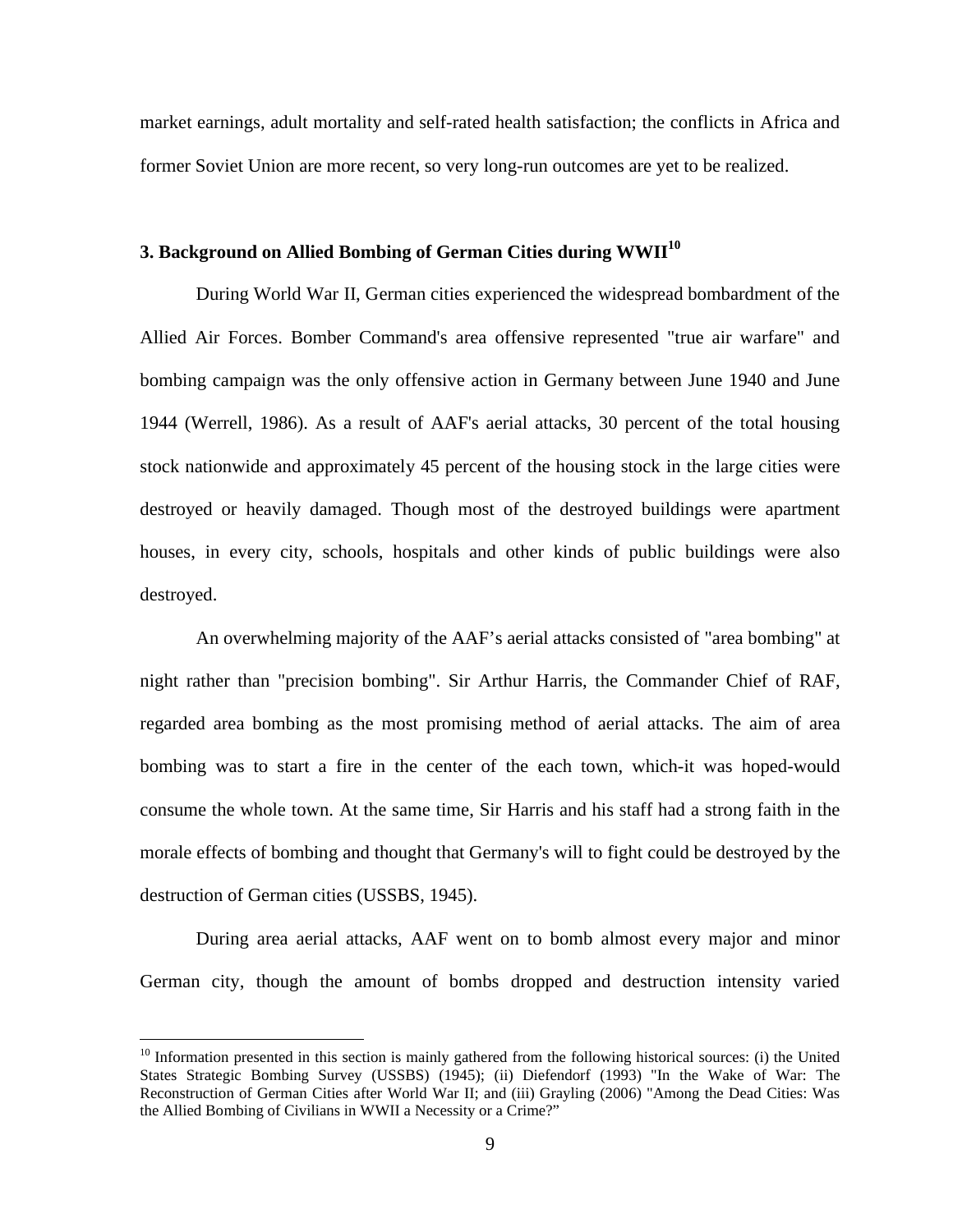substantially across cities (the shaded area in Figure 1 shows the share of dwellings destroyed in German cities by 1945). The targeted cities were not necessarily selected because they were particularly important for the war effort, but also for their visibility from the air, depending for example on weather conditions or visibility of outstanding landmarks such as cathedrals (Friedrich, 2002). On the other hand, cities in the northern and western parts of Germany-those most easily reached from the air fields in England-suffered the most destruction. As a result, Berlin has not been hit as hard until the end of 1943 because of its great distance from the bomber airfields of Eastern England-it was nearly twice as far away as the cities in Ruhr Area (Diefendorf, 1993; Grayling, 2006).

All in all, almost every city in Germany got exposed to the AAF air raids. Still, the amount of bombs dropped and the degree of destruction varied substantially across cities, as Figure 1 shows. The foregoing discussion of the historical accounts of the attacks on German soil suggest that the degree of destruction depended on fixed city characteristics (e.g., larger cities and cities with more visible landmarks were more likely to be targets of air raids) and chance (due to the technology and weather, only part of the time the intended exact target was hit and the maximal damage caused). In my main analysis, I will take the cross-regional variation in intensity of WWII destruction as exogenous once I control for regional fixed effects.

#### **4. Identification Strategy**

In this section, I describe the quasi-experimental setting to identify the causal effect of WWII destruction on the German children's education, health and labor market outcomes. This strategy exploits the plausibly exogenous city-cohort variation in the destruction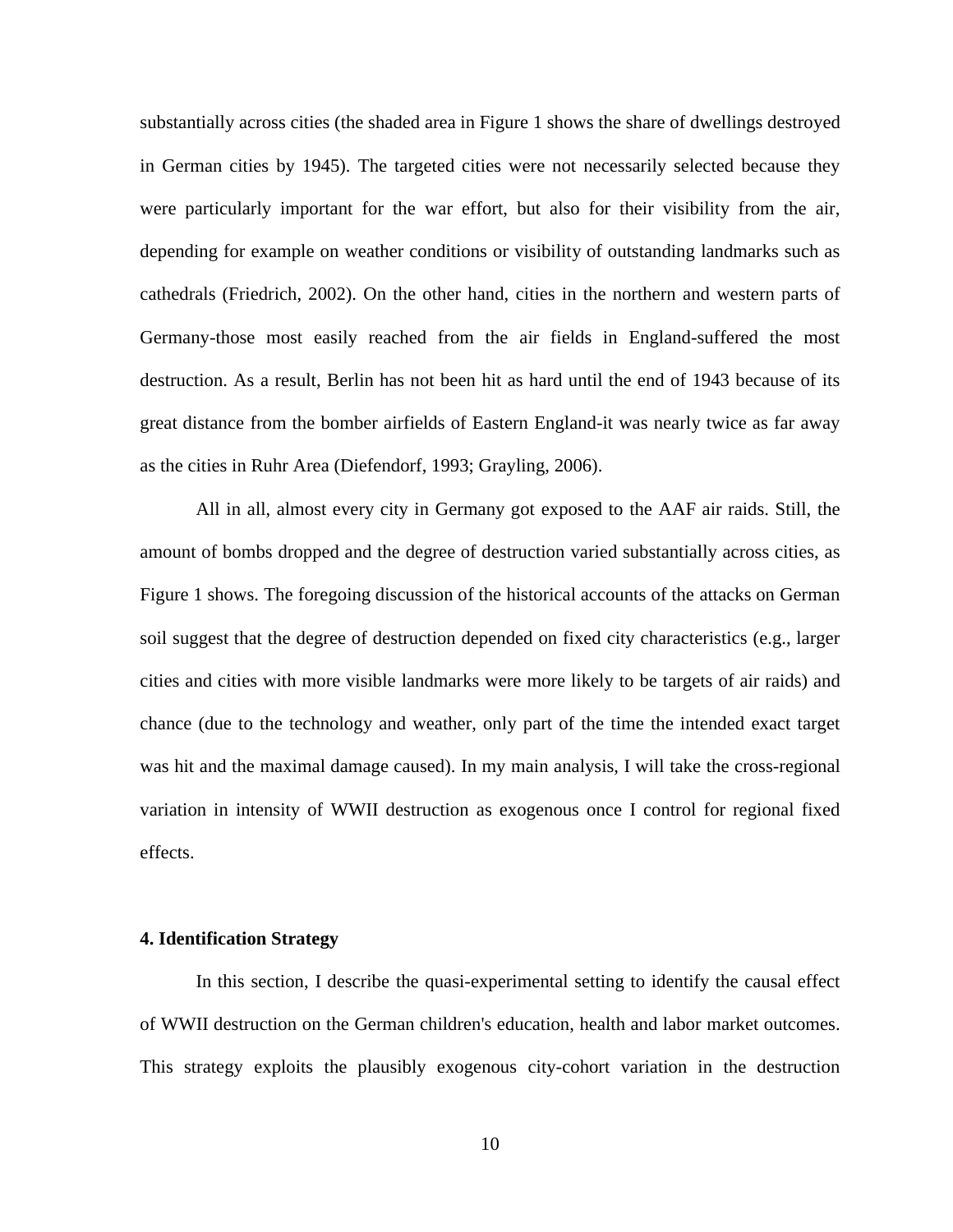intensity. This is a difference-in-differences-type strategy where the "treatment" variable is an interaction between city-level intensity of WWII destruction and dummy for being schoolaged during WWII.<sup>11</sup> In particular, the proposed estimate of the average treatment effect is given by  $\beta$  in the following baseline city and birth cohort fixed effects equation:

$$
Y_{irt} = \alpha + \beta \left( Intensity_r \times WWII_{it} \right) + \delta_r + \gamma_t + \pi^* X_{irt} + \varepsilon_{irt}
$$
 (1)

where  $Y_{irt}$  is the outcome of interest for individual *i* in city *r* born in year *t*. *Intensity<sub>r</sub>* is the measure of destruction in city  $r$ . *WWII<sub>it</sub>* is a dummy variable that takes a value of 1 if individual *i* was born between 1924 and 1939 and zero otherwise. Individuals born between 1924 and 1939 were still at school-age during WWII and their schooling has the potential to be affected by WWII destruction<sup>12</sup>. The human capital accumulation of individuals born after WWII would not have been impacted by this destruction; hence these later birth cohorts are in the control group.<sup>13</sup>  $\delta_r$  is city-specific fixed effects, controlling for the fact that cities may be systematically different from each other.  $\gamma_t$  is the birth cohort-specific fixed effect, controlling for the likely secular changes across cohorts. Since I will be using a single cross section,  $\gamma_t$  accounts for not only cohort but also age effects.  $\mathbf{X}_{irt}$  is a vector of individual characteristics including gender and rural dummies as well as family background

 $11$  This paper provides evidence on the impact of wartime physical destruction using city-by-cohort variation in wartime destruction within Germany; therefore this approach may yield lower bound estimates for the aggregate nation-wide effects of WWII on children's human capital accumulation and earnings.

<sup>&</sup>lt;sup>12</sup> When height is the outcome of interest, the affected cohorts are defined differently. Previous research has shown that adult height is largely determined by age 2 or 3 and is significantly influenced by the diet and health conditions in the early childhood years (Brainerd, 2008). Guided by this research, when I look at height, the treatment group is restricted to individuals who were born between 1937 and 1945. Therefore, for height regressions, dummy variable WWII $_{it}$  takes a value of 1 if individual *i* was born between 1937 and 1945, and zero otherwise.

<sup>&</sup>lt;sup>13</sup> As I explain below, I will use individuals born 1951-1960 as the control cohorts. Individuals born 1940-1950 are dropped since their exposure to WWII destruction is not clear; hence the reconstruction did not occur overnight. Figure 4 and Figure 6 provide further evidence suggesting that the schools and hospitals were indeed rebuilt in early 1960s.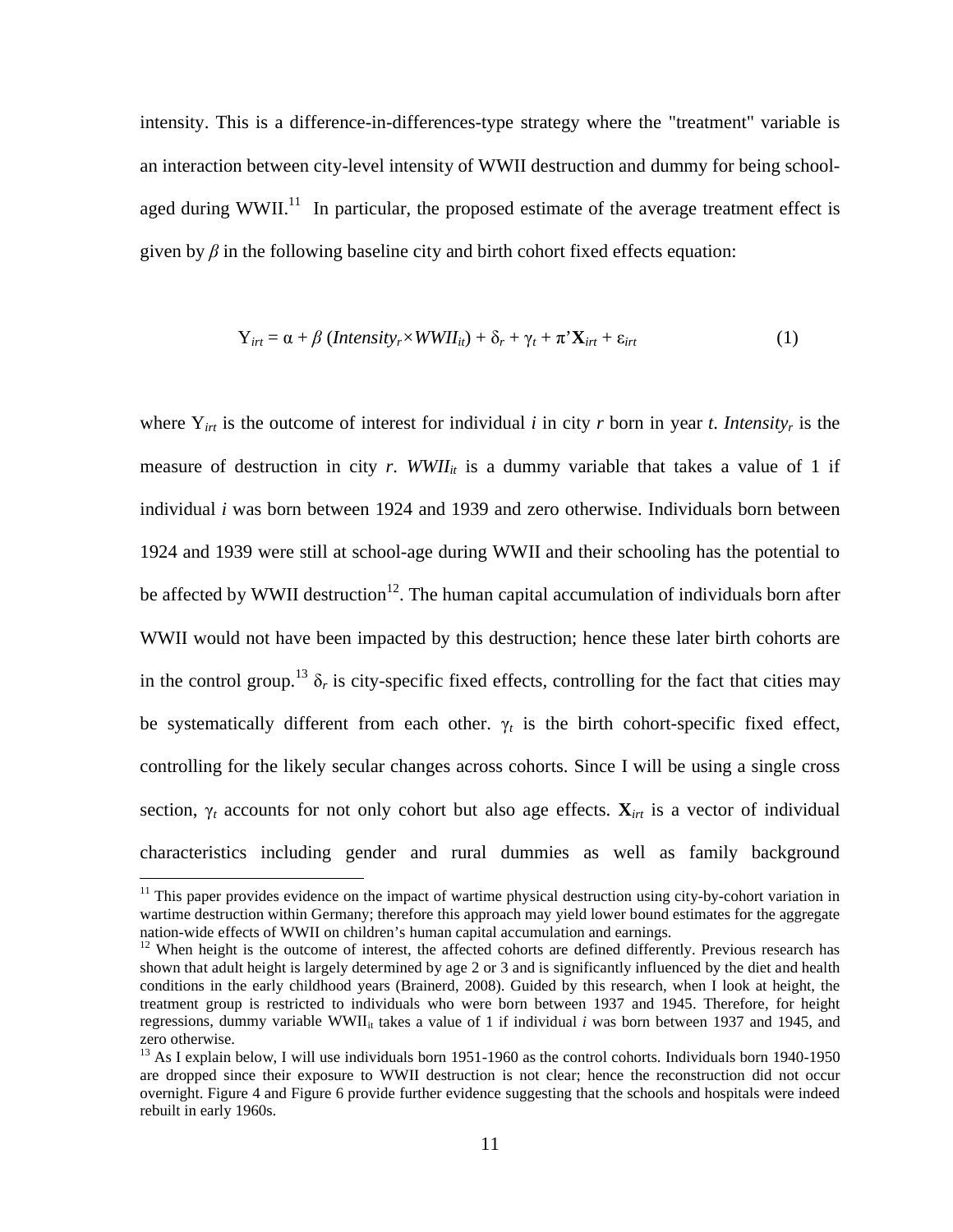characteristics (e.g., parental education). ε*irt* is a random, idiosyncratic error term. Following Bertrand, Duflo and Mullainathan (2004), the standard errors are clustered by individual's city to account for the correlations in outcomes between individuals in the same city.

In order to interpret  $\beta$  as the effect of war destruction, we must assume that *had the WWII destruction not occurred, the difference in schooling, health and labor market outcomes between the affected cohorts and the cohorts born after WWII would have been the same across cities of varying intensity of destruction.* I assess the plausibility of this assumption below by performing a falsification test/control experiment where I repeat the analysis using only cohorts who were already beyond school age.

#### **5. Data and Descriptive Statistics**

 $\overline{a}$ 

The measure of WWII destruction intensity that I use for my main analysis is from Kaestner (1949), who reports the results of a survey undertaken by the German Association of Cities ("Deutscher Staedtetag"). Kaestner (1949) provides city-level information on the aggregate residential rubble in  $m<sup>3</sup>$  per capita by the end of WWII, which is what I use as a measure for city's overall wartime destruction. Rubble arising from destruction of industrial buildings, inventories, machines and traffic facilities were not included into calculations.<sup>14</sup>

In order to examine pre-war conditions and assess the mechanisms through which WWII destruction might have affected children's long-run outcomes, I gathered data from various years of the German Statistical Yearbooks. First, I assembled city-year data on the number of schools and number of teachers; of particular interest is the change in the number

<sup>&</sup>lt;sup>14</sup> This same source also provides information on the percentage of the residential dwellings destroyed in 1946 in the territory of former West Germany. The correlation between these two measures of WWII destruction is 0.9; thus I present the results with rubble per capita measure.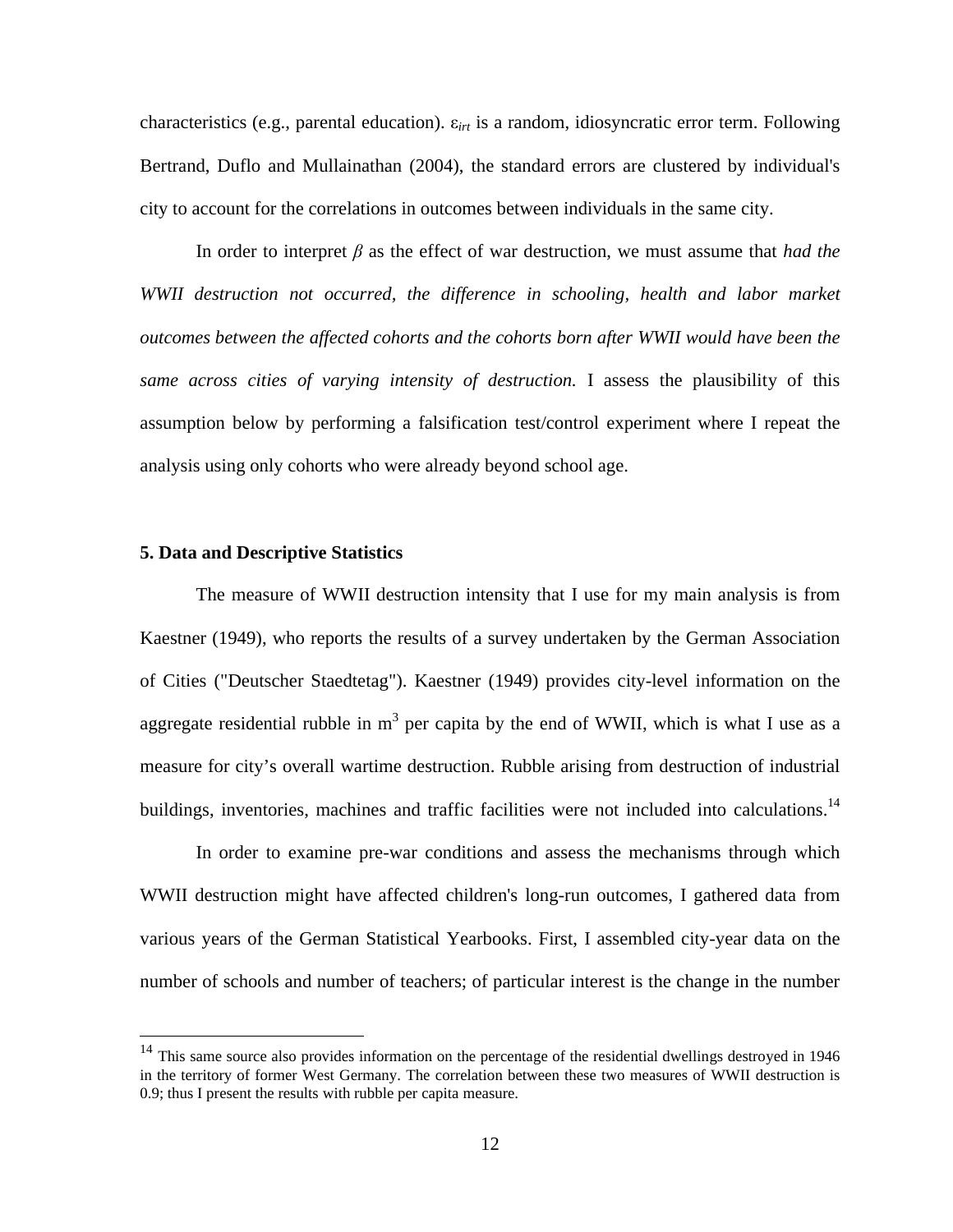of schools and teachers immediately before and after the war because this would have been the change in school inputs available to the affected cohorts. Second, I collected city-year data on number of hospitals from various years of German Statistical Yearbook to analyze the availability of health facilities. Additionally, I compiled data from 1939 German Statistical Yearbook on pre-war city characteristics including average income per capita, total area and population size.

The data on individual and household characteristics come from the confidential version of German Socio-Economic Panel (GSOEP). The GSOEP is a household panel survey that is representative for the entire German population residing in private households. It provides a wide range of information on individual and household characteristics as well as parental background and the childhood environment in which one grows up. The GSOEP also incorporates war-related questions including whether father got involved in WWII and parents' death during the war years. I restrict the empirical analysis to individuals that were born between 1924 and 1960. I dropped individuals born between 1940 and 1950 from the analysis since their exposure to the WWII destruction is not as clear.<sup>15</sup>

I consider WWII destruction impacts at the Regional Policy Regions (RORs) level which are spatial units defined by the Federal Office for Building and Regional Planning (Bundesamt fuer Bauwesen und Raumordnung, BBR) to differentiate between areas in Germany based on their economic interlinkages. There are 75 different regional policy regions in Germany (see Figure 2 for detailed information on RORs). The GSOEP is the only German dataset that provides information on the location of German households at ROR

<sup>&</sup>lt;sup>15</sup> The empirical findings are qualitatively similar if I use the entire sample and different cutoffs. The results for entire sample, where these 1940-1950 cohorts are added to the control group, are presented in Appendix Table 1. Point estimates tend to be smaller; this is not surprising since the control group now includes some cohorts that may have received partial treatment, i.e., they were affected to some extent by the destruction since reconstruction did not occur overnight.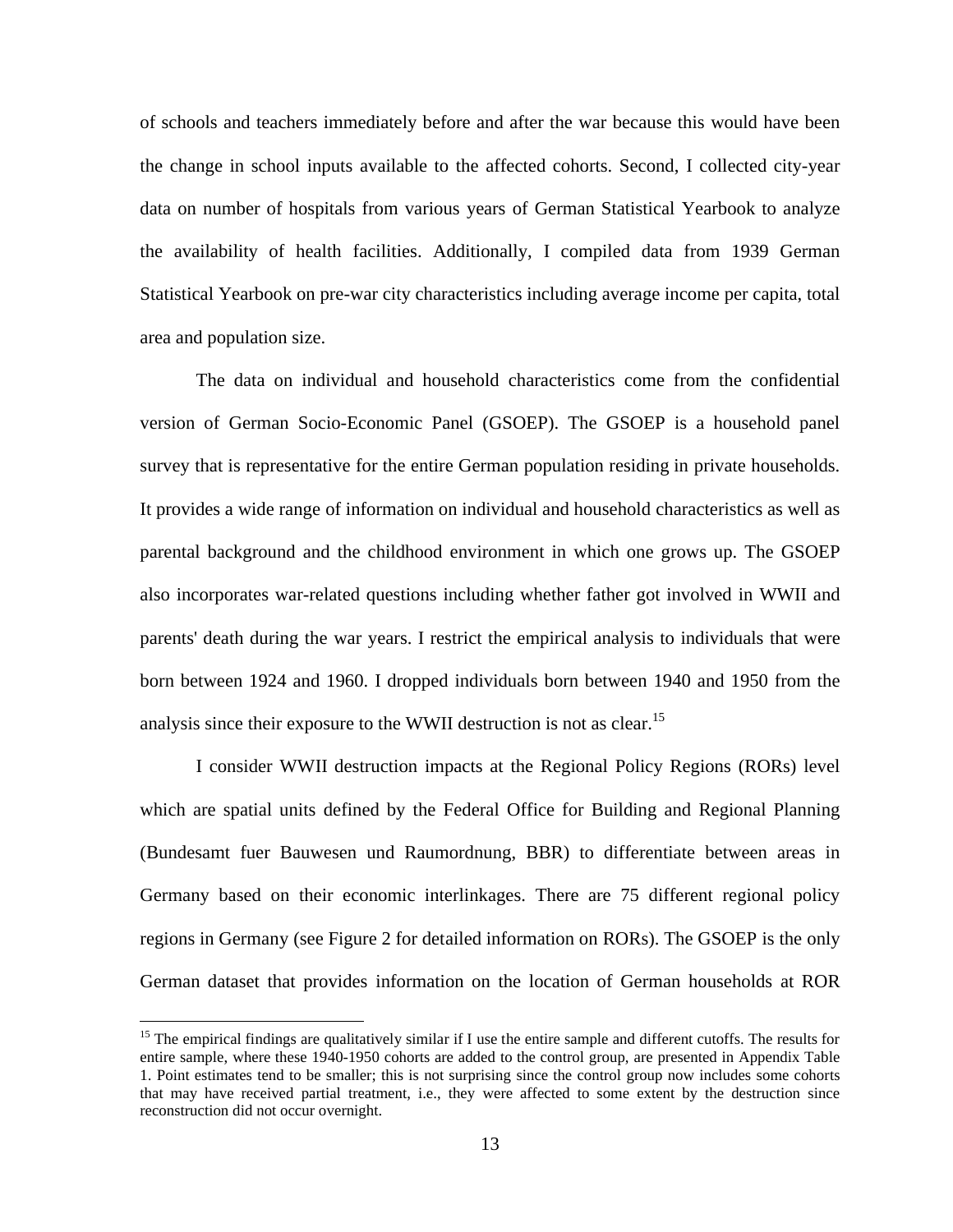level along with other individual and household level information.<sup>16</sup> The GSOEP reports household's ROR information starting from 1985; thus I conduct the empirical analysis with 1985 wave of GSOEP. For height estimations, however I utilize 2002 wave since GSOEP reports the individuals' height starting from 2002. I also restrict my analysis to West Germany, for which I have the war destruction data.

The GSOEP provides information on cities where individuals are residing in 1985 onwards. It would be ideal to have information on where children were during WWII but this is not available. However, the GSOEP asks respondents whether they still live in the city or area where they grew up.<sup>17</sup> This question helps me identify whether individuals still reside in their childhood city or area. On the other hand, it is well documented that Germany has historically low levels of geographic mobility in comparison to the U.S. and U.K. and that mobility is particularly low during childhood and early adulthood (Rainer and Siedler, 2005; Hochstadt, 1999). For example, mobility rates were very low during the period 1950-1970 among native Germans in the former West Germany, with an annual migration rate between states of around 0.02, defined as the ratio of number of migrants to or from a state within one year by the population of that state (Hochstadt, 1999).<sup>18</sup> At a time of heavily aerial bombing, the urban population may have fled into the countryside, seeking shelter, food, and protection. Nevertheless, historical accounts document that wartime displacement was

<sup>&</sup>lt;sup>16</sup> It would have been appealing to use German Census data due to the much larger number of observations available compared to the GSOEP. Unfortunately it is not possible to identify the ROR in the census data, and in fact the least aggregate geographic identifier available in the census is the state. This would not provide adequate variation in intensity of WWII destruction.

<sup>&</sup>lt;sup>17</sup> The GSOEP question based on which the movers are identified in this paper is "Do you still live in the city or area where you grew up until age 15?" with three possible responses "yes, still", "yes, again", and "no". I have coded individuals those answered this question as "yes, still" and "yes, again" as non-movers. The interpretation of city or area is left to the perception of the respondents; therefore it is likely that individuals are coded as movers even though they are relocating within the regions rendering the effect of war unchanged.

<sup>&</sup>lt;sup>18</sup> In addition, individuals living in West Berlin in 1985 are excluded from the analysis as a robustness to avoid potential problems from East-West migration and the results are consistent with baseline specification.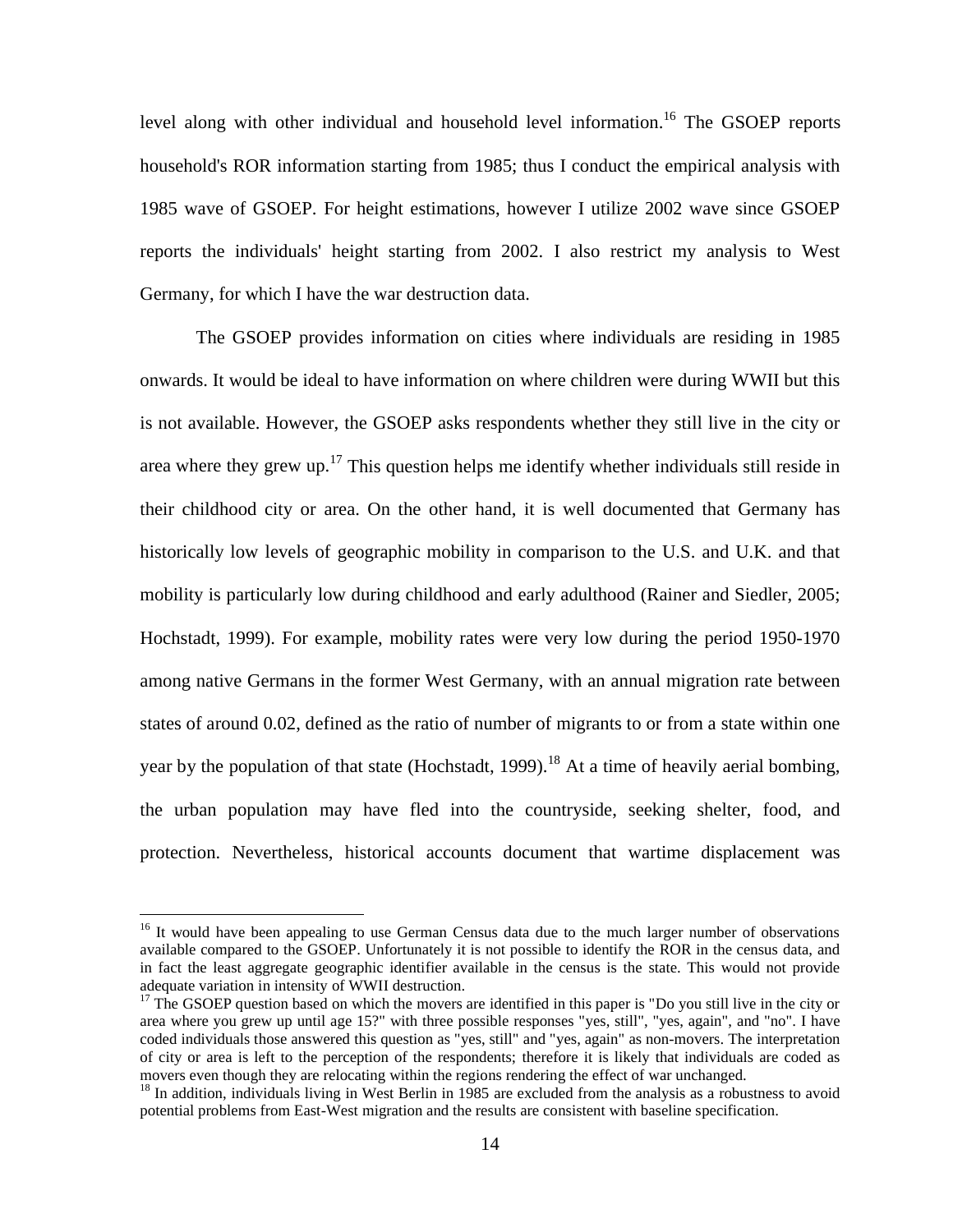temporary. By June 1947, the urban population had reached 80 percent of prewar levels, then nearly 90 percent in 1948 (Hochstadt, 1999).

To form the final data set used in the analysis, I recoded the raw data on war destruction using German regional boundaries (ROR) employed by GSOEP in 1985 and then merged it by ROR with the individual-level data from the GSOEP.<sup>19</sup> Table 1 presents the descriptive statistics for population-weighted city-level war destruction measures and variables measuring prewar conditions. Table 1 shows that the average West German lived in a city that had a great deal of destruction-12.25 rubble in  $m^3$  per capita and 36% of total housing units destroyed. There was variation across cities in destruction intensity; people in cities with above-average destruction had over three times the rubble per capita as people in cities with below-average destruction.<sup>20</sup> Table 1 makes clear that highly destroyed cities are different than less destroyed cities. For example, highly destroyed cities are larger in area and have higher average income per capita in 1938. This highlights the fallacy of relying only on cross-city variation in destruction to identify the effects of destruction; it is likely incorrect to attribute all differences in children's education, health and labor market outcomes between highly destroyed and less destroyed cities to war destruction because there are other differences between these cities that are correlated with the outcomes too. The difference-indifferences strategy I propose uses within-city cross-cohort variation to identify the effects of destruction, and controls for fixed differences between cities and cohorts.<sup>21</sup>

<sup>&</sup>lt;sup>19</sup> The data on rubble in  $m<sup>3</sup>$  per capita is available for almost all municipalities with more than 12,000 inhabitants in 1939. Additional measures-schools, and teachers are only available for municipalities with more than 20,000 inhabitants in 1939. To obtain the regional means of these variables, I merge municipalities using 1985 GSOEP regional borders.<br><sup>20</sup> I divide the sample as above and below mean using rubble per capita as a measure of destruction.

 $21$  There is a concern that the observed differences in levels of city size and per capita income suggest possible differences in trends in children's outcomes. Below, I assess whether there are differential trends by doing a falsification test/control experiment using data on cohorts who would have completed their schooling before WWII.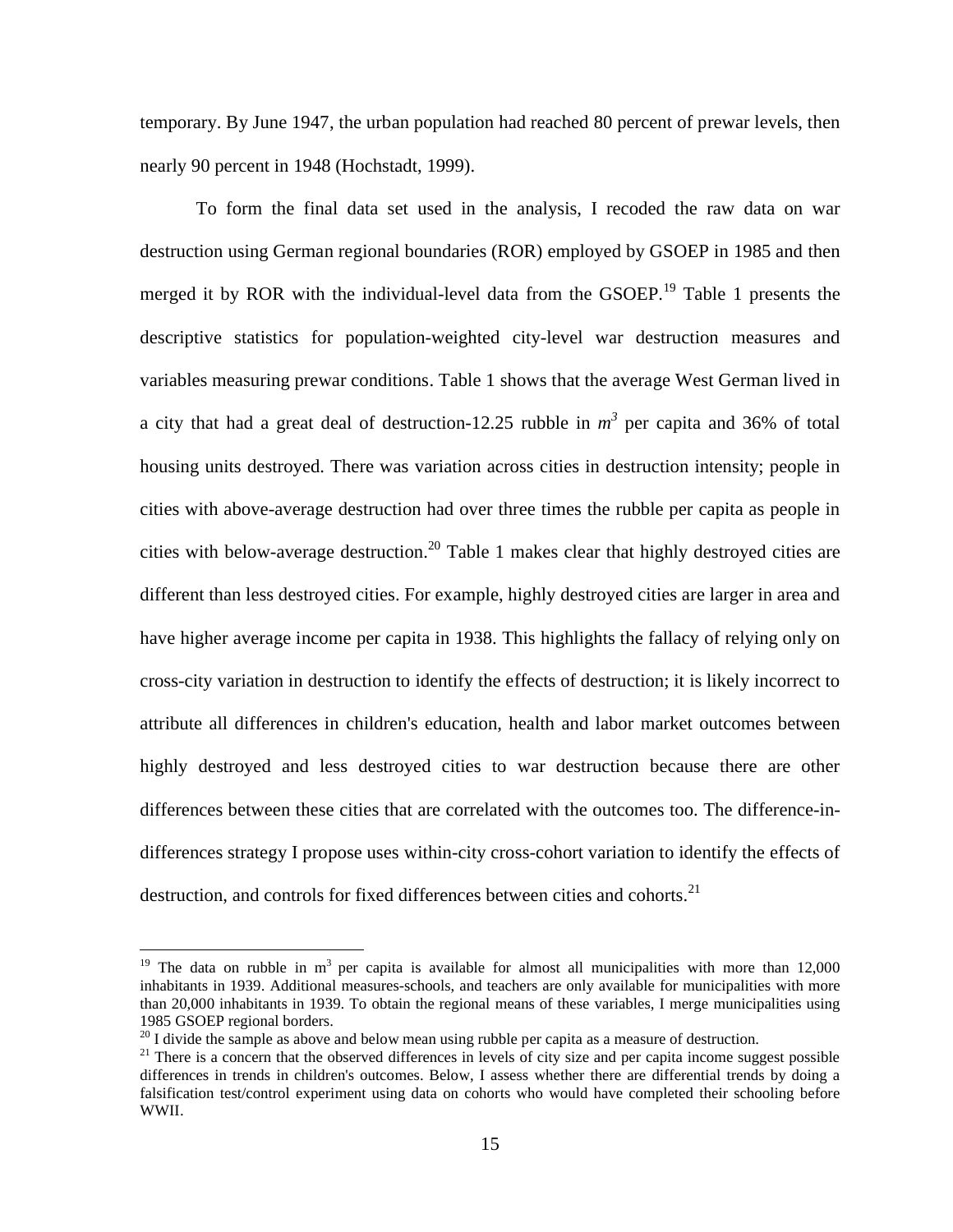Table 2 shows the descriptive statistics of the outcomes and the main individual-level control variables I will use in my estimation. One of the main outcomes of interest is years of schooling completed. The GSOEP asks respondents about educational attainment; then in the data files maps these attainment categories into years of schooling. While most of my regression analysis is with the years-of-schooling measure, I will also present results using the attainment categories. I will also analyze health and labor market outcomes. I use three measures of adult health: height, mortality and self-reported health satisfaction and logarithm of hourly wage as labor market outcome. These outcomes are measured four decades after WWII, and reflect the outcomes of WWII survivors who lived to 1985 or later.

#### **6. Estimation Results**

#### **6.1. Estimates of War Destruction on Children's Educational Attainment**

Table 3 reports the results of estimating Equation 1 where the dependent variable is completed years of schooling. Each column is from a separate regression that controls for city and birth year fixed effects along with female and rural dummies. The difference-indifferences estimate,  $\beta$ , is reported in the first row. It is negative and significant at 95% level of confidence in every specification. Column 1 displays the difference-in-difference estimates for whole population. Column 1 has an estimated  $\beta$  of -0.028 which suggests that WWII destruction caused the school-aged children to attain on average 0.4 fewer years of schooling (this is the coefficient multiplied by the mean intensity of destruction). To gain better understanding on the magnitude of  $\beta$ , we can also compare the educational attainment of school-going age children who were in Cologne (one of the heavily destroyed cities with 25.25  $\text{m}^3$  rubble per capita) instead of Munich (one of the less destroyed cities with 6.50  $\text{m}^3$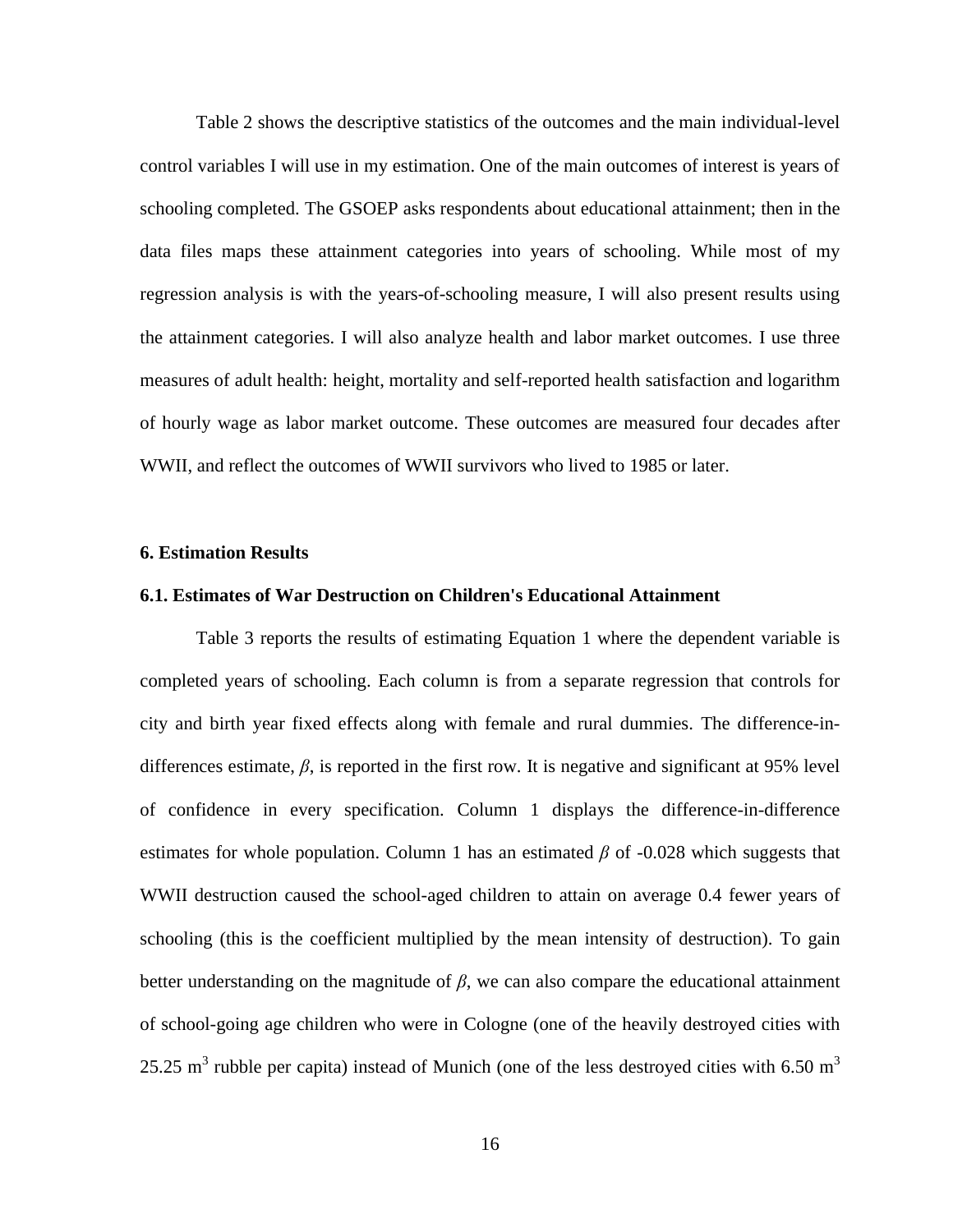rubble per capita) during WWII.<sup>22</sup> Using this comparison, Column 1 suggests that children in Cologne had 0.6 fewer years of schooling compared to children in Munich due to higher wartime destruction.

Columns (2)-(4) of Table 3 present the results incorporating family background characteristics, such as father's and mother's educational attainment which are likely to serve as a proxy for parents' economic status.<sup>23</sup> Columns (2)-(4) are from separate regressions where the difference-in-difference coefficient varies by parental human capital. First row in Columns (2)-(4) reports the estimation results for children whose parents had basic school degree (Hauptschule) or less.<sup>24</sup> Results summarized in Columns  $(2)-(4)$  reveal that children with less educated parents had a greater reduction in educational attainment (first row). On the other hand, interaction terms suggest that the negative effect of war damage is mitigated for children whose parents have more than basic education (second and third rows). This differential effect may literally work through parental education (e.g., more educated parents value education more, and so ensure their children are educated too even if negative shocks occur) or through things correlated with parental education such as family income or wealth (e.g., rich families can afford to educate their children, and can hire private tutors or send children to boarding schools as necessary).  $25$ 

Table 3 shows that war exposure decreases children's years of schooling by 0.4 years. It is also useful to estimate the effect of destruction on educational attainment, i.e.,

<sup>&</sup>lt;sup>22</sup> These two cities were very similar in terms of their prewar characteristics, but Cologne is closer to bomber aerial fields in England.

<sup>&</sup>lt;sup>23</sup> There is a concern that WWII destruction might also have impacted parental human capital. Regression of rubble per capita on parental educational attainment, controlling for city and cohort fixed characteristics reveals no statistically significant results suggesting that if anything, war damage has no impact on parental education.

<sup>&</sup>lt;sup>24</sup> The basic school diploma (Hauptschule) is granted after 9 years of schooling in Germany. Table 2 displays that the majority of children have parents with basic education (83% of fathers and 89% of mothers in my sample completed basic education or less).

 $^{25}$  Additional specifications allow the difference-in-difference estimates to vary by gender and urban status. I find that there is no heterogeneity along gender or urban status (results are available upon request).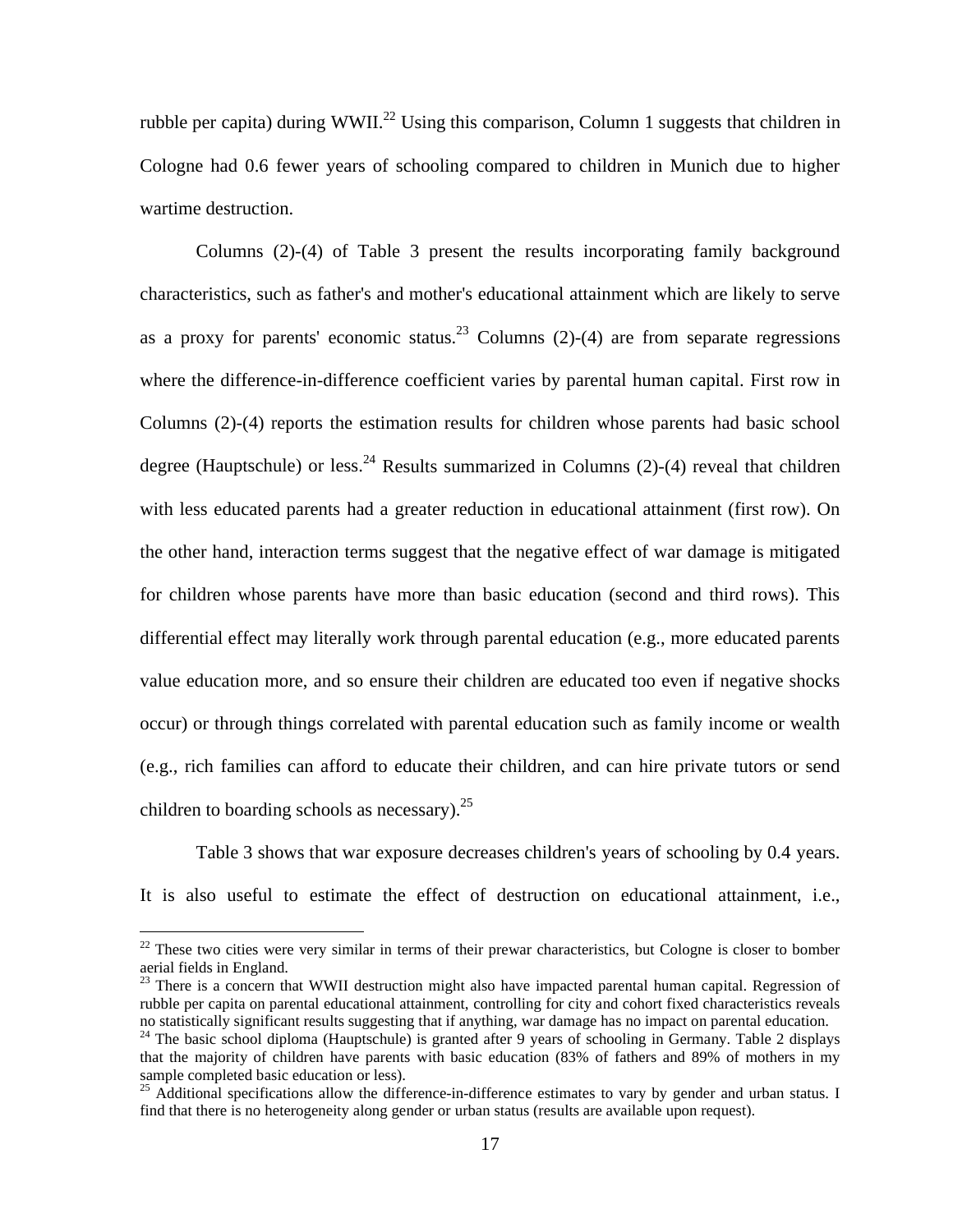probability of completing certain degrees. For example, does the effect in Table 3 come from a reduction in middle school, secondary school or college completion? To assess at what level of education the adverse effect of war shock is present, I estimate the following baseline specification:

$$
Y_{\text{irtm}} = \alpha + \beta_m \left( \text{Intensity}_{r} \times \text{WWII}_{it} \right) + \delta_r + \gamma_t + \pi^* \mathbf{X}_{\text{irmt}} + \varepsilon_{\text{irtm}} \tag{2}
$$

where the outcome of interest, Y<sub>irtm</sub> is a dummy variable that indicates whether the individual *i* born in year *t*, in city *r*, completed *m* years of schooling or more.  $\beta_m$ , for m=7 to 18, is the estimated effect of the WWII destruction for probability of completing each levels of education. The estimation results for difference-in-difference estimates are plotted in Figure 3 (the 95% confidence interval is also shown). Each point in Figure 3 is from a separate regression where the outcome is a dummy variable that takes a value of 1 if individual completed *m* years of schooling or more and zero otherwise. Figure 3 reports that on average school-age children are 8 percent less likely to finish Gymnasium and 6.4 percent less likely to have some college due to war devastation. Figure 3 further shows that the adverse effects of war are more severe for young adults who were about to complete 12-14 years of schooling which is associated with Gymnasium completion, the highest high school track in the German education system.<sup>26</sup> Had the WWII destruction not occurred, these children might have at least finished high school but instead they dropped out from school. By the time the war ended, they would have been young adults of the age when it is customary to work and therefore too old to return to school.

 $^{26}$  It is the academic track, required of those intending to attend college. The Gymnasium prepares students for the university entrance exam (Abitur) after grade 13 or gives them a chance to take a lower level qualification after grade 12, called Fachhochschulreife, which allows school leavers to attend a polytechnic.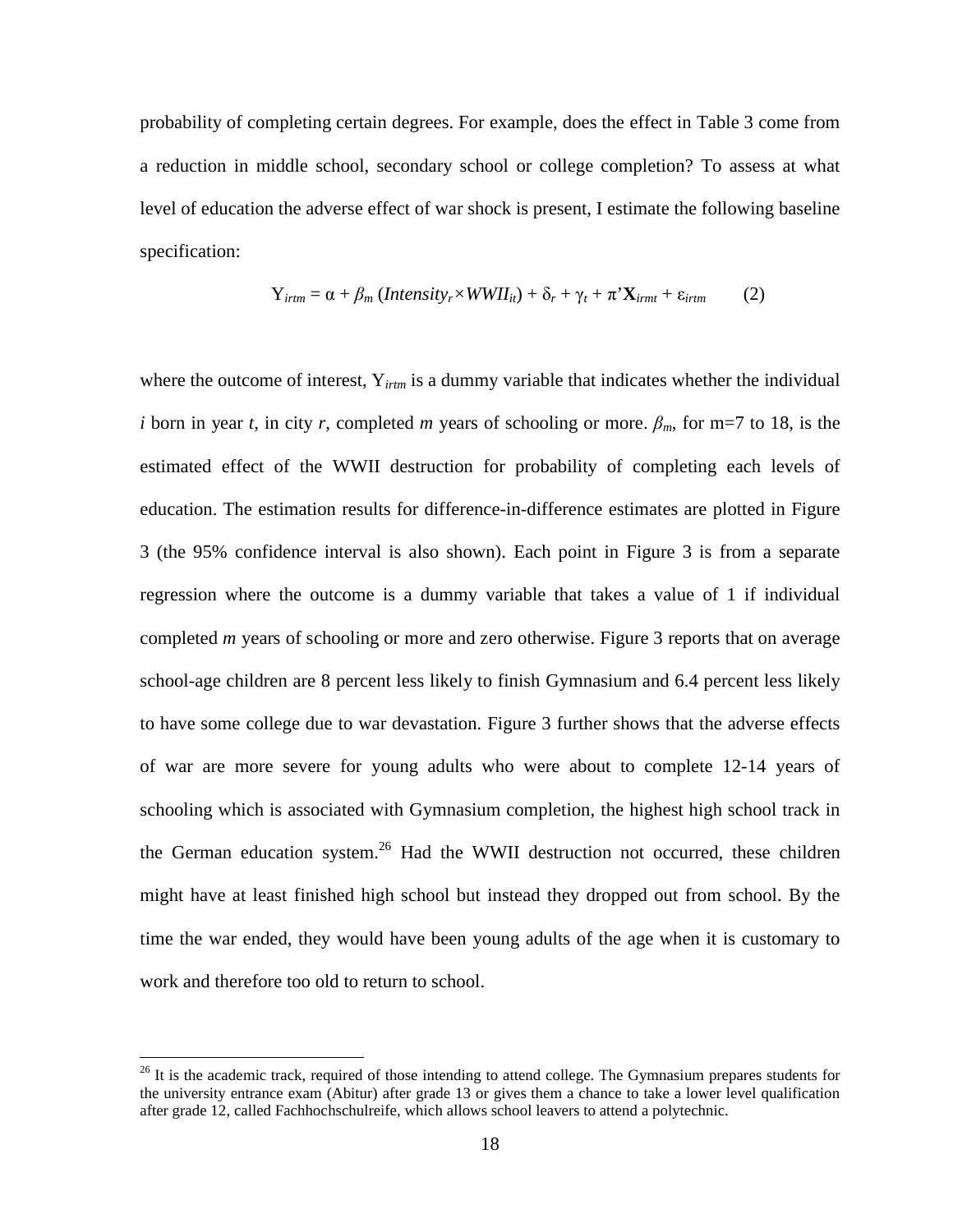#### **Threats to Validity**

A potential confounding factor for results summarized in Table 3 is probability of the non-random migration across regions. For example, people residing in heavily destroyed regions are likely to be displaced to less destroyed regions during heavy aerial attacks. Alternatively, highly destructed regions might attract a large number of post-war economic migrants that migrate to take part in reconstruction effort. Both types of migration might induce selection bias in the analysis of WWII destruction on children's long-term outcomes. To address whether individuals' migration decision is based on the destruction level of the regions, I estimate Equation 1 using the probability of moving as the dependent variable; results are reported in Table 4. Individuals are coded as movers if they report that they no longer reside in their childhood city or area in 1985. Treatment and control group for this specification is the same as for the Table 3 education analysis. The difference-in-difference estimates for probability of moving are close to zero and statistically insignificant in every specification. This finding bolsters our confidence that individuals did not choose their final destination according to the destruction level of the regions.<sup>27</sup>

Table 5 provides further evidence on non-random migration. The analysis in Table 5 is restricted to individuals who still live in the city or area that they grew up (hereafter, "nonmovers"). The difference-in-difference estimates for non-movers are very similar to the estimates for whole population (D-D estimates for whole population and non-movers lie

 $27$  An additional concern related to mobility is refugees or people that fled from the former parts of Germany and Soviet Zone/GDR. The first census held in the Federal Republic in 1950 registered 7.9 million refugees (7- 9 percent of the 1939 population) (Schildt, 2006). It would be of interest to estimate the long-term effects of WWII devastation on children of this group; however it is not possible to identify refugees or people who fled from the former parts of Germany in GSOEP since they are German-ethnics. GSOEP only asks respondents their nationality, and once they replied as German, it is assumed that their birthplace is Germany. To address this potential concern, I use 1961 city-level refugee data provided by Redding and Sturm (2008). I estimate the baseline specification separately for cities with refugees above or below median. I found similar effects for both samples.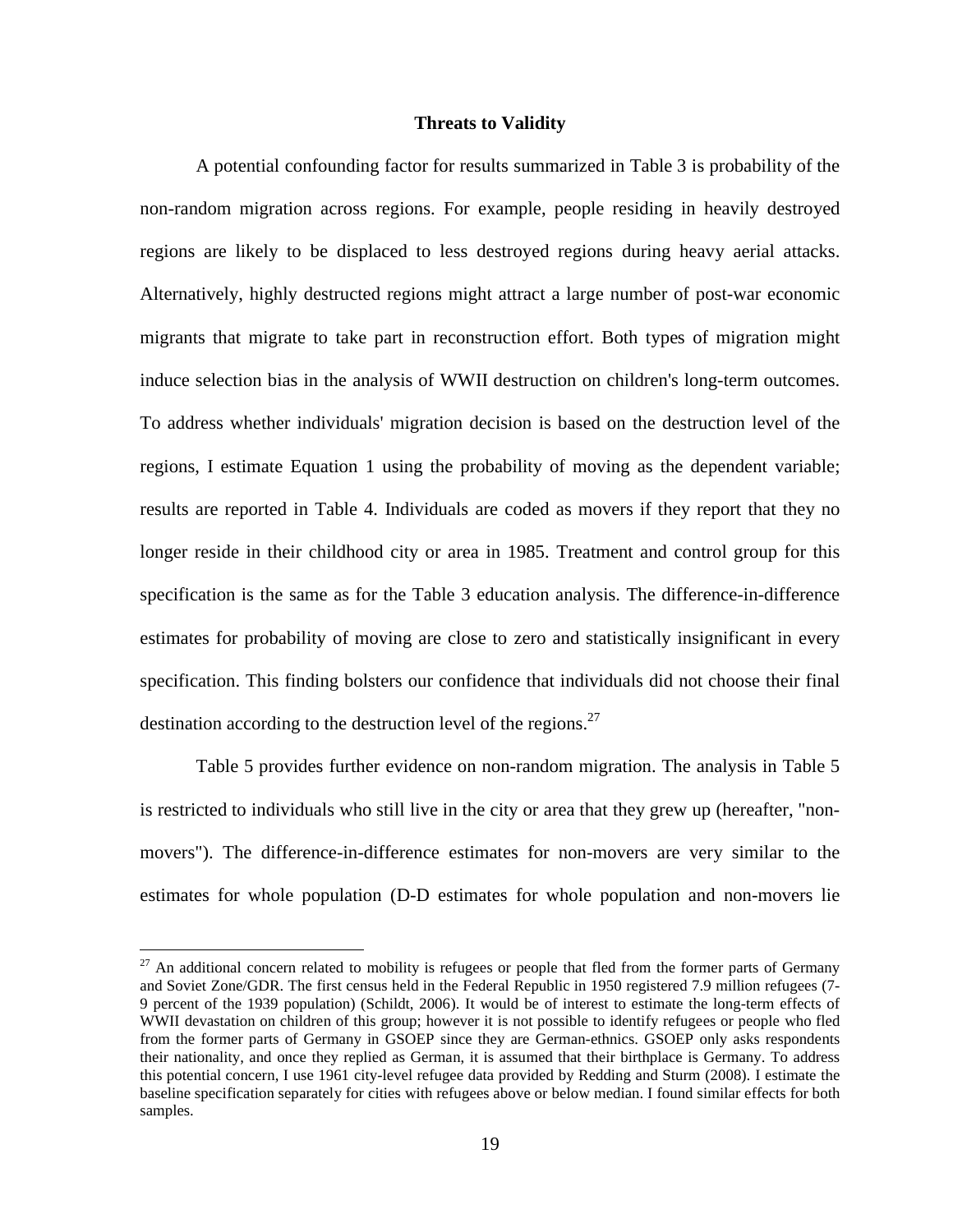within each others' 95% confidence intervals). The empirical evidence presented in Table 5 supports our aforesaid findings that non-movers are not differentially impacted by the war shock and provide suggestive evidence that the non-random migration is less likely to be a concern.

Results summarized in Table 3 rests on the assumption that in the absence of the WWII, the difference in educational attainment between affected group and the younger cohorts would have been similar across regions (this is known as the parallel trend assumption). That is, the coefficient for interaction between dummy for being born 1924- 1939 and city-level rubble per capita would be zero in the absence of WWII destruction. However, if there were differential cohort trends in educational attainment between more destroyed and less destroyed cities, then it would not be possible to interpret the differencein-differences estimate as due to WWII destruction. To assess the validity of the identifying assumption, I perform the following falsification test/control experiment. I restrict the empirical analysis to older cohorts who would have completed their schooling at the outset of WWII. I code the oldest cohorts (i.e. born between 1904 and 1913) as the "Placebo" affected cohort and cohorts born between 1914 and 1923 as the "Placebo" control cohort though of course there is no true treatment here. If there are no differential trends, then the differencein-differences estimates should be zero, which is indeed what I find (see Table 6). The results in Table 6 lend credence to the identification assumption in Equation 1 and support the interpretation of the difference-in- difference estimates as due to WWII destruction as opposed to some city-specific cohort trend.<sup>28,29</sup>

 $^{28}$  Additional potential robustness check would be to perform falsification test\control experiment with younger cohorts who are not part of the control group to assess whether the parallel trend assumption holds for post-war cohorts, too. However, the children who fall into the potential "Placebo" treatment and "Placebo" control groups are still continuing their education rendering it impossible to carry out this exercise. Nevertheless, city-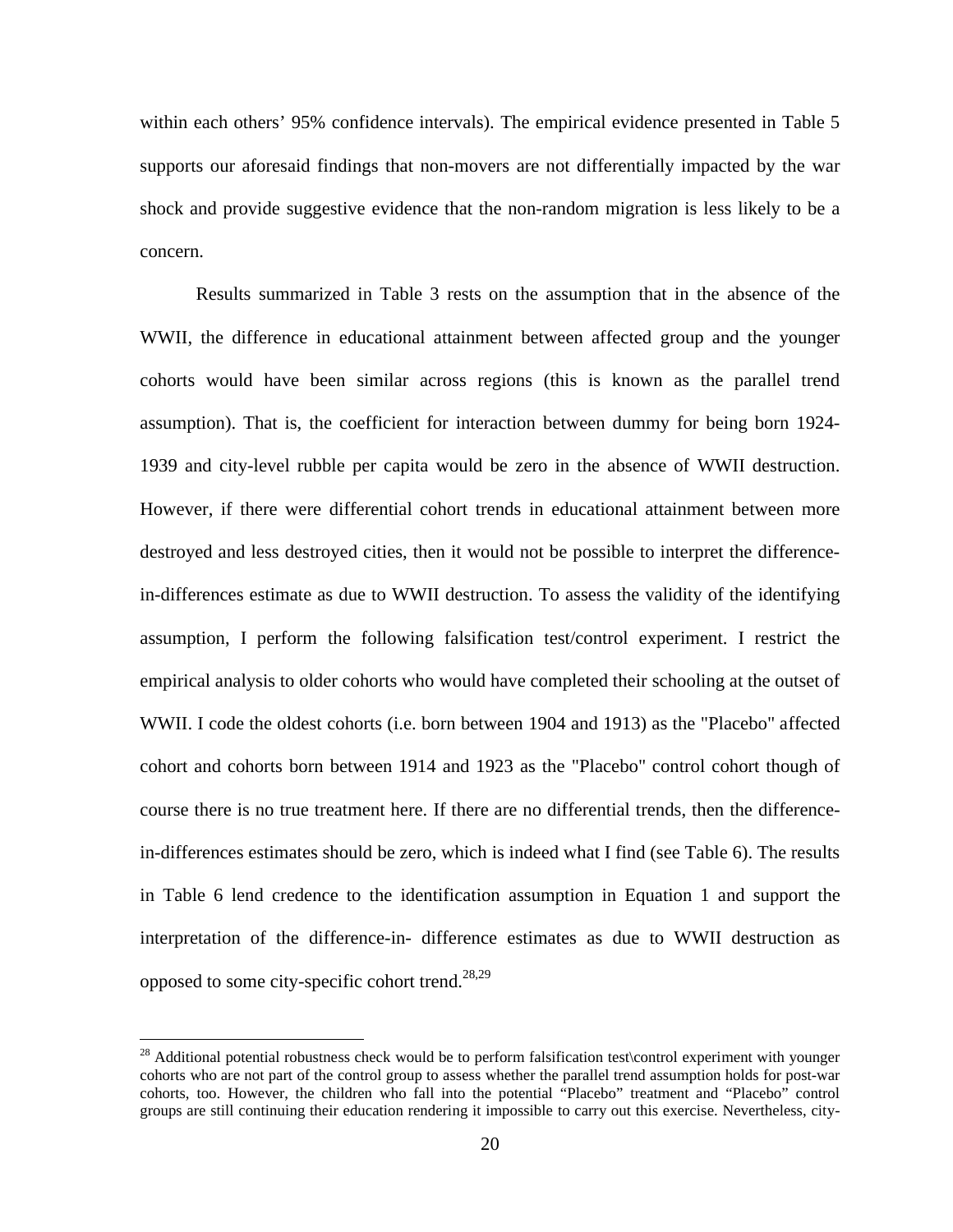Another confounding factor might be change in the cohort size by regional destruction. That is, it is possible that highly destroyed cities experienced higher WWII casualties, and higher labor shortage after WWII. Thus, higher scarcity in labor supply might increase the returns to education more in highly destroyed cities for cohorts born after WWII. In this case, the coefficient for the interaction between dummy for being in "affected" cohorts and city's war destruction could yield a negative coefficient due to differences in cohort size across regions rather than due to WWII destruction. As a check on this concern, I compared cohort sizes between highly destroyed and less destroyed cities. I find no meaningful variation in change in the cohort size across cities of varying destruction.

To summarize the estimation results so far, I find that WWII destruction reduced the educational attainment of Germans who were at school-age during WWII. The reduction in education is borne disproportionately by people living in the most hard-hit regions, and whose parents were less educated. Analysis of the impact at each point in the education distribution suggests that the destruction caused children who might otherwise have completed the academic high school track to drop out, leading to a decrease in the probability

level data on post-war per capita education and health expenditure reveal no differential trends between more destroyed and less destroyed cities for younger cohorts (data from various years of German Statistical Yearbooks).

<sup>&</sup>lt;sup>29</sup> Another relevant consideration for the parallel trend assumption is that regional WWII destruction might be endogenous to trends in children's long-run outcomes. To address this potential concern, I employ an instrumental-variable strategy. The instrumental variable that I use for a region's wartime physical destruction is the region's distance to London obtained using Geographic Names Information System (GNIS). As stated in Section 3, regions in the northern and western parts of Germany suffered the most from the AAF aerial bombing. Therefore, the region's distance to London should be a good predictor of the regional war damage. First, to assess whether our proposed instrumental-variable satisfies the exclusion restrictions, I compared cities closer to and far-away from London in terms of their pre-war city characteristics. It is worth noting that I find no evidence suggesting differences in pre-war city characteristics by distance to London. Second, the first-stage estimates are statistically significant at 1% significance level in every specification suggesting that regions closer to London indeed experienced more destruction as a result of AAF aerial raids, consistent with the historical records. Finally, I find that 2SLS estimates are quantitatively similar to D-D estimates. This finding further bolsters our credence that regional war damage once I control for regional fixed characteristics (instrumental-variable estimates are available upon request).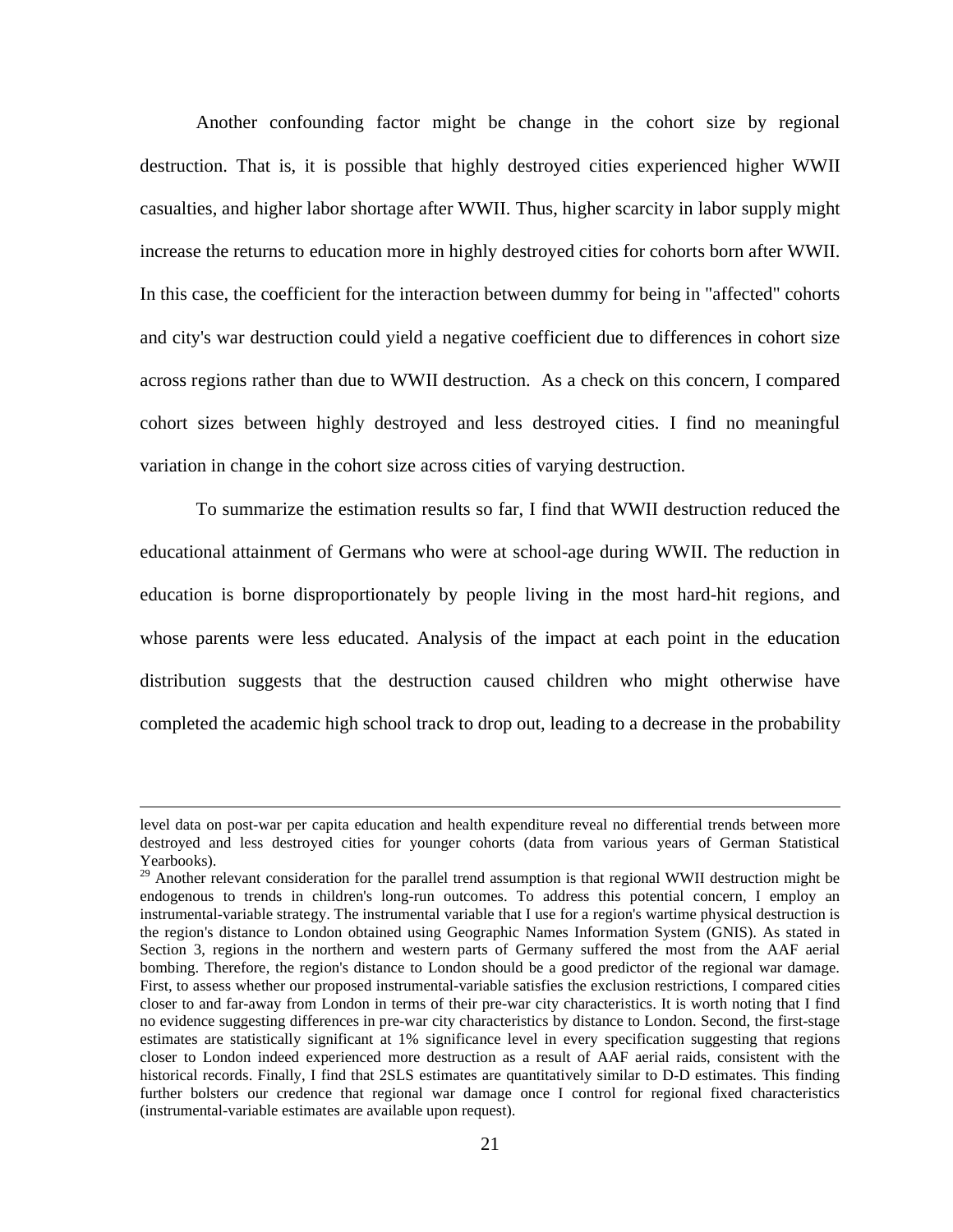of completing 12 years of schooling and attending some college. These impacts on educational attainment are both statistically and economic significant.

In contrast to recent micro-level studies, availability of pre-war and post-war citylevel data and wide range of war-related questions in GSOEP enable me to rigorously investigate the potential mechanisms through which war destruction affected the educational attainment of children. I find that results are basically unchanged if I control for parent fighting in WWII or dying during WWII, which suggests that it is not direct family experience in WWII combat that is responsible for the effects on children's schooling.<sup>30</sup> A likely mechanism seems to be the destruction of schools and the disruption in schools left standing. Figure 4 and Figure 5 show the change in number of schools and teachers over time by destruction intensity. From these figures, it appears that regions with more rubble per capita also had a greater decline in both the number of schools (because schools were destroyed too as part of the AAF bombing) and the number of teachers (some teachers had to perform military service, and a significant number were Jewish). A story in which children in more destroyed areas receive less schooling because the schools are defunct due to bombing or departure of teachers is consistent with these empirical observations. Of course it is not possible to provide definitive proof of this story, and undoubtedly additional mechanisms are at work too, but this seems to be a plausible and important mechanism for the effects of destruction on schooling.

#### **6.2. Estimates of War Destruction on Health Outcomes**

Now, I turn to estimating the impact of WWII destruction on individuals' health outcomes. The health outcomes I will measure are height, mortality and health satisfaction.

<sup>&</sup>lt;sup>30</sup> These results are available upon request from the author.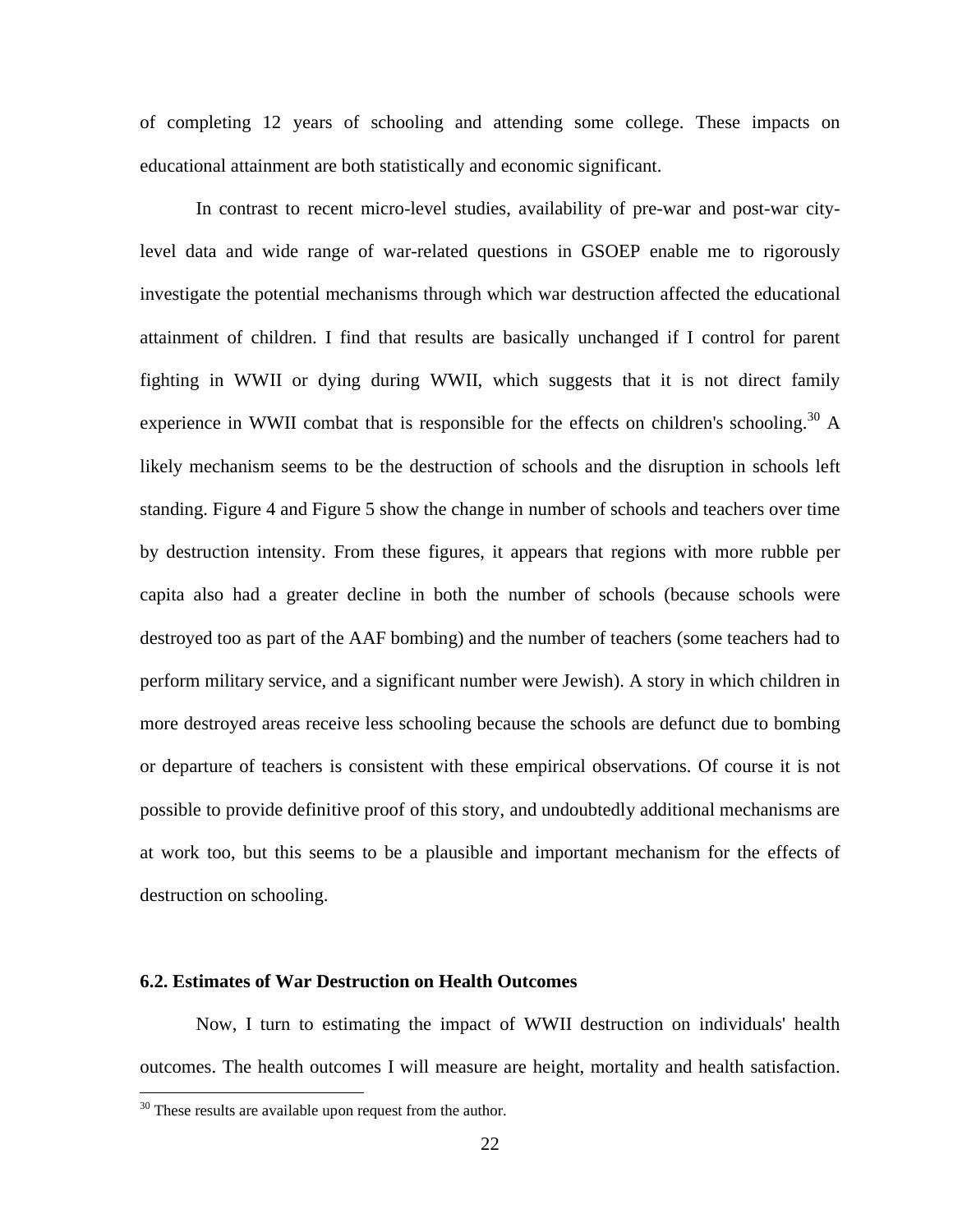The *fetal origins hypothesis* suggests that malnutrition and poor living conditions in-utero and early childhood may have effects on later life outcomes (Baker, 1992). Therefore, it is of interest to explore whether war destruction affects the long-run health outcomes of individuals who were children during WWII. A mediator for these long-run health effects, especially height in adulthood, is childhood nutritional status. WWII created food shortages and changes in the composition of food eaten which could have had especially detrimental effects on young children.

Table 7 reports the difference-in-difference estimates for adult health outcomes. The treatment and control groups described above for the education analysis applies for these outcomes as well with the exception of height. Previous research has established that adult height is largely determined by age 2 or 3 and is significantly influenced by the diet and health conditions in the early childhood years (Brainerd, 2008). Thus, for height regressions, the treatment group is restricted to individuals who were born between 1937 and 1945, i.e. dummy variable *WWII<sub>it</sub>* takes a value of 1 if individual *i* was born between 1937 and 1945, and zero otherwise.

Panel A examines the effect of WWII destruction on individual's height (measured in inches). All specifications show that wartime destruction had a long-lasting, detrimental effect on height that is significant at the 5% significance level. In column 1 of Panel A, the difference-in difference estimate is -0.036 indicating that individuals experienced WWII are on average about half inch shorter in adulthood than the others. Alternatively, following Cologne vs. Munich comparison, WWII cohorts in Cologne had 0.8 inches lower height in their adulthood relative to the same cohorts in Munich. This is a sizable effect since average height grew by only 0.8 inches in the entire  $19<sup>th</sup>$  century (Banerjee, Duflo, Postel-Vinay and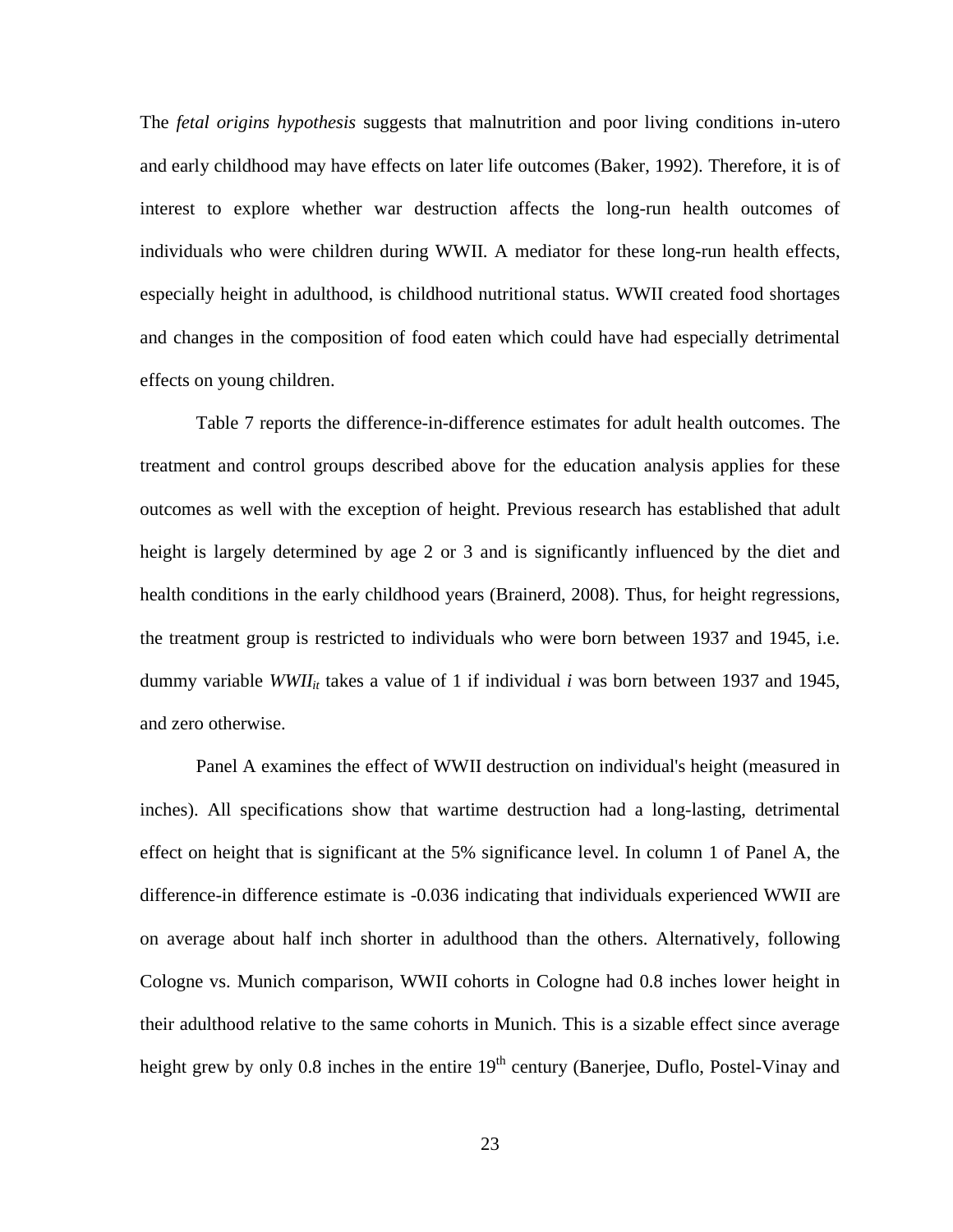Watts, 2009). Similar to education analysis, Columns (2)-(4) report specifications incorporating parental human capital. D-D estimates summarized in these columns reveal that children whose parents have basic education or less mainly borne the negative effects of wartime destruction. This finding supports the previous research suggesting that family income and wealth serve as a safety net under unfavorable conditions.

Panel B presents the results for the mortality of WWII survivors using probit model (marginal effects are reported). $31$  To best of my knowledge, this is the first paper that assesses the impact of wartime physical destruction on individual's mortality. For this analysis, I take advantage of the panel structure of GSOEP which enables me to analyze the longer-run consequences of warfare. The mortality variable is a dummy variable that takes a value of 1 if individual has recorded death year sometime between 1985 (the beginning of my sample) and 2006, and zero otherwise.<sup>32</sup> First column of Panel B provides weak evidence that WWII destruction caused Germans who were school aged during WWII to die sooner. However, none of the effects are statistically significant in Panel B.

Finally, Panel C estimates the effect of war destruction on self-reported health satisfaction using probit model. Health satisfaction is often considered to have significant explanatory power in predicting future mortality and is therefore a useful measure of morbidity.<sup>33</sup> Health satisfaction in the GSOEP is measured on a scale from 0 to 10. Individuals are coded as satisfied with their current health if their response is 6 and above. The results in Panel C are negative and significant in every specification. Thus, war destruction does worsen long-run health status (which is undoubtedly a reason for the higher mortality shown in Columns Panel B). On the other hand, similar to education and height

<sup>&</sup>lt;sup>31</sup> Results are quantitatively similar when estimated with linear probability model.

 $32$  Information on individual's death year in GSOEP comes from the official records.<br> $33$  See, Idler and Benysmini, 1997; Frijters, Haisken-DeNew and Schields, 2005.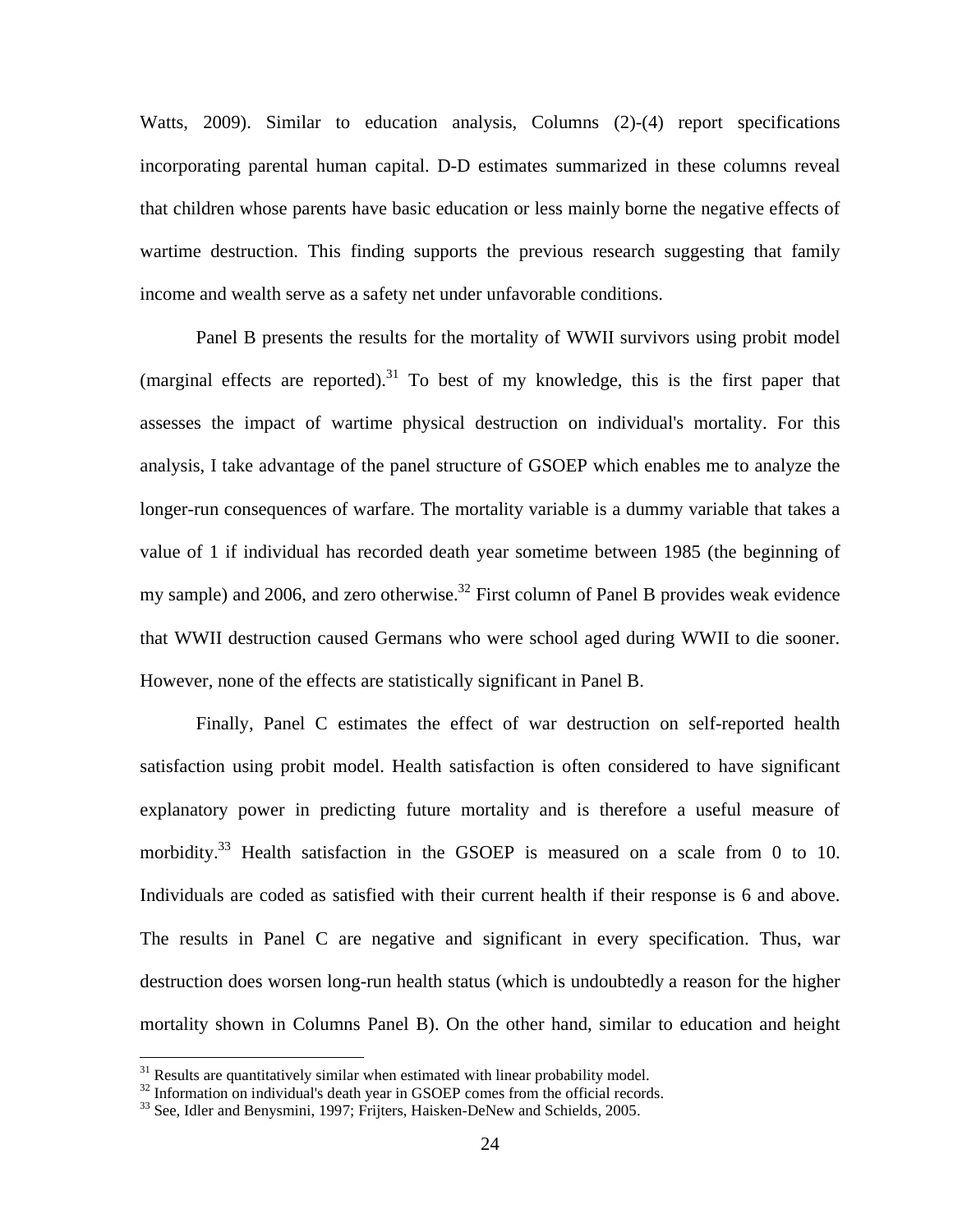analysis, Columns (2)-(4) suggest that children whose parents have basic education or less suffered the most from the negative consequences of WWII destruction.

To summarize the health results, I find that war destruction led to worse health in adulthood for Germans who were children during WWII-these children are shorter, report lower satisfaction with their health and are more likely to die. Similar to educational attainment, the cost of WWII devastation in terms of adult health outcomes is borne disproportionably by children from disadvantageous families, and residing in most destroyed cities. In addition, the impact of destruction remain virtually unchanged when war-related variables as loss of parent or father's involvement in war is incorporated into the analysis. While there are many mechanisms through which exposure to war and destruction might impact health status (e.g., trauma, mental illness), given the sizable impact on height, it is likely that malnutrition is an important mechanism. In addition, Figure 6 further suggests that destruction of hospitals might be another underlying channel for the deterioration of health outcomes.

#### **6.3. Estimates of War Destruction on Labor Market Outcomes**

In this subsection, I analyze the effects of WWII devastation on individual's future labor market outcomes. An extensive literature well documented the causal relation between individuals' human capital and labor market outcomes<sup>34</sup>. Given this well established empirical evidence, wartime physical destruction can impact individual's future labor market outcomes through reduction in educational attainment (summarized in Table 3) or through other channels including deterioration in adulthood health (reported in Table 7).

<sup>&</sup>lt;sup>34</sup> See survey in Card, 1999; Case and Paxson, 2006.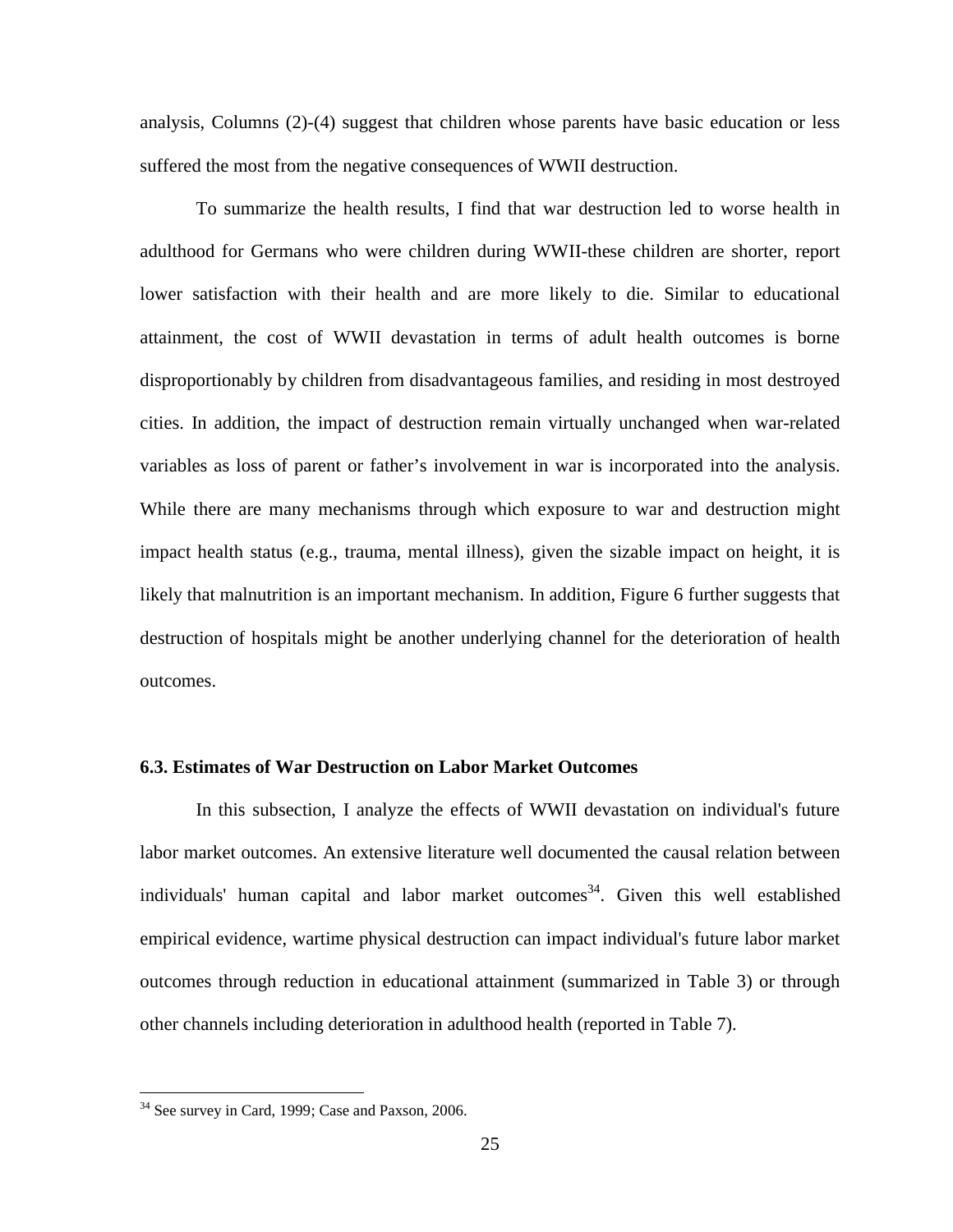The outcome of interest in Table 8 is logarithm of hourly wage. This analysis is restricted to individuals with positive labor market earnings. Hence, females have substantially lower labor force participation rates in Germany (Bonin and Euwals, 2005; Strøm and Wagenhals, 1991); I allow the treatment effect to differ by gender in Table 8. Following this specification, the first row shows the difference-in-difference estimates for males, the group I will focus on. Column 1 of Panel A shows that the difference-in-difference estimate for hourly wage is -0.0051. This suggests that children exposed to large-scale physical destruction earn about six percent less in their adulthood on average (this is the coefficient multiplied by the mean intensity of destruction). Consistent with aforesaid educational attainment and health results, Columns (2)-(4) in Panel A also point out that WWII destruction caused substantially higher earnings loss for children from less favorable backgrounds (the difference-in-difference estimate for this group is 14 percent- twice the size of estimates for all population in Column 1).

Is the estimated effect of physical destruction on earnings working through decline in education or are there other channels at work including the deterioration in adult health? To explore whether WWII damage has effects on earnings besides through education channel, I estimate the same specification as before but add years of schooling as a regressor. Results are presented in Panel B of Table 8. This analysis suggests that although education explains the considerable part of the earnings loss, there remains significant effect of war devastation. This implies that decline in educational attainment is not the only channel for earnings loss arising from WWII destruction, leaving room for some other channels such as deterioration in adult health, or change in the family structure.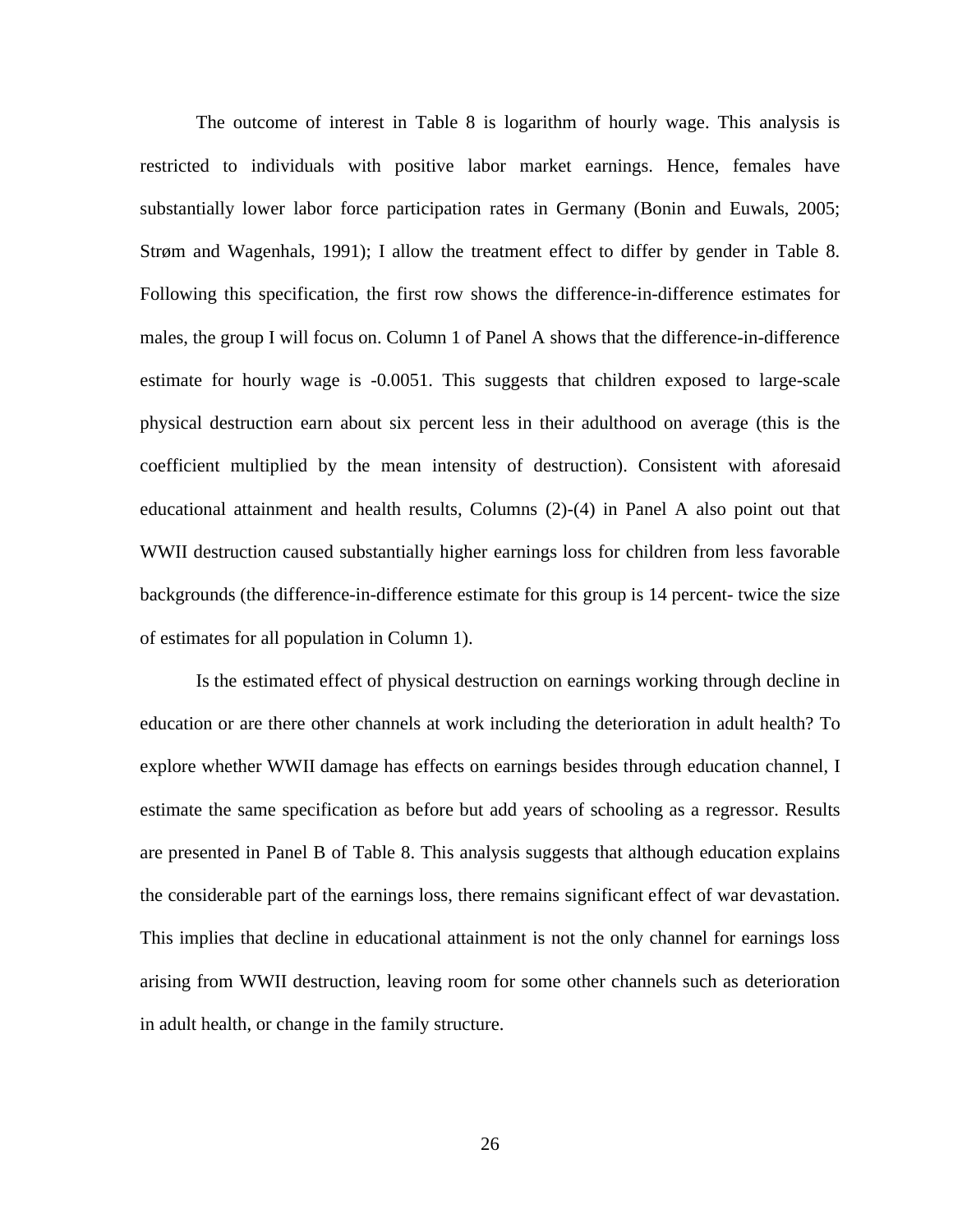Some papers use exposure to war, other childhood shocks, natural disasters, and macroeconomic crises, quarter of birth or distance to school to generate an instrumental variable of education to estimate the causal effect of education on earnings. The aforesaid analysis in Panel B clearly shows that these instruments might have a direct effect on earnings working through other forms of human capital such as health. This raises the question of whether these instrumental-variables satisfy the exclusion restrictions.

#### **7. Conclusion**

This paper presents causal evidence on the long-run socioeconomic consequences of large-scale physical destruction arising from world's most costly and widespread global military conflict, WWII. Findings in this paper shed light on the potential long-term legacies of large-scale physical destruction caused by hurricanes, earthquakes, floods and contemporaneous armed conflicts. I combine a unique datasets on city-level destruction with individual-level data from the German Socio-Economic Panel (GSOEP) to study the long-run effects of wartime physical destruction on children's education, health and labor market outcomes. The identification strategy exploits plausibly exogenous city-by-cohort variation in the intensity of WWII destruction. I find that WWII destruction caused Germans who were school-aged during WWII to complete fewer years of schooling, be shorter in height, report lower satisfaction with their health, die sooner and have lower labor market earnings in the future. The detrimental, long lasting effects of WWII destruction is borne disproportionately by people living in the most-hard hit regions, and whose parents were less educated.

Taken together, these findings suggest that though severely hit regions rapidly return to their prewar patterns in terms of local population and macroeconomic outcomes,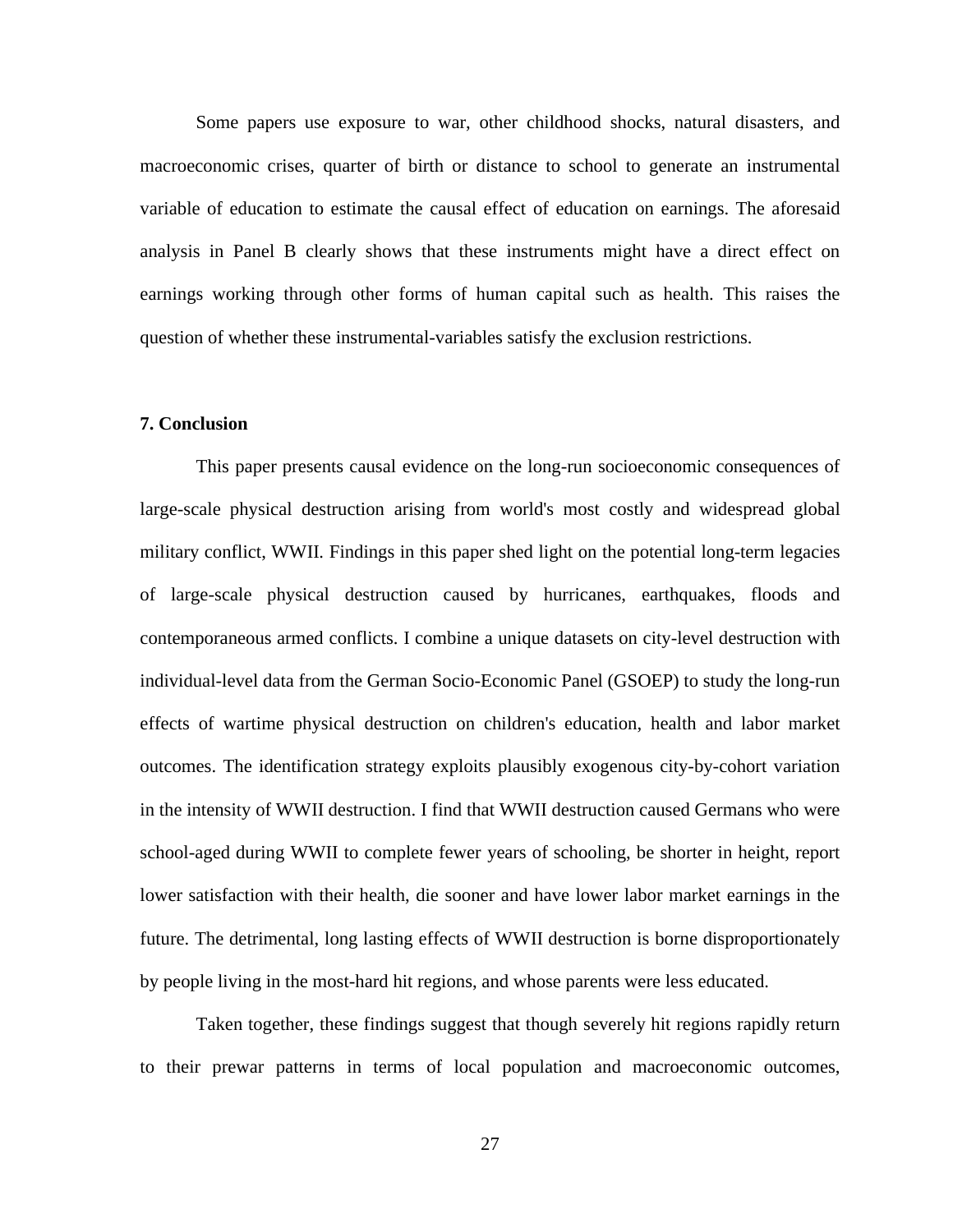consequences of wars along human dimensions are more substantial and persistent. Given that the detrimental effect of WWII is still present 60 years after WWII, these results underline the importance of policies primarily targeting school-age children. On the other hand, the formal analysis of mechanisms suggests that the destruction of schools and decline in number of teachers are important channels for the reduction in education, whereas malnutrition and destruction of hospitals during WWII appears to be important channels for the estimated impacts on health. These findings clearly propose that amelioration of school inputs and health facilities and preventing malnutrition should be the priority after such large-scale physical destruction that may arise after natural disasters and armed conflicts.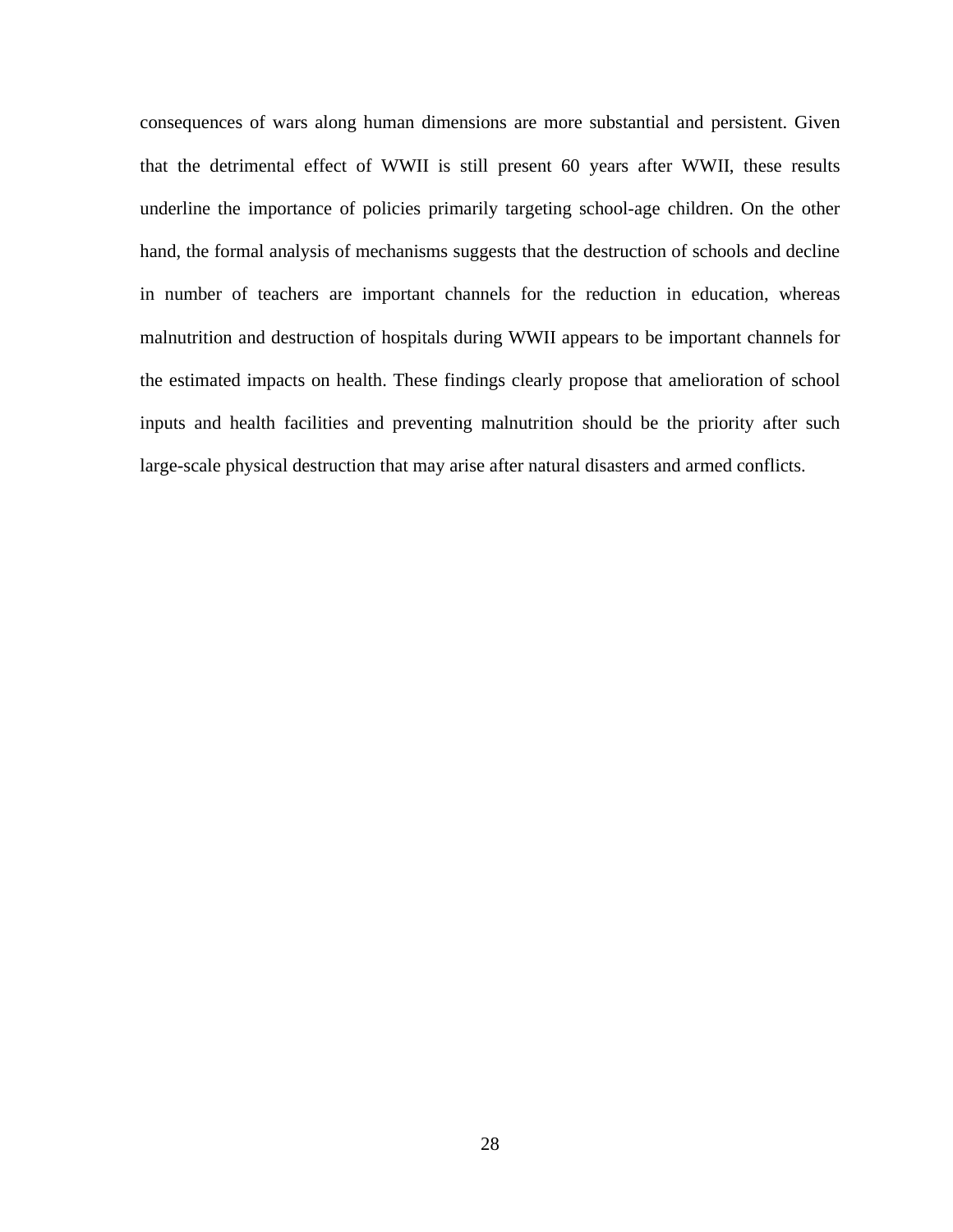#### **References**

**Akresh, Richard; Verwimp, Philip and Bundervoet, Tom.** "Civil War, Crop Failure, and Child Stunting in Rwanda" World Bank Policy Research Working Papers: No. 4208*,* 2007.

**Akresh, Richard and de Walque, Damien.** "Armed Conflict and Schooling: Evidence from the 1994 Rwanda Genocide." Households in Conflict Network Working Papers: No. 47, 2008.

**Alderman, Harold; Hoddinott, John and Kinsey, Bill.** "Long Term Consequences of Early Childhood Malnutrition" *Oxford Economic Papers,* 2004, *58*(3), pp. 450-474.

**Almond, Douglas.** "Is the 1918 Influenza Pandemic Over? "Long-Term Effects of In-utero Influenza Exposure in the Post-1940 U.S. Population" *Journal of Political Economy*, 2006, *114*(4), pp. 612-712.

**Angrist, Joshua D.** "Lifetime Earnings and the Vietnam Era Draft Lottery: Evidence from Social Security Administrative Records." *American Economic Review,* 1990, *80*(3), pp. 313- 336.

**Angrist, Joshua D. and Krueger, Alan.** "Why do World War II Veterans Earn More than Nonveterans?" *Journal of Labor Economics,* 1994, *12*(1), pp. 74–97.

**Banerjee, Abhijit; Duflo, Esther; Postel-Vinay, Gilles and Watts, Tim**. "Long Run Health Impacts of Income Shocks: Wine and Phylloxera in 19th Century France" *Review of Economics and Statistics,* forthcoming, 2009.

**Barker, D.J.P.** *Fetal and Infant Origins of Later Life Disease*. London, London: British Medical Journal, 1992.

**Ben-David, Dan and Papell**, **David.** "The Great Wars, the Great Crash, and the Unit Root Hypothesis." *Journal of Monetary Economics*, 1995, *36*(3), pp. 453-475.

**Bertrand, Marrianne; Duflo Esther and Mullainathan, Sendhil.** "How Much should We Trust Difference-in-Difference Estimates?." *Quarterly Journal of Economics*, 2004, *119*(1), pp. 249-275.

**Blattman, Christopher and Annan, Jeannie.** "The Consequences of Child Soldiering." Households in Conflict Network Working Paper: No. 22, 2007.

**Bonin, Holger and Euwals**, **Rob.** "Participation Behavior of East German Women after German Unification." *Applied Economics Quarterly*, 2005, *51*(4).

**Brainerd, Elizabeth.** "Uncounted Costs of World War II: The Effect of Changing Sex Ratios on Marriage and Fertility of Russian Women", unpublished manuscript, 2008.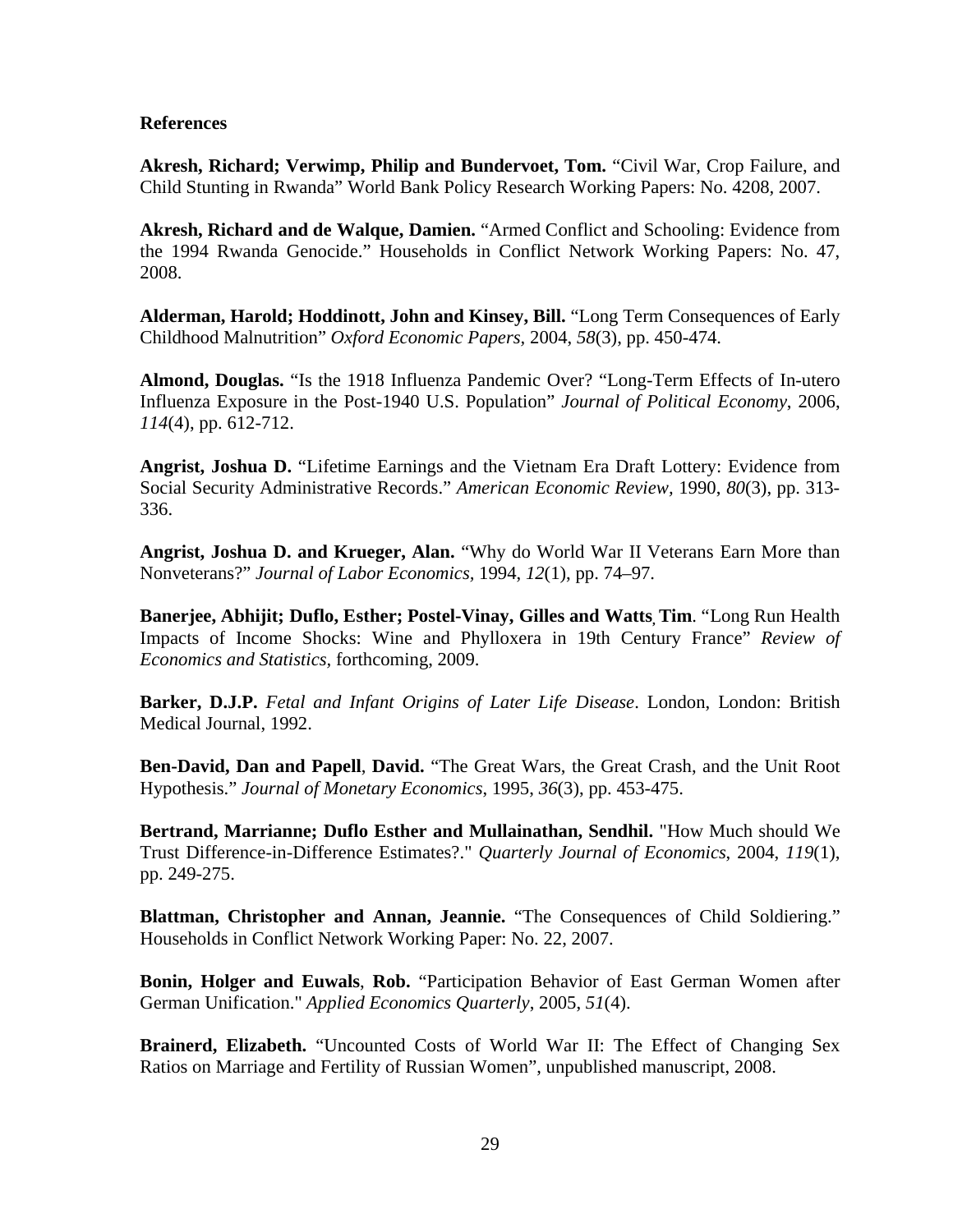**Brakman, Steven; Garretsen, Harry and Schramm, Marc.** "The Strategic Bombing of Cities in Germany in World War II and it Impact on City Growth." *Journal of Economic Geography,* 2004*, 4*(1), pp. 1-18.

**Bundervoet, Tom; Verwimp, Philip and Akresh, Richard.** "Health and Civil War in Rural Burundi." *Journal of Human Resources*, forthcoming, 2007.

**Case, Anne and Paxson, Christina.** "Height, Health and Cognitive Function at Older Ages." *American Economic Review Papers and Proceedings*, 2008, *98*(2), pp. 463-467

**Case, Anne and Paxson, Christina.** "Stature and Status: Height, Ability, and Labor Market Outcomes", *Journal of Political Economy*, 2006, *116*(3), pp. 499-532.

**Card, David.** *"The Causal Effect of Education on Earnings".* In Orley Ashenfelter and David Card, Eds., *Handbook of Labor Economics* Volume 3A. Amsterdam: Elsevier, 1999.

**Collier, Paul; Hoeffler, Anke, and Rohner, Dominic**. "Beyond Greed and Grievance: Feasibility and CivilWar." *Oxford Economic Papers,* forthcoming, 2008.

**Davis, Donald, and Weinstein, David.** "Bones, Bombs, and Break Points: The Geography of Economic Activity." *American Economic Review*, 2002, *92*(5), pp. 1269-1289.

**Diefendorf, Jeffry M.** *In the Wake of the War: The Reconstruction of German Cities after World War II,* New York: Oxford University Press, 1993.

**Friedrich, Joerg.** *Der Brand: Deutschland im Bombenkrieg, 1940-1945*, Munich: Propylaen Publishing, 2002.

**Frijters, Paul; Haisken-DeNew, John P. and Shields, Michael A.** "Socio-Economic Status, Health Shocks, Life Satisfaction and Mortality: Evidence from an Increasing Mixed Proportional Hazard Model." Institute for the Study of Labor, IZA Discussion Papers: No. 1488, 2005.

**Grayling, Anthony C.** *Among the Dead Cities: Was the Allied Bombing of Civilians in WWII a Necessity or a Crime?* , London: Bloomsbury, 2006.

**Hochstadt, Steve.** *Mobility and Modernity: Migration in Germany 1820-1989*, Ann Arbor: University of Michigan Press, 1999.

**Ichino, Andrea and Winter-Ebmer, Rudolf.** "The Long-Run Educational Cost of World War II." *Journal of Labor Economics*, 2004, *22*(1), pp. 57-86.

**Idler, Ellen L. and Benyamini Yael.** "Self-Rated Health and Mortality: A Review of Twenty-Seven Community Studies." *Journal of Health and Social Behavior*, 1997, *38*(1), pp. 21-37.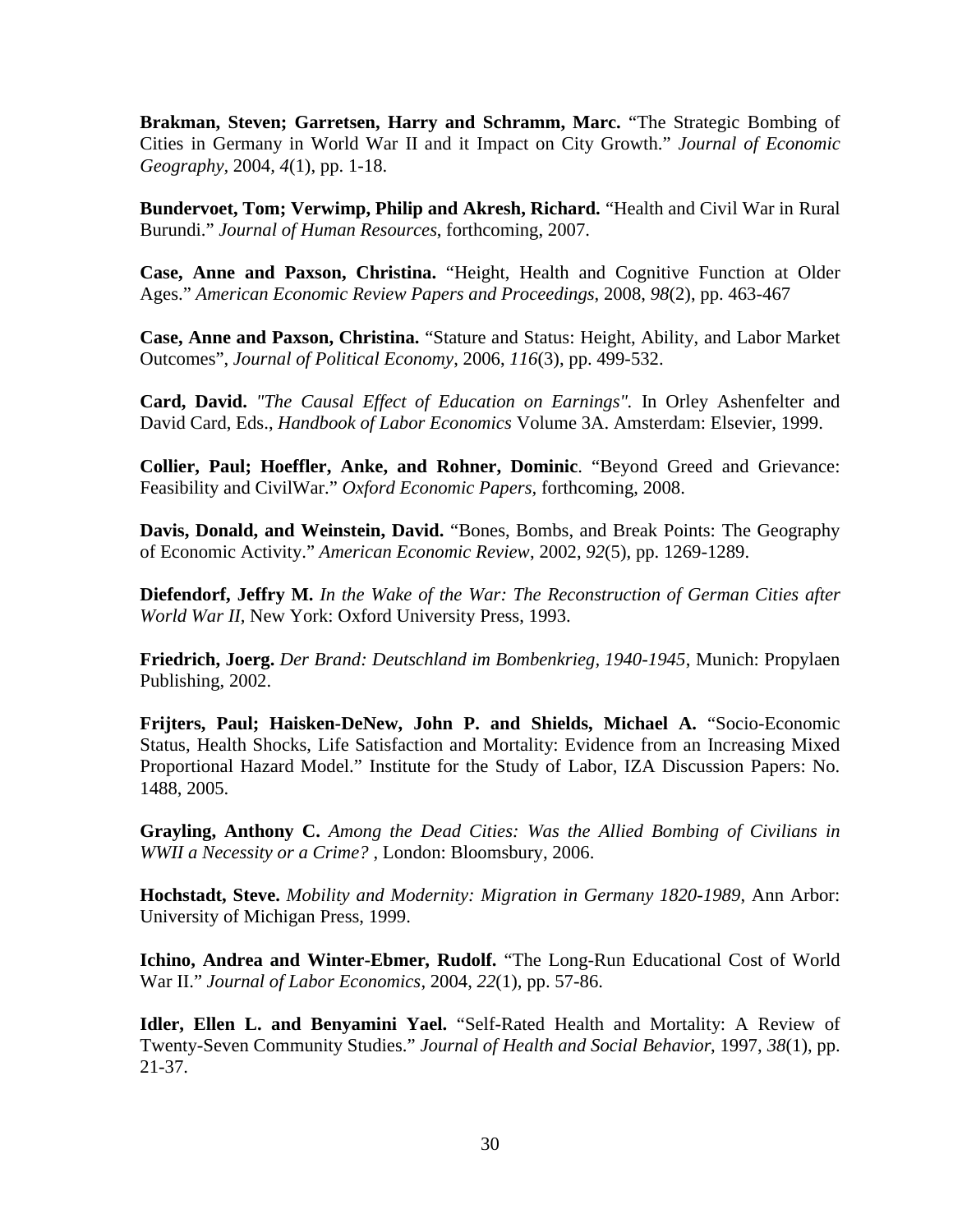**Imbens, Guido W. and Van der Klaauw, Wilbert** "Evaluating the Cost of Conscription in the Netherlands." *Journal of Business and Economic Statistics,* 1995, *13*(2), pp. 207-215.

**Meng, Xin and Qian, Nancy.** "The Long Run Health and Economic Consequences of Famine on Survivors: Evidence from China's Great Famine." CEPR Discussion Paper: No. 5989, 2006.

**Miguel, Edward and Roland, Gerard.** "The Long Run Impact of Bombing Vietnam." University of California, Berkeley manuscript, 2006.

**Rainer, Helmut and Siedler, Thomas.** "O Brother, Where Art Thou? The Effects of Having a Sibling on Geographic Mobility and Labor Market Outcomes." Institute for Social and Economic Research, ISER Working Papers: No. 18, 2005.

**Schildt, Axel.** *The Long Shadows of the Second World War: The Impact of Experiences and Memories of War on West German Society*, London: German Historical Institute London, 2007.

**Shemyakina, Olga.** "The Effect of Armed Conflict on Accumulation of Schooling: Results from Tajikistan." Households in Conflict Network Working Paper: No. 12, 2006.

**Strøm, Steinar and Wagenhals, Gerhard.** "Female Labor Supply in the Federal Republic." *Jahrbücher für Nationalökonomie und Statistik*, 1991, *208*, pp. 575-595.

**USSBS.** *The United States Strategic Bombing Survey: The Effects of Strategic Bombing on the German War Economy*, Washington, DC: Overall Economic Effects Division, 1945.

**Van den Berg, Gerard J.; Lindeboom, Maarten and Portrait, France.** "Economic Conditions Early in Life and Individual Mortality." *American Economic Review*, 2006, *96*(1), pp. 290-302.

**Werrell, Kenneth P.** "The Strategic Bombing of Germany in World War II: Costs and Accomplishments." *The Journal of American History*, 1986, *73*(3), pp.702-713.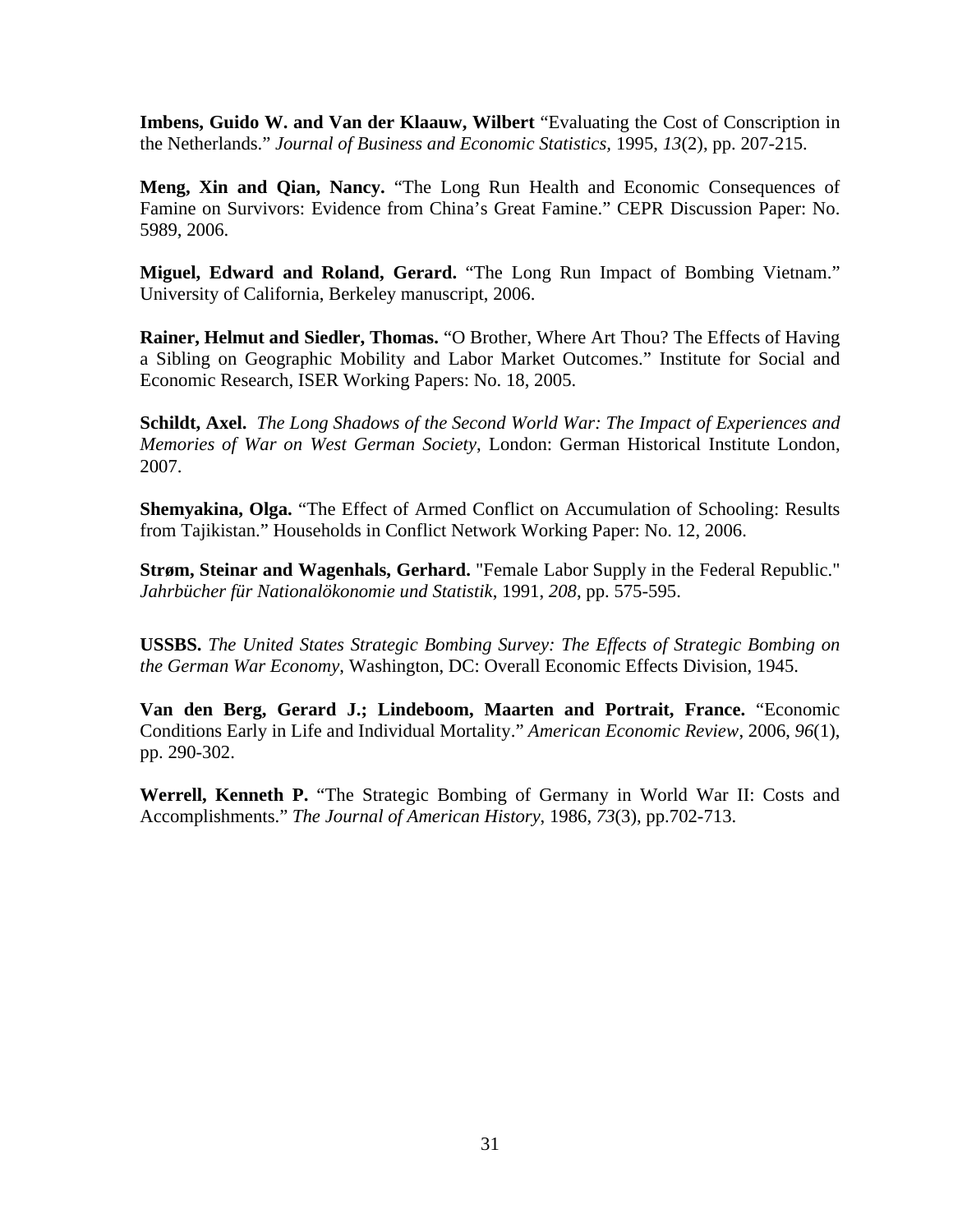

Figure 1: Share of Dwellings Destroyed in German Cities by 1945

Source: Knopp (2001). The size of the circle shows the city size in 1939, where the biggest circle refers to cities with more than 500,000 inhabitants; middle-size circle, cities with between 100,000 and 500,000 inhabitants and smallest circle, cities with less than 100,000 inhabitants. The shaded area in these circles is the share of the dwellings destroyed in the city by the end of WWII.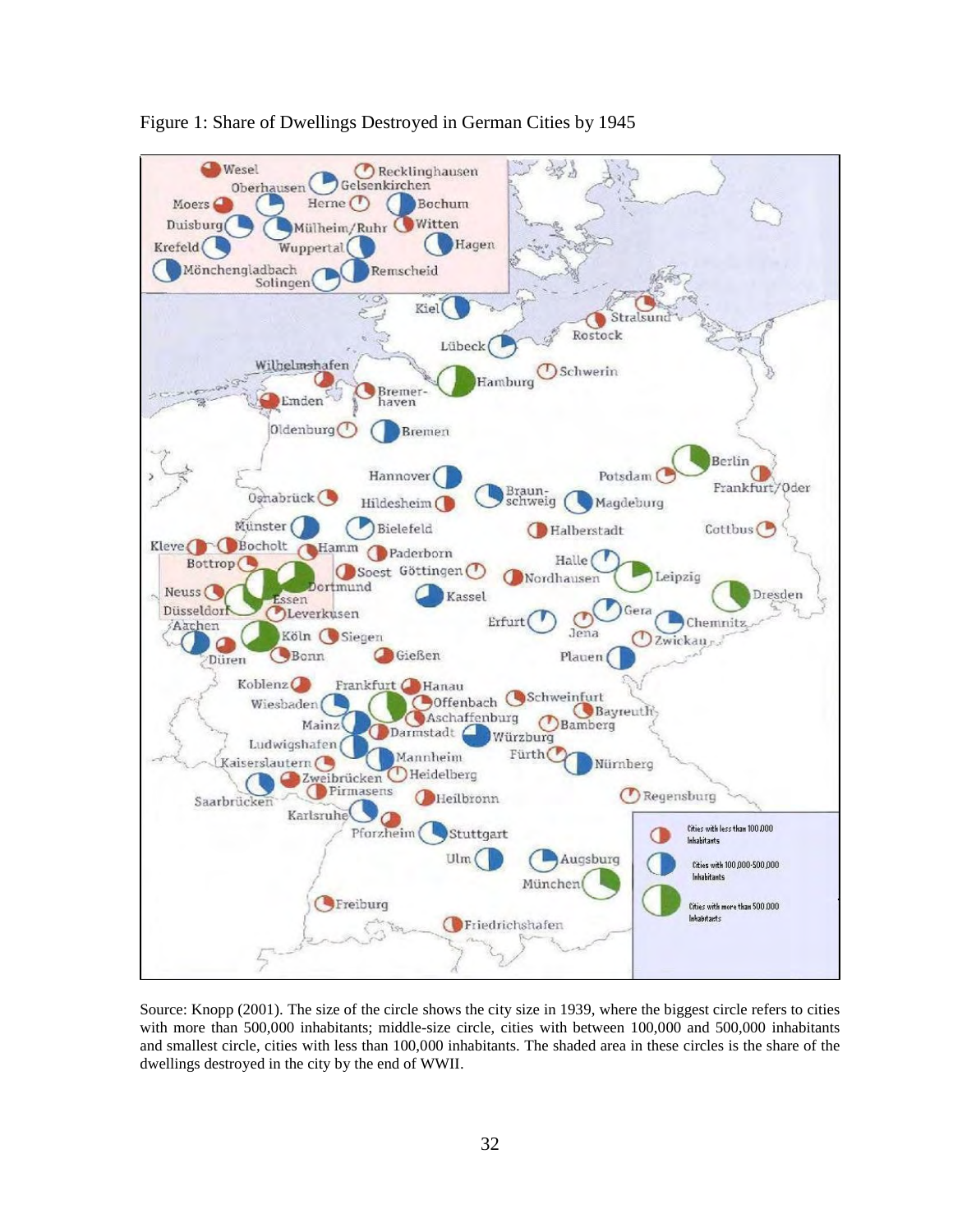



*Source:* Federal Office for Building and Regional Planning (*Bundesamt für Bauwesen und Raumordnung*, BBR). There are 75 regional policy regions (RORs) in former West Germany. The darker the regions, the more wartime destruction it experienced.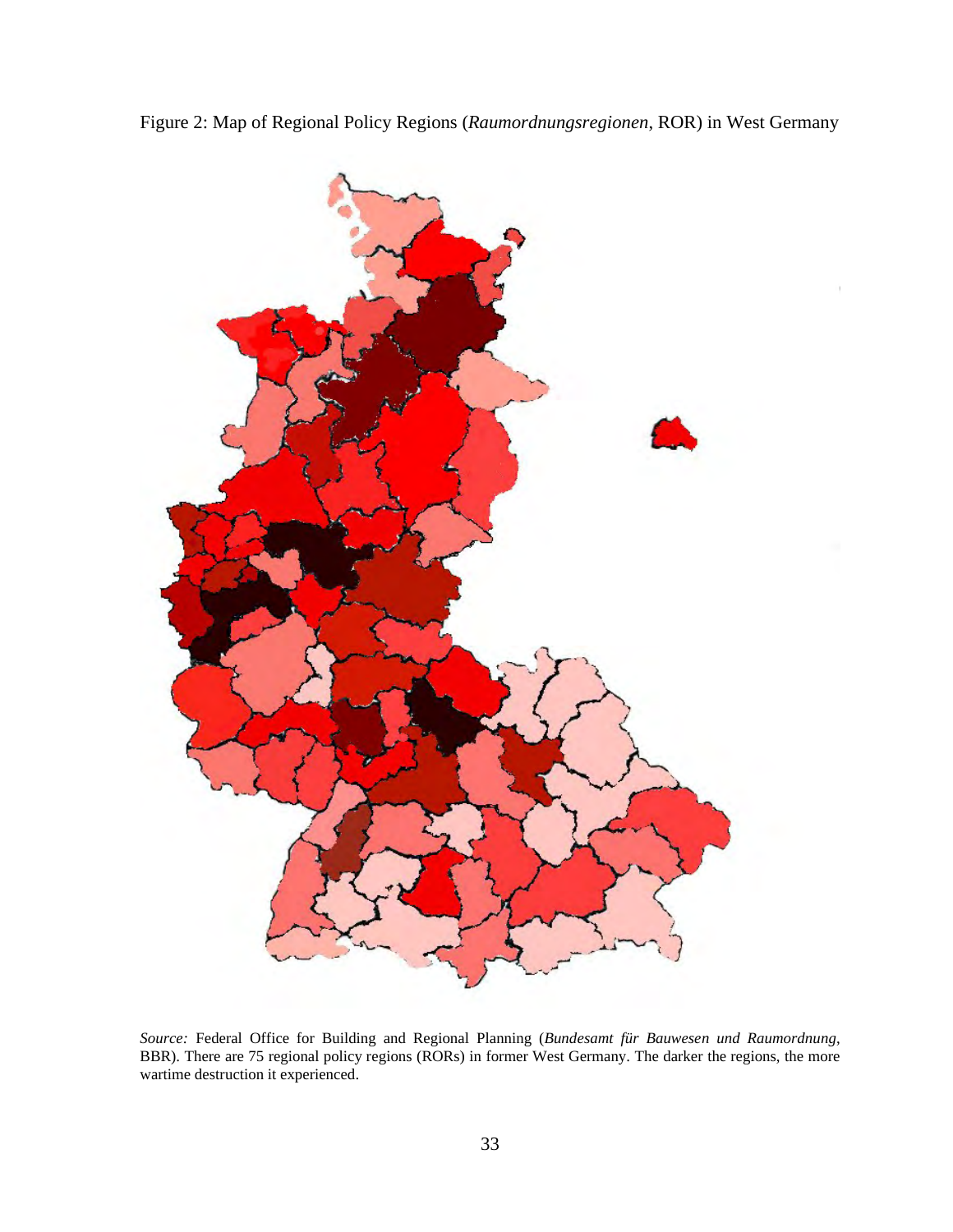

Figure 3: Estimated Effect of Destruction on Full Distribution of Education

*Notes:* Each point in this figure is difference-in-difference estimate from a separate regression where the outcome is a dummy variable that takes a value of 1 if individual completed *m* years of schooling or more and zero otherwise. In my sample, individuals complete between 7 and 18 years of schooling.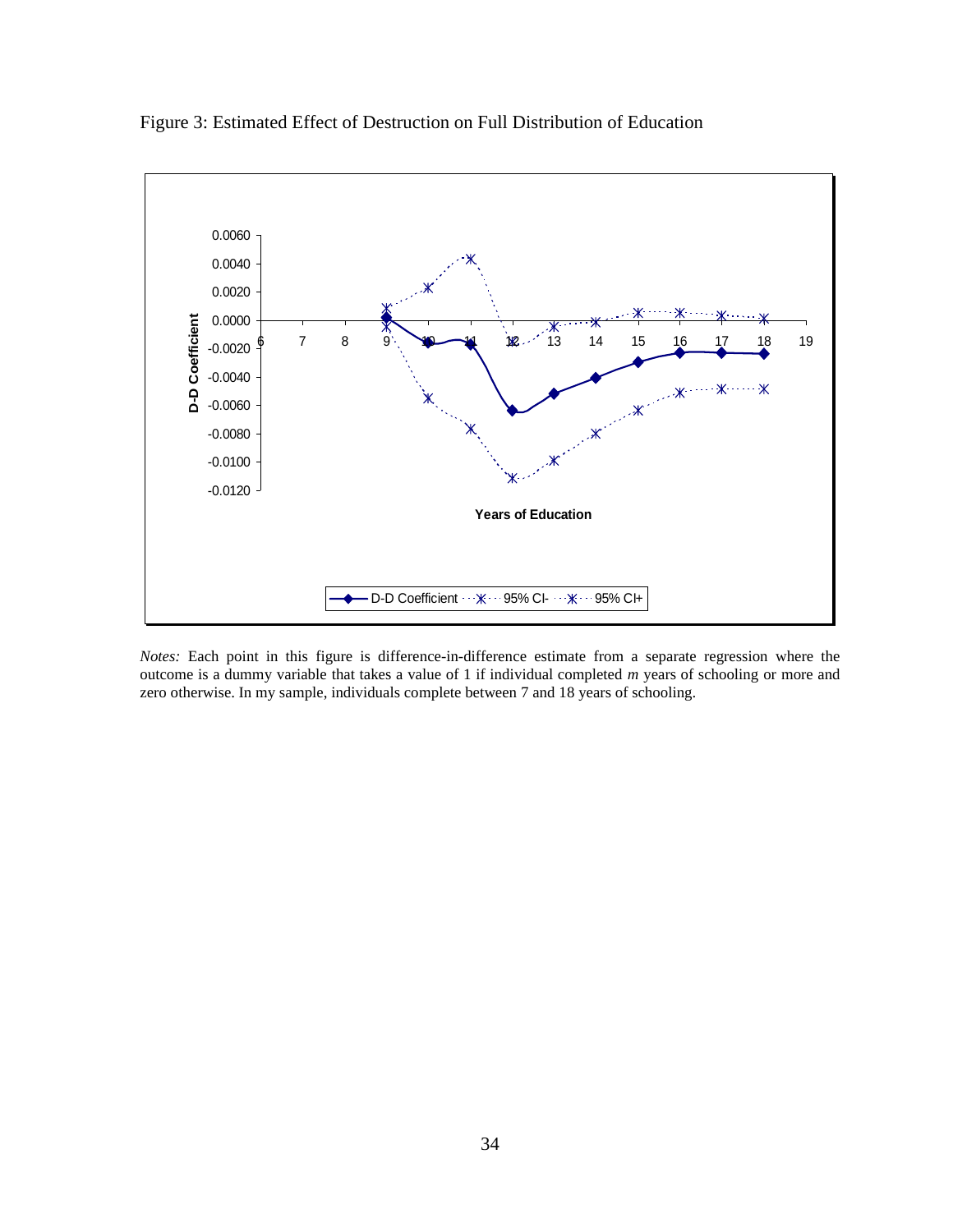

Figure 4: Number of Schools by City-level WWII Destruction

Source: Various years of German Statistical Yearbook.



Figure 5: Number of Teachers by City-level WWII Destruction

Source: Various years of German Statistical Yearbook.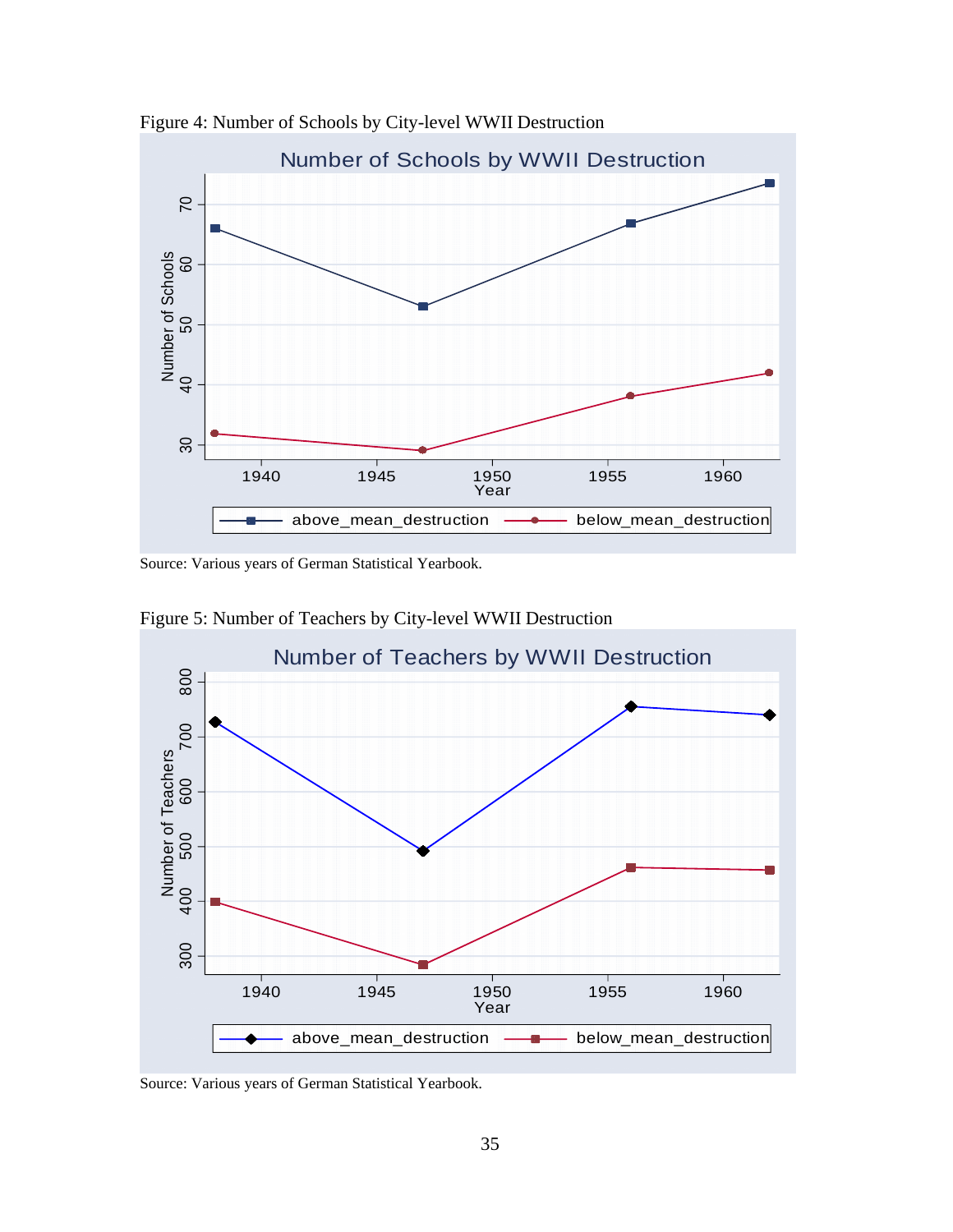

Figure 6: Number of Hospitals by City-level WWII Destruction

Source: Various years of German Statistical Yearbook.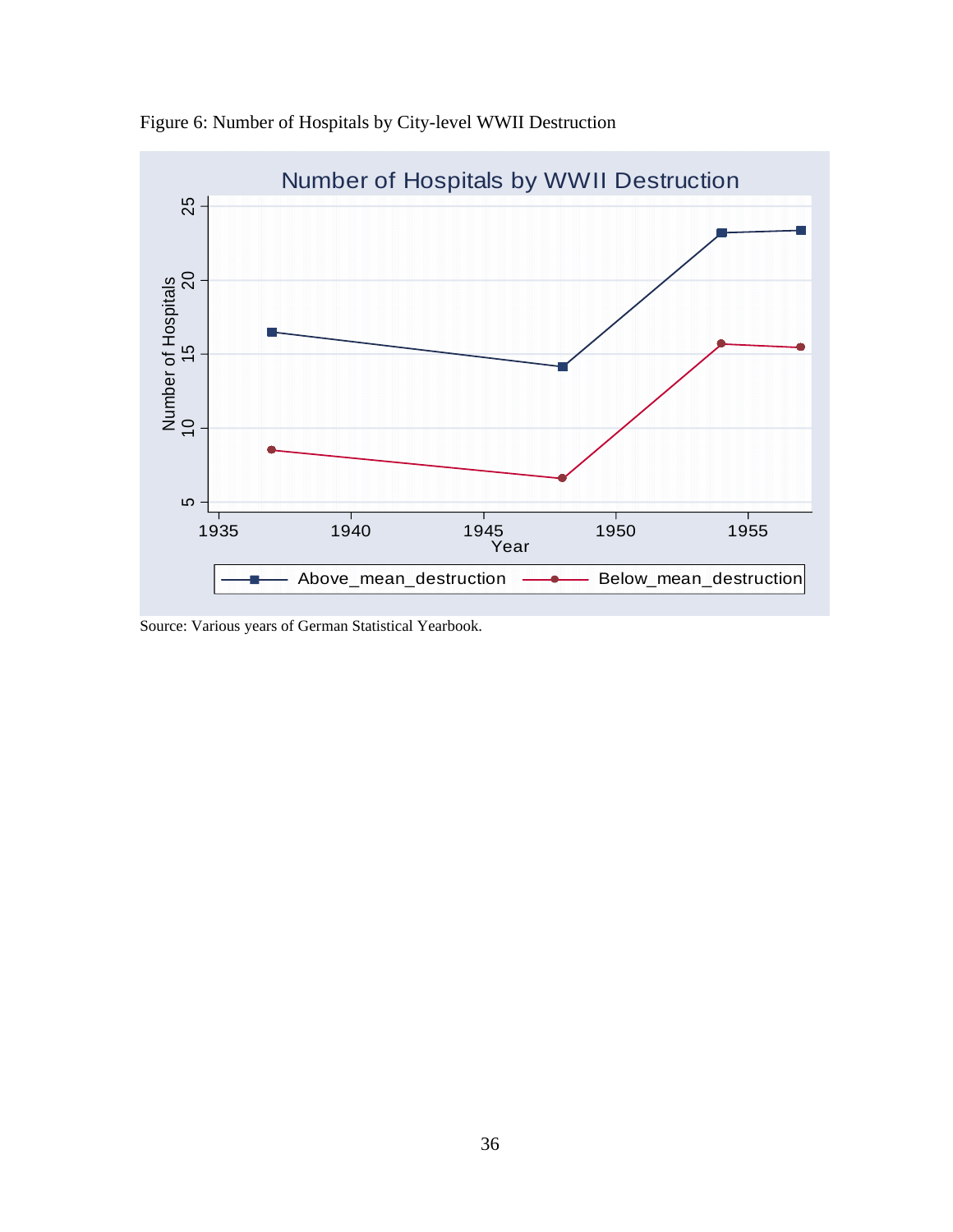|                                     | All                       | <b>Cities with above</b>   | <b>Cities with below</b>   | <b>Difference</b>       |       |
|-------------------------------------|---------------------------|----------------------------|----------------------------|-------------------------|-------|
|                                     |                           | avg. destruction           | avg. Destruction           | s.e(difference)         |       |
|                                     | (1)                       | (2)                        | (3)                        | (4)                     |       |
| Rubble in m <sup>3</sup> per Capita | 12.248<br>(7.181)         | 18.486<br>(4.770)          | 5.593<br>(3.923)           | 12.893<br>(0.132)       | $***$ |
| %Housing Units Destroyed            | 36.430<br>(19.027)        | 42.754<br>(22.624)         | 22.841<br>(18.288)         | 19.913<br>(4.733)       | $***$ |
| Total bombs dropped in tons         | 24,316.7<br>(22, 405.820) | 21,381.550<br>(24,066.690) | 9,505.998<br>(10, 418.810) | 11,875.6<br>(4,080.946) | $***$ |
| Area in $km^2$ in 1938              | 154.246<br>(183.784)      | 216.324<br>(250.466)       | 110.510<br>(98.104)        | 105.814<br>(7.184)      | $***$ |
| Population density in 1939          | 1,730.194<br>(801.210)    | 1,783.781<br>(889.216)     | 1,692.440<br>(741.314)     | 91.341<br>(29.407)      |       |
| Income per Capita in RM<br>in 1938  | 455.827<br>(109.439)      | 498.194<br>(82.670)        | 419.979<br>(117.728)       | 78.215<br>(3.648)       | $***$ |
| Distance to London in miles         | 425.444<br>(87.206)       | 398.730<br>(82.478)        | 444.266<br>(86.397)        | $-45.536$<br>(2.786)    | $***$ |
| N Max.<br>$\sim$ $  \sim$           | 75                        | 31<br>$\overline{ }$       | 44<br>----                 | 75<br>$\cdot$<br>÷.     |       |

## **Table 1. Descriptive Statistics for WWII Destruction**

Notes: The sample consists of 75 Regional Policy Regions (Raumordnungsregionen, ROR) in the former territory of West Germany. The means for destruction measures are weighted by population. Standard deviations are in paranthesis. \*The U.S dollar worth 4.02 RM in 1938.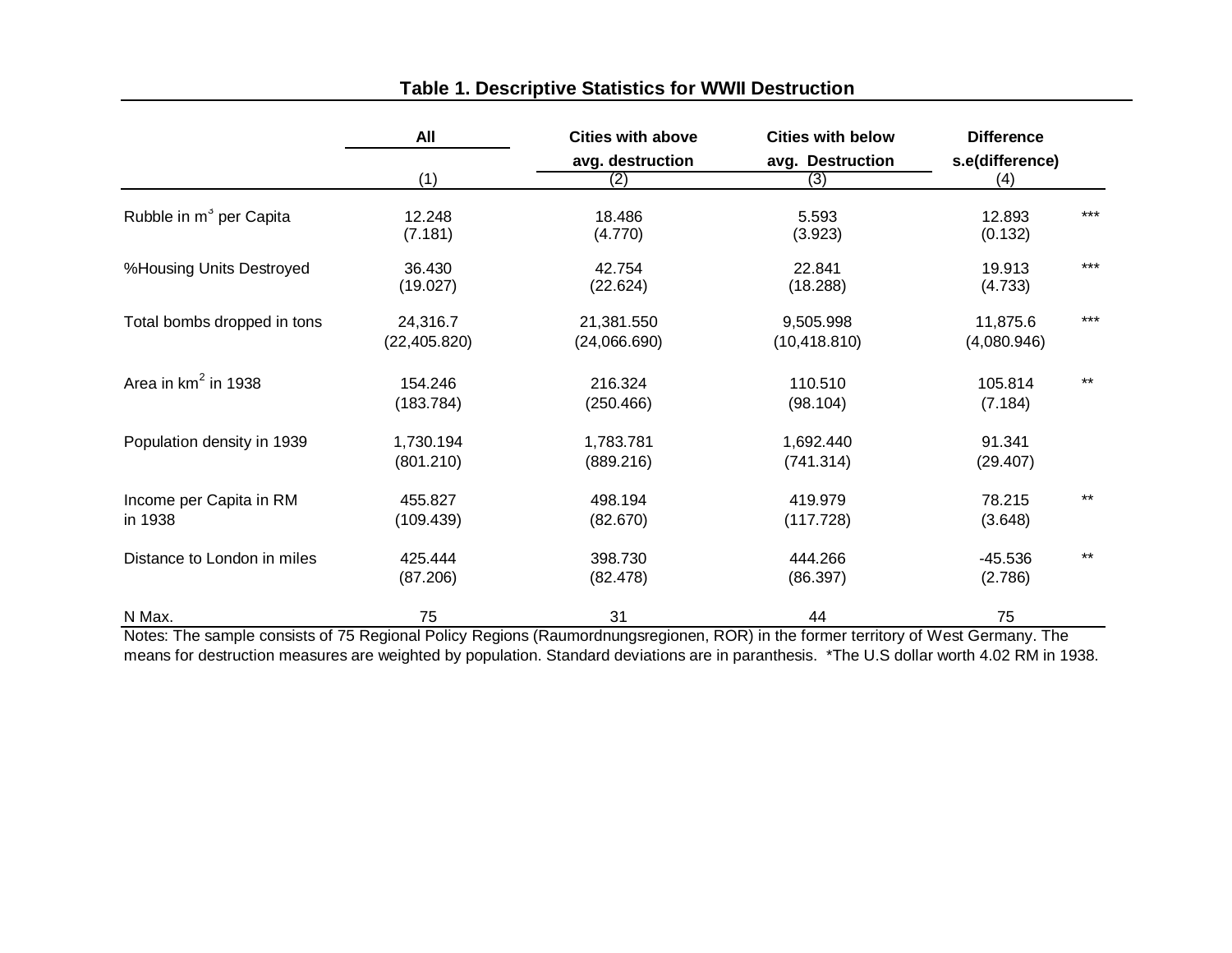|                                                                                                                       | All      | <b>Cities with above</b><br>avg. destruction | <b>Cities with below</b><br>avg. destruction |  |
|-----------------------------------------------------------------------------------------------------------------------|----------|----------------------------------------------|----------------------------------------------|--|
|                                                                                                                       | (1)      | $\overline{(2)}$                             | (3)                                          |  |
| Years of Schooling                                                                                                    | 11.296   | 11.424                                       | 11.179                                       |  |
|                                                                                                                       | (2.330)  | (2.425)                                      | (2.234)                                      |  |
| Has Gymnasium Diploma                                                                                                 | 0.230    | 0.254                                        | 0.209                                        |  |
| or More                                                                                                               | (0.421)  | (0.435)                                      | (0.406)                                      |  |
| Has Any College or More                                                                                               | 0.168    | 0.191                                        | 0.148                                        |  |
|                                                                                                                       | (0.374)  | (0.393)                                      | (0.355)                                      |  |
| Height                                                                                                                | 170.089  | 170.344                                      | 169.864                                      |  |
|                                                                                                                       | (8.768)  | (8.661)                                      | (8.859)                                      |  |
| Mortality                                                                                                             | 0.135    | 0.142                                        | 0.129                                        |  |
|                                                                                                                       | (0.342)  | (0.349)                                      | (0.335)                                      |  |
| Self-Rated Health Satisfaction                                                                                        | 0.690    | 0.667                                        | 0.711                                        |  |
|                                                                                                                       | (0.462)  | (0.471)                                      | (0.453)                                      |  |
| Mother with Basic Education                                                                                           | 0.888    | 0.868                                        | 0.905                                        |  |
|                                                                                                                       | (0.316)  | (0.338)                                      | (0.294)                                      |  |
| <b>Father with Basic Education</b>                                                                                    | 0.831    | 0.810                                        | 0.850                                        |  |
|                                                                                                                       | (0.375)  | (0.393)                                      | (0.358)                                      |  |
| Age                                                                                                                   | 42.925   | 42.949                                       | 42.904                                       |  |
|                                                                                                                       | (12.356) | (12.409)                                     | (12.311)                                     |  |
| Female                                                                                                                | 0.507    | 0.501                                        | 0.512                                        |  |
|                                                                                                                       | (0.500)  | (0.500)                                      | (0.500)                                      |  |
| Urban                                                                                                                 | 0.580    | 0.646                                        | 0.520                                        |  |
|                                                                                                                       | (0.494)  | (0.478)                                      | (0.500)                                      |  |
| N max.<br>Notes: Data are from 1985 GSOEP. The sample consists of individuals born between 1924 and 1960. Individuals | 3537     | 1694                                         | 1843                                         |  |

## **Table 2. Descriptive Statistics, GSOEP Data**

as clear. Standard deviations are presented in paranthesis. *Notes:* Data are from 1985 GSOEP. The sample consists of individuals born between 1924 and 1960. Individuals born between 1939 and 1950 are dropped from the analysis since their exposure to the WWII destruction is not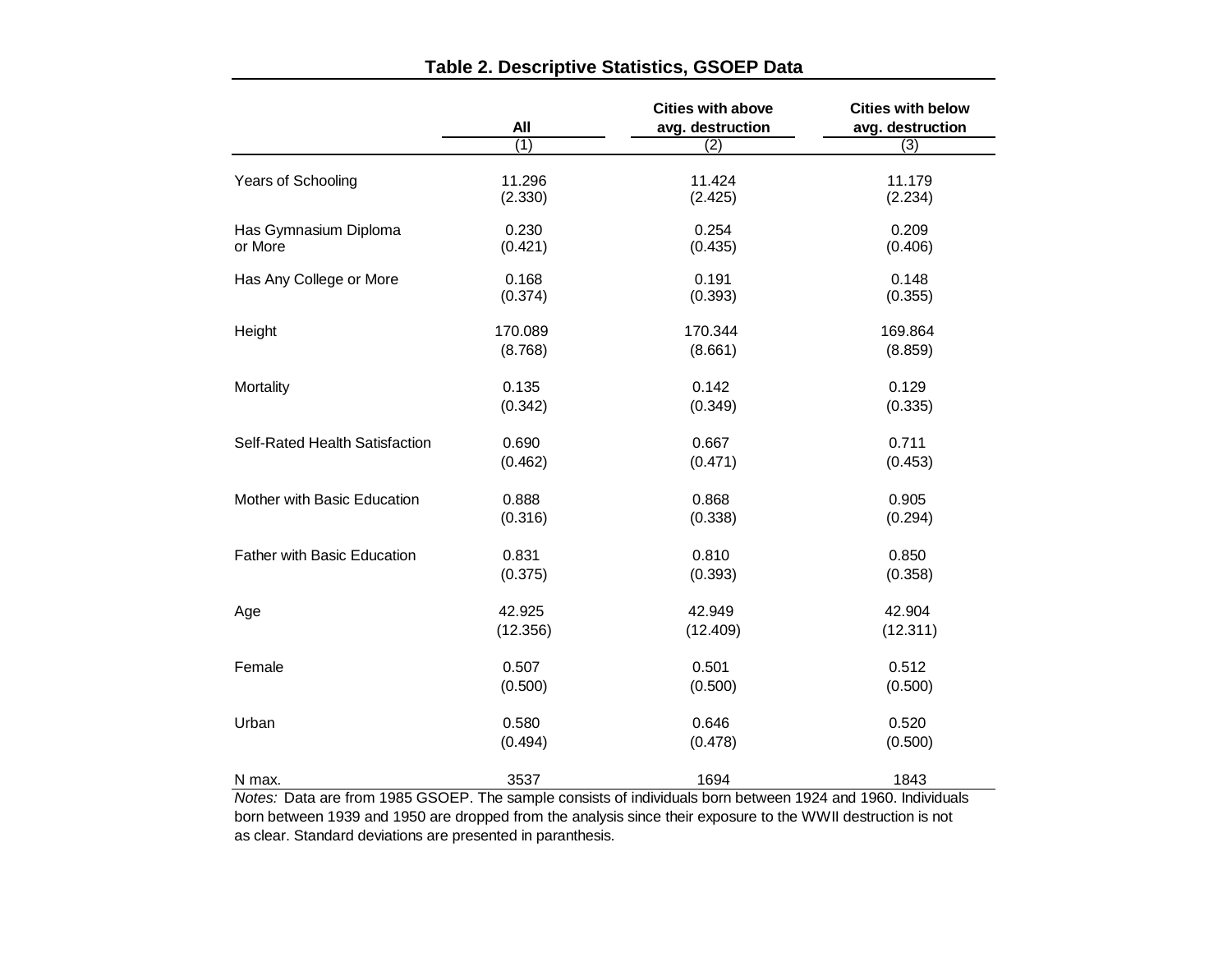|                                                                               | All                      |                          |                          |                          |
|-------------------------------------------------------------------------------|--------------------------|--------------------------|--------------------------|--------------------------|
|                                                                               | (1)                      | (2)                      | (3)                      | (4)                      |
| Rubble per Cap.X Born btw.1924-1939                                           | $-0.0277$ **<br>(0.0137) | $-0.0245$ **<br>(0.0112) | $-0.0217$ **<br>(0.0111) | $-0.0222$ **<br>(0.0110) |
| Rubble per Cap.X Born btw.1924-1939<br>X Mother has more than Basic Education |                          | $0.0345$ *<br>(0.0204)   |                          | 0.0235<br>(0.0264)       |
| Rubble per Cap.X Born btw.1924-1939<br>X Father has more than Basic Education |                          |                          | 0.0277<br>(0.0175)       | 0.0114<br>(0.0221)       |
| $R^2$<br>N                                                                    | 0.1589<br>3573           | 0.2664<br>3138           | 0.2954<br>3103           | 0.3188<br>3056           |

## **Table 3. The Effect of WWII Destruction on Children's Years of Schooling**

separate regression where main treatment effect varies by parental education in Columns (2)-(4). Each column controls for city and year of birth fixed effects. Columns (2)-(4) control for main effects of parental human capital. Other controls in each regression are gender and rural dummies. *Notes:* Standard errors clustered by cities are shown in parentheses. Asterisks denote significance levels (\*=.10, \*\*=.05, \*\*\*=.01). The control group is individuals born between 1951 and 1960. Each column is from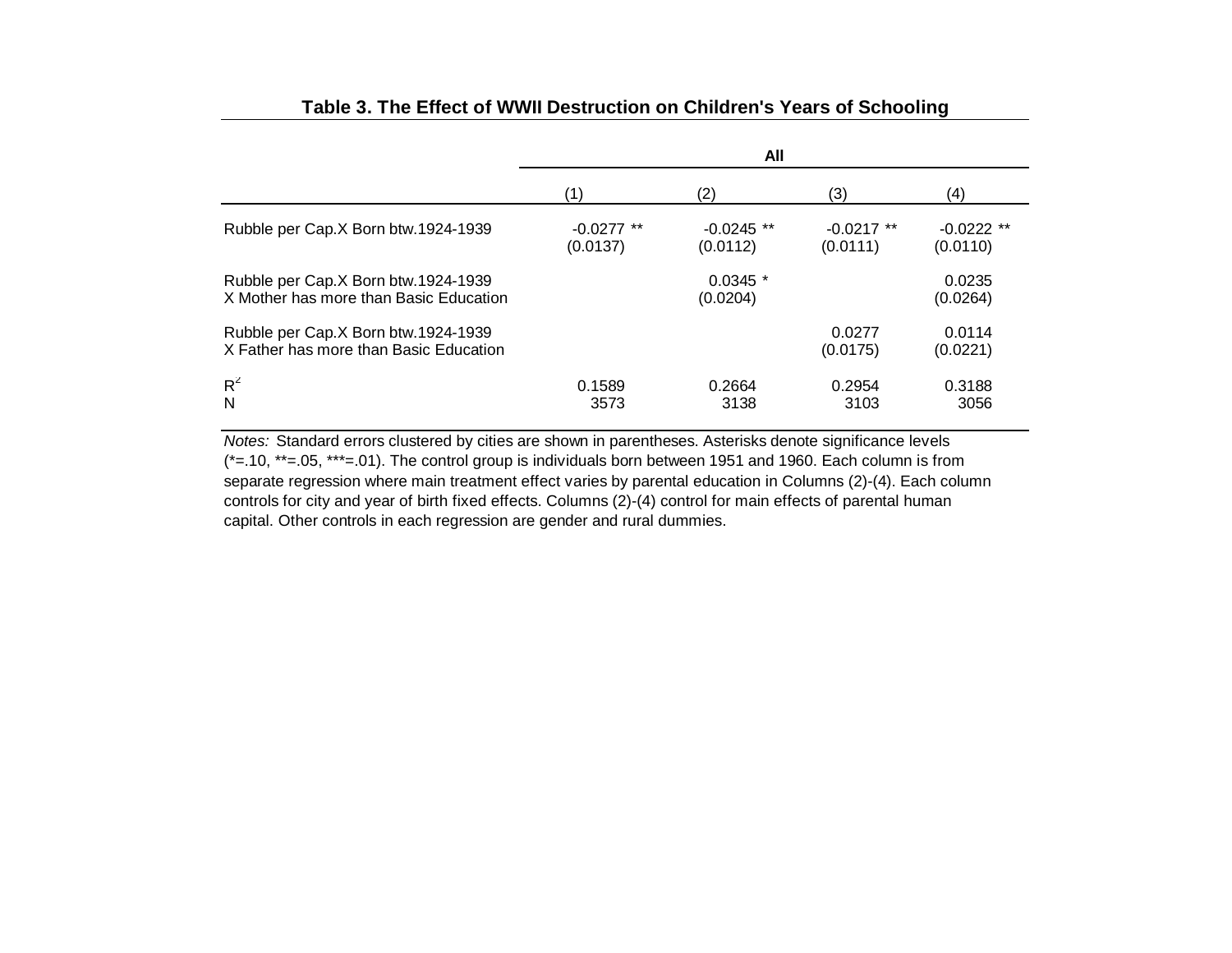|                                                                               | (1)                | (2)                   | (3)                   | (4)                   |
|-------------------------------------------------------------------------------|--------------------|-----------------------|-----------------------|-----------------------|
| Rubble per Cap.X Born btw.1924-1939                                           | 0.0016<br>(0.0028) | 0.0033<br>(0.0029)    | 0.0036<br>(0.0029)    | 0.0031<br>(0.0028)    |
| Rubble per Cap.X Born btw.1924-1939<br>X Mother has more than Basic Education |                    | $-0.0021$<br>(0.0034) |                       | $-0.0019$<br>(0.0037) |
| Rubble per Cap.X Born btw.1924-1939<br>X Father has more than Basic Education |                    |                       | $-0.0030$<br>(0.0028) | $-0.0019$<br>(0.0028) |
| $R^2$<br>N                                                                    | 0.1021<br>3570     | 0.1204<br>3138        | 0.1272<br>3103        | 0.1295<br>3056        |

## **Table 4. The Effect of WWII Destruction on Probability of Moving**

controls for city and year of birth fixed effects. Columns (2)-(4) control for main effects of parental human capital. Other controls in each regression are gender and rural dummies. Individuals are coded as movers if they report that they no longer reside in their childhood city or area. *Notes:* Standard errors clustered by cities are shown in parentheses. Asterisks denote significance levels (\*=.10, \*\*=.05, \*\*\*=.01). The control group is individuals born between 1951 and 1960. Each column is from separate regression where main treatment effect varies by parental education in Columns (2)-(4). Each column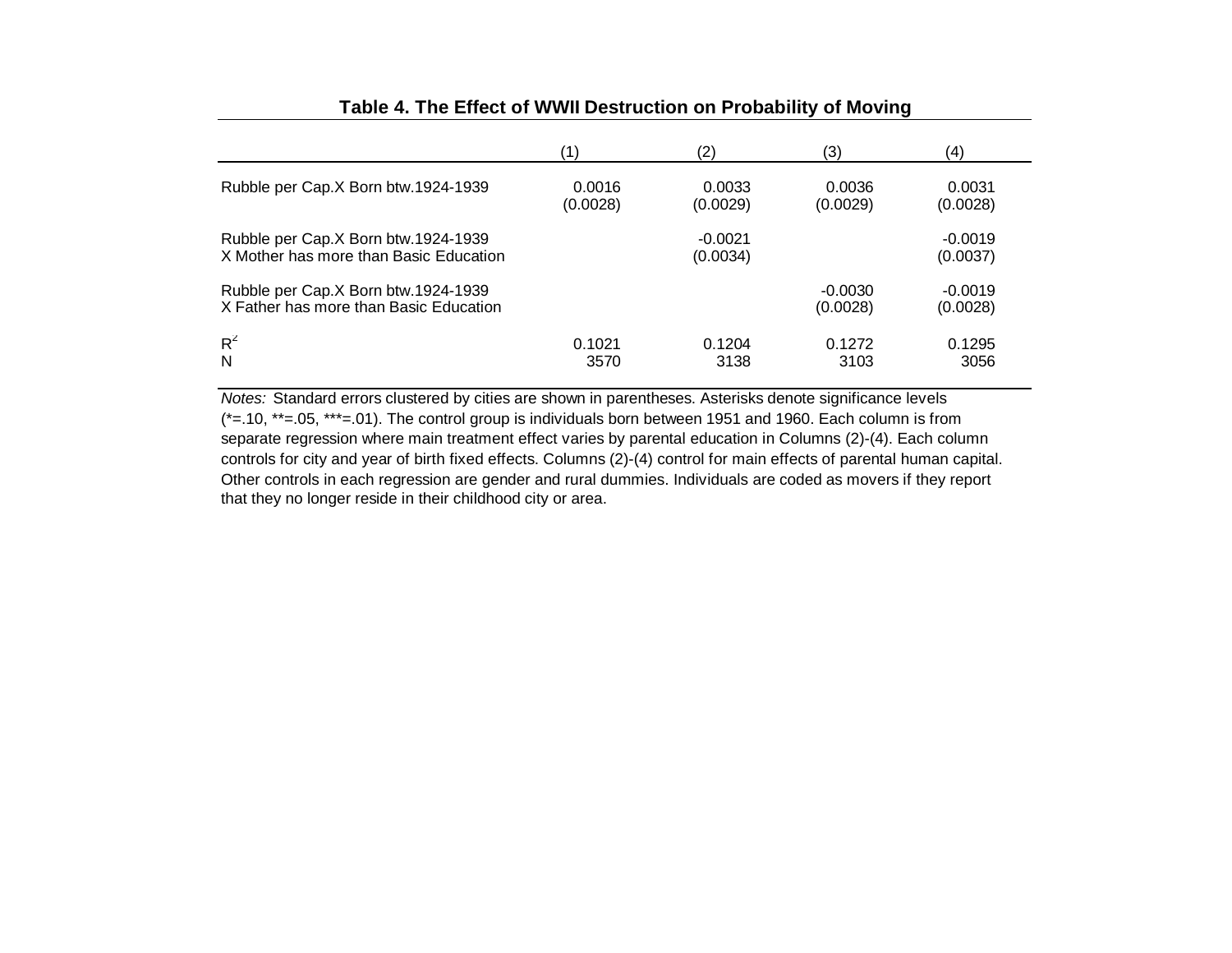|                                                                               | <b>Non-Movers Only</b>   |                          |                          |                          |
|-------------------------------------------------------------------------------|--------------------------|--------------------------|--------------------------|--------------------------|
|                                                                               | (1)                      | (2)                      | (3)                      | (4)                      |
| Rubble per Cap.X Born btw.1924-1939                                           | $-0.0340$ **<br>(0.0149) | $-0.0309$ **<br>(0.0124) | $-0.0286$ **<br>(0.0124) | $-0.0282$ **<br>(0.0123) |
| Rubble per Cap.X Born btw.1924-1939<br>X Mother has more than Basic Education |                          | $-0.0050$ *<br>(0.0312)  |                          | $-0.0083$<br>(0.0364)    |
| Rubble per Cap.X Born btw.1924-1939<br>X Father has more than Basic Education |                          |                          | 0.0105<br>(0.0280)       | 0.0098<br>(0.0315)       |
| $R^2$<br>N                                                                    | 0.1860<br>1964           | 0.2683<br>1708           | 0.2941<br>1688           | 0.3170<br>1660           |

## **Table 5. The Effect of WWII Destruction on Children's Years of Schooling**

separate regression where main treatment effect varies by parental education in Columns (2)-(4). Each column controls for city and year of birth fixed effects. Columns (2)-(4) control for main effects of parental human capital. Other controls in each regression are gender and rural dummies. *Notes:* Standard errors clustered by cities are shown in parentheses. Asterisks denote significance levels (\*=.10, \*\*=.05, \*\*\*=.01). The control group is individuals born between 1951 and 1960. Each column is from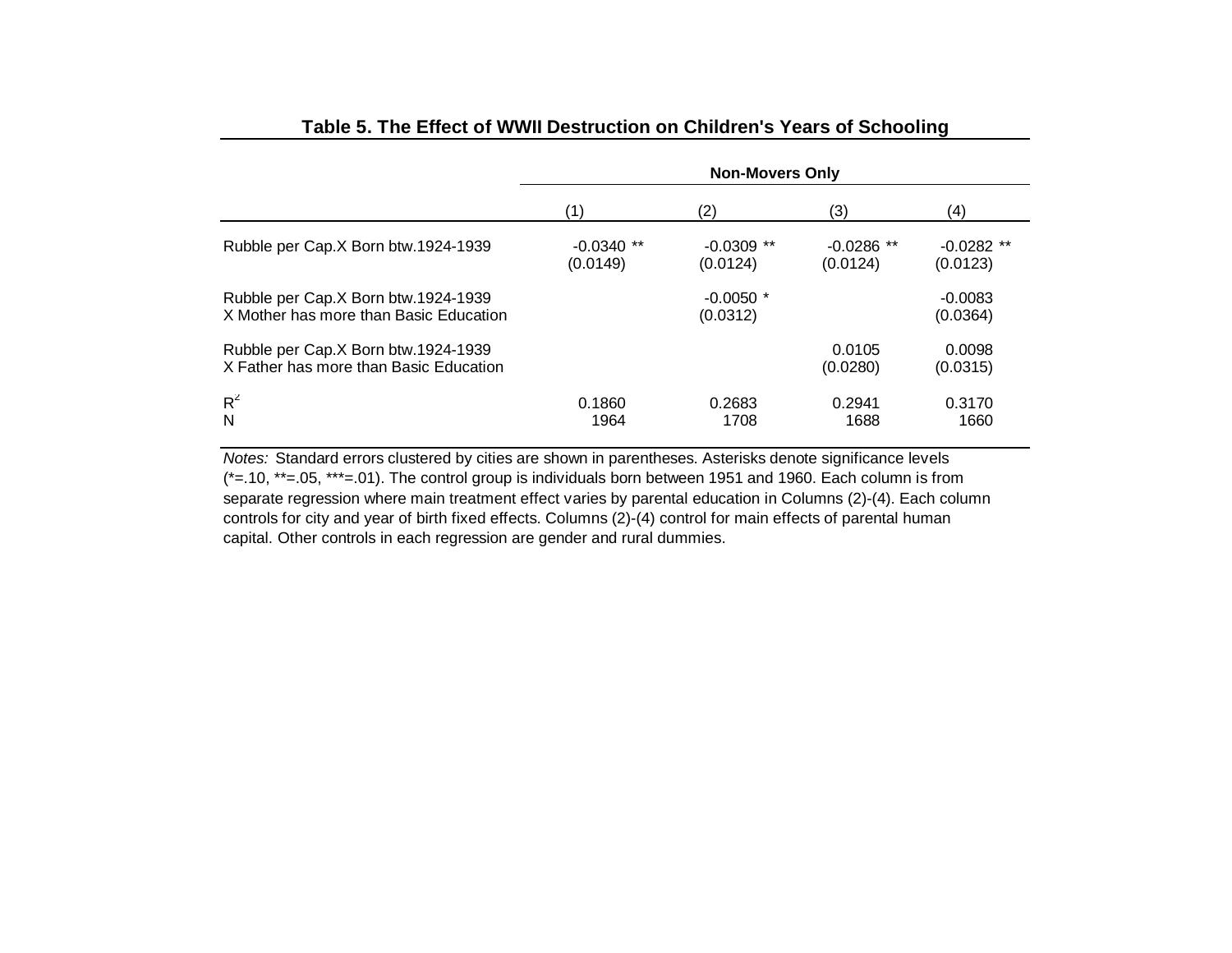|                                                                               | <u>stini si mwaka ililishi </u> |                       |                    |                       |  |
|-------------------------------------------------------------------------------|---------------------------------|-----------------------|--------------------|-----------------------|--|
|                                                                               | (1)                             | (2)                   | (3)                | (4)                   |  |
| Rubble per Cap.X Born btw.1904-1913                                           | 0.0063<br>(0.0158)              | 0.0064<br>(0.0138)    | 0.0112<br>(0.0152) | 0.0078<br>(0.0151)    |  |
| Rubble per Cap.X Born btw.1904-1913<br>X Mother has more than Basic Ecucation |                                 | $-0.0209$<br>(0.0491) |                    | $-0.0225$<br>(0.0626) |  |
| Rubble per Cap.X Born btw.1904-1913<br>X Father has more than Basic Education |                                 |                       | 0.0054<br>(0.0261) | 0.0232<br>(0.0400)    |  |
| $R^2$<br>N                                                                    | 0.2371<br>1315                  | 0.3381<br>1084        | 0.3846<br>1080     | 0.3941<br>1064        |  |

#### **Table 6. The Effect of WWII Destruction on Children's Years of Schooling Control Experiment**

controls in each regression are gender and rural dummies. have completed their schooling at the outset of WWII. "Placebo" affected group is individuals born between 1904 and 1913 and "Placebo" control group is individuals born between 1914 and 1923. Each column is from separate regression where main treatment effect varies by parental education in Columns (2)-(4). Each column controls for city and year of birth fixed effects. Columns (2)-(4) control for main effects of parental human capital. Other *Notes:* Standard errors clustered by cities are shown in parentheses. Asterisks denote significance levels (\*=.10, \*\*=.05, \*\*\*=.01). Sample consists of older cohorts who were born between 1904 and 1913 who would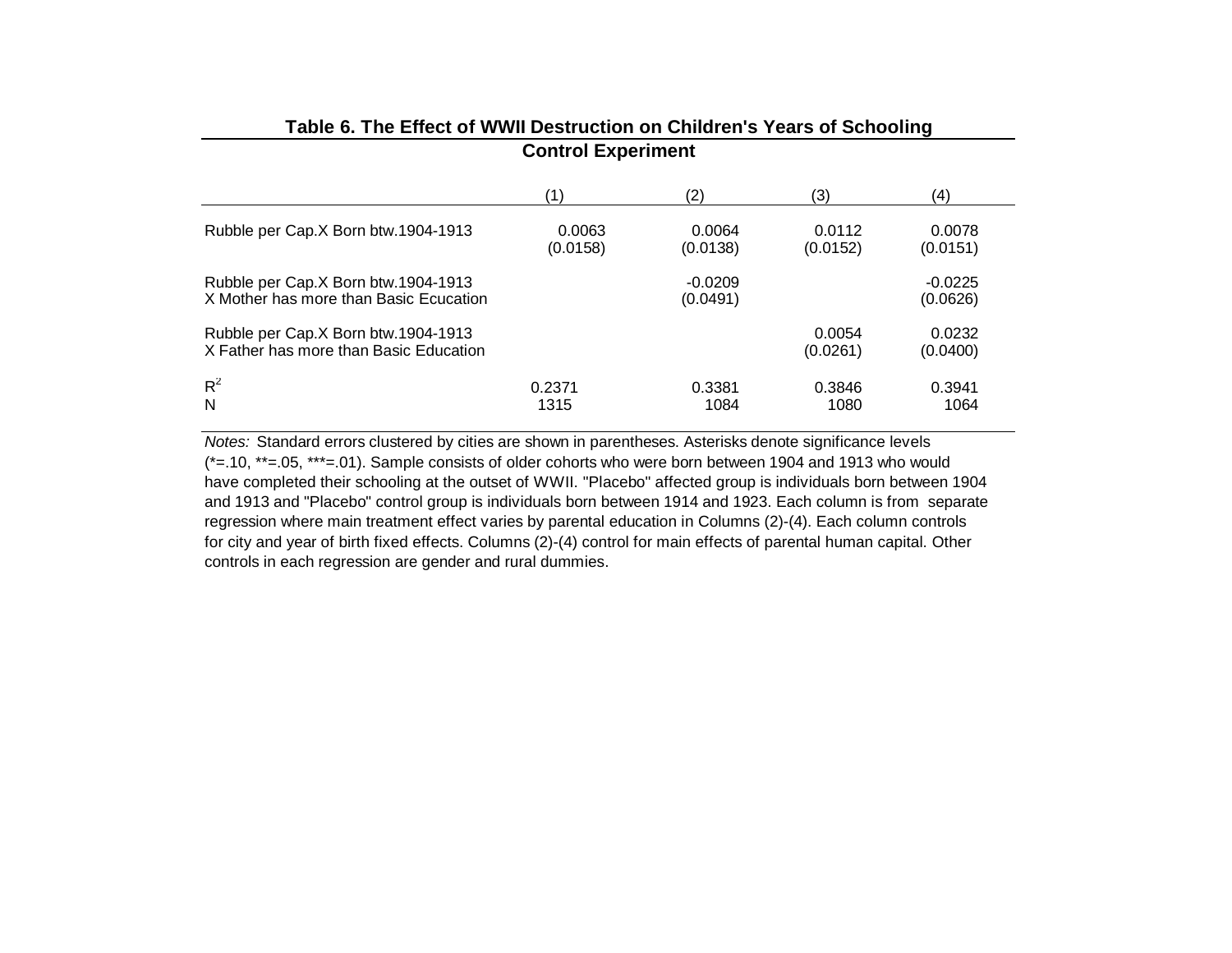|                                                                           | (1)                     | (2)                                            | (3)                      | (4)                      |
|---------------------------------------------------------------------------|-------------------------|------------------------------------------------|--------------------------|--------------------------|
|                                                                           |                         | Panel A: Height                                |                          |                          |
| Rubble per Cap.X Born btw. 1937-1945                                      | $-0.0356**$<br>(0.0164) | $-0.0411**$<br>(0.0185)                        | $-0.0329**$<br>(0.0168)  | $-0.0371$ **<br>(0.0186) |
| Rubble per Cap.X Born btw.1937-1945<br>X Father has High School and Above |                         | $0.0403$ **<br>(0.0198)                        |                          | $0.0691$ ***<br>(0.0238) |
| Rubble per Cap.X Born btw.1937-1945<br>X Mother has High School and Above |                         |                                                | $-0.0058$<br>(0.0269)    | $-0.0511$ *<br>(0.0282)  |
| $R^2$<br>N                                                                | 0.5481<br>1355          | 0.5545<br>1262                                 | 0.5391<br>1296           | 0.5532<br>1250           |
|                                                                           |                         | <b>Panel B: Mortality</b>                      |                          |                          |
| Rubble per Cap.X Born btw.1924-1939                                       | 0.0014<br>(0.0018)      | 0.0034<br>(0.0023)                             | 0.0020<br>(0.0023)       | 0.0027<br>(0.0023)       |
| Rubble per Cap.X Born btw.1924-1939<br>X Father has High School and Above |                         | $-0.0043**$<br>(0.0021)                        |                          | $-0.0040$<br>(0.0031)    |
| Rubble per Cap.X Born btw.1924-1939<br>X Mother has High School and Above |                         |                                                | $-0.0028$<br>(0.0020)    | $-0.0004$<br>(0.0032)    |
| $\mathsf{R}^2$<br>N                                                       | 0.1792<br>3273          | 0.1839<br>2786                                 | 0.1819<br>2819           | 0.1833<br>2740           |
|                                                                           |                         | <b>Panel C: Self-Rated Health Satisfaction</b> |                          |                          |
| Rubble per Cap.X Born btw.1924-1939                                       | $-0.0038$ *<br>(0.0023) | $-0.0061$ **<br>(0.0030)                       | $-0.0056$ **<br>(0.0025) | $-0.0056$ **<br>(0.0026) |
| Rubble per Cap.X Born btw.1924-1939<br>X Father has High School and Above |                         | $0.0091$ ***<br>(0.0030)                       |                          | $0.0089**$<br>(0.0038)   |
| Rubble per Cap.X Born btw.1924-1939<br>X Mother has High School and Above |                         |                                                | 0.0046<br>(0.0035)       | $-0.0003$<br>(0.0045)    |
| $R^2$<br>N                                                                | 0.1180<br>3595          | 0.1118<br>3116                                 | 0.1100<br>3147           | 0.1132<br>3067           |

#### **Table 7. The Effect of WWII Destruction on Adult Health Outcomes**

measure of health that ranges between 0 and 10. Individual is coded as satisfied with their current health if their response is 6 and above.Each column controls for city and year of birth fixed effects. Other controls in each regression are gender and rural dummies. *Notes* :Standard errors clustered by cities are shown in parentheses. Asterisks denote significance levels (\*=.10, \*\*=.05, \*\*\*=.01). For all health outcomes, the control group is individuals born between 1951 and 1960. For height regressions, the treatment group is individuals born between 1937 and 1945. Mortality measure is a dummy variable that takes a value of 1 if individual has recorded death year from 1985 (second year of survey) until 2006 and zero otherwise. Health satisfaction is a subjective and scaled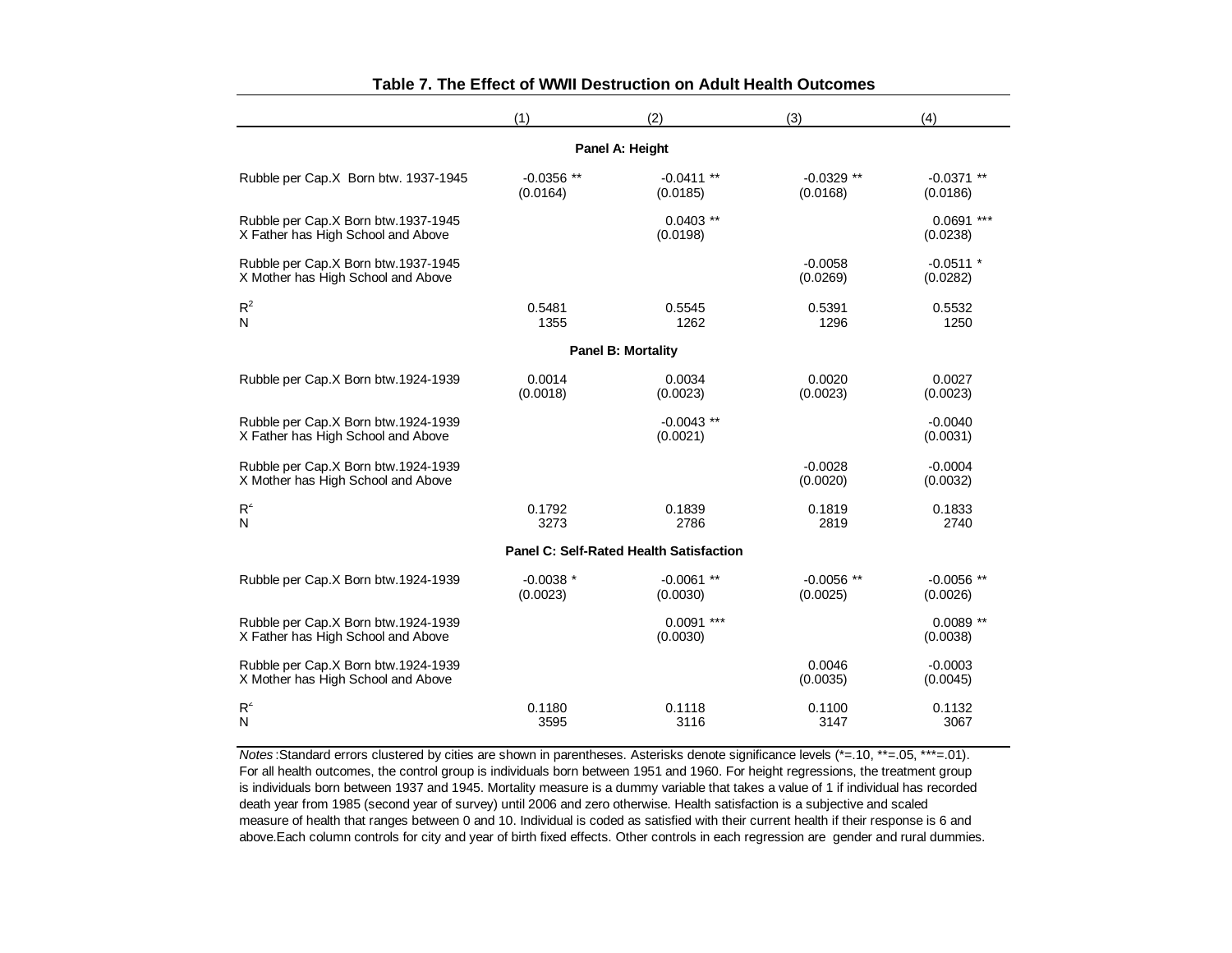|                                                                           | (1)                   | (2)                                                          | (3)                      | (4)                      |
|---------------------------------------------------------------------------|-----------------------|--------------------------------------------------------------|--------------------------|--------------------------|
|                                                                           |                       | Panel A: Logarithm of Hourly Wage                            |                          |                          |
| Rubble per Cap. X Born btw. 1937-1945                                     | $-0.0051$<br>(0.0053) | $-0.0135$ **<br>(0.0056)                                     | $-0.0124$ **<br>(0.0054) | $-0.0139$ **<br>(0.0059) |
| Rubble per Cap.X Born btw.1924-1939<br>X Female                           | 0.0083<br>(0.0077)    | 0.0108<br>(0.0081)                                           | 0.0088<br>(0.0081)       | 0.0097<br>(0.0089)       |
| Rubble per Cap.X Born btw.1937-1945<br>X Father has High School and Above |                       | $0.0150**$<br>(0.0067)                                       |                          | 0.0072<br>(0.0073)       |
| Rubble per Cap.X Born btw.1937-1945<br>X Mother has High School and Above |                       |                                                              | $0.0214$ **<br>(0.0093)  | 0.0150<br>(0.0112)       |
| $R^2$<br>$\mathsf{N}$                                                     | 0.3303<br>2289        | 0.3515<br>1999                                               | 0.3495<br>2031           | 0.3827<br>1973           |
|                                                                           |                       | Panel B: Logarithm of Hourly Wage, Controlling for Education |                          |                          |
| Rubble per Cap.X Born btw.1924-1939                                       | $-0.0029$<br>(0.0056) | $-0.0112$ **<br>(0.0054)                                     | $-0.0102$ **<br>(0.0052) | $-0.0116$ **<br>(0.0055) |
| Rubble per Cap.X Born btw.1924-1939<br>X Female                           | 0.0094<br>(0.0087)    | 0.0117<br>(0.0079)                                           | 0.0095<br>(0.0078)       | 0.0106<br>(0.0085)       |
| Rubble per Cap.X Born btw.1924-1939<br>X Father has High School and Above |                       | $0.0124$ *<br>(0.0066)                                       |                          | 0.0059<br>(0.0072)       |
| Rubble per Cap.X Born btw.1924-1939<br>X Mother has High School and Above |                       |                                                              | $0.0178$ **<br>(0.0091)  | 0.0129<br>(0.0104)       |
| $R^2$<br>N                                                                | 0.3654<br>2281        | 0.3806<br>1993                                               | 0.3824<br>2025           | 0.3827<br>1967           |

## **Table 8. The Effect of WWII Destruction on Labor Market Outcomes**

and rural dummies. Panel B also controls for years of schooling. The control group is individuals born between 1951 and 1960. The analysis is restricted to individuals with positive labor market earnings. Individual's hourly wage was constructed from montly earnings and weekly hours. Each column is from separate regression where main treatment effect varies by parental education in Columns (2)-(4). Each column controls for city and year of birth fixed effects. Columns (2)-(4) control for main effects of parental human. Other controls in each regression are gender *Notes* :Standard errors clustered by cities are shown in parentheses. Asterisks denote significance levels (\*=.10, \*\*=.05, \*\*\*=.01).